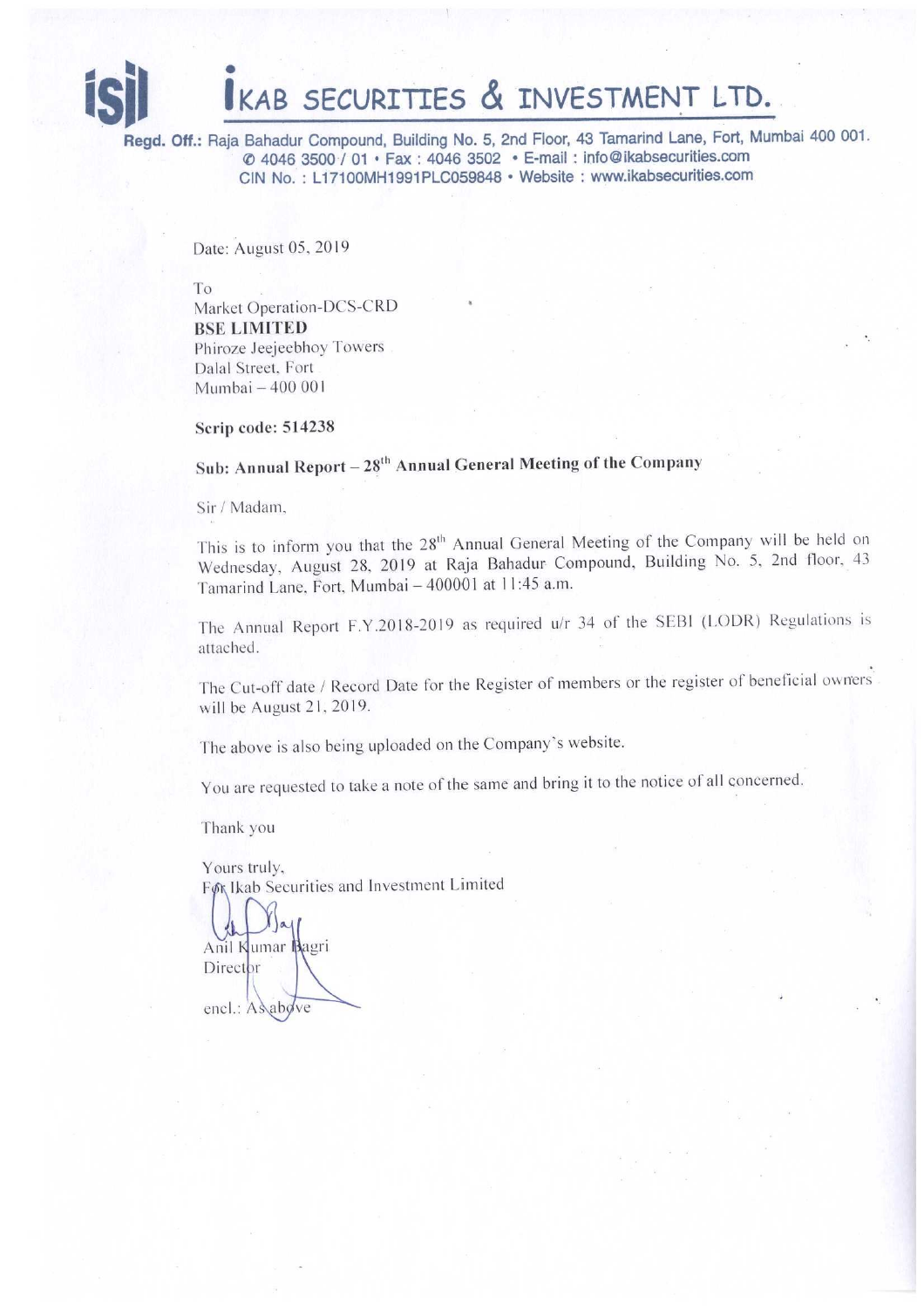# **Ikab Securities & Investment Limited**

Twenty – Eighth Annual Report and Accounts **2018 – 2019**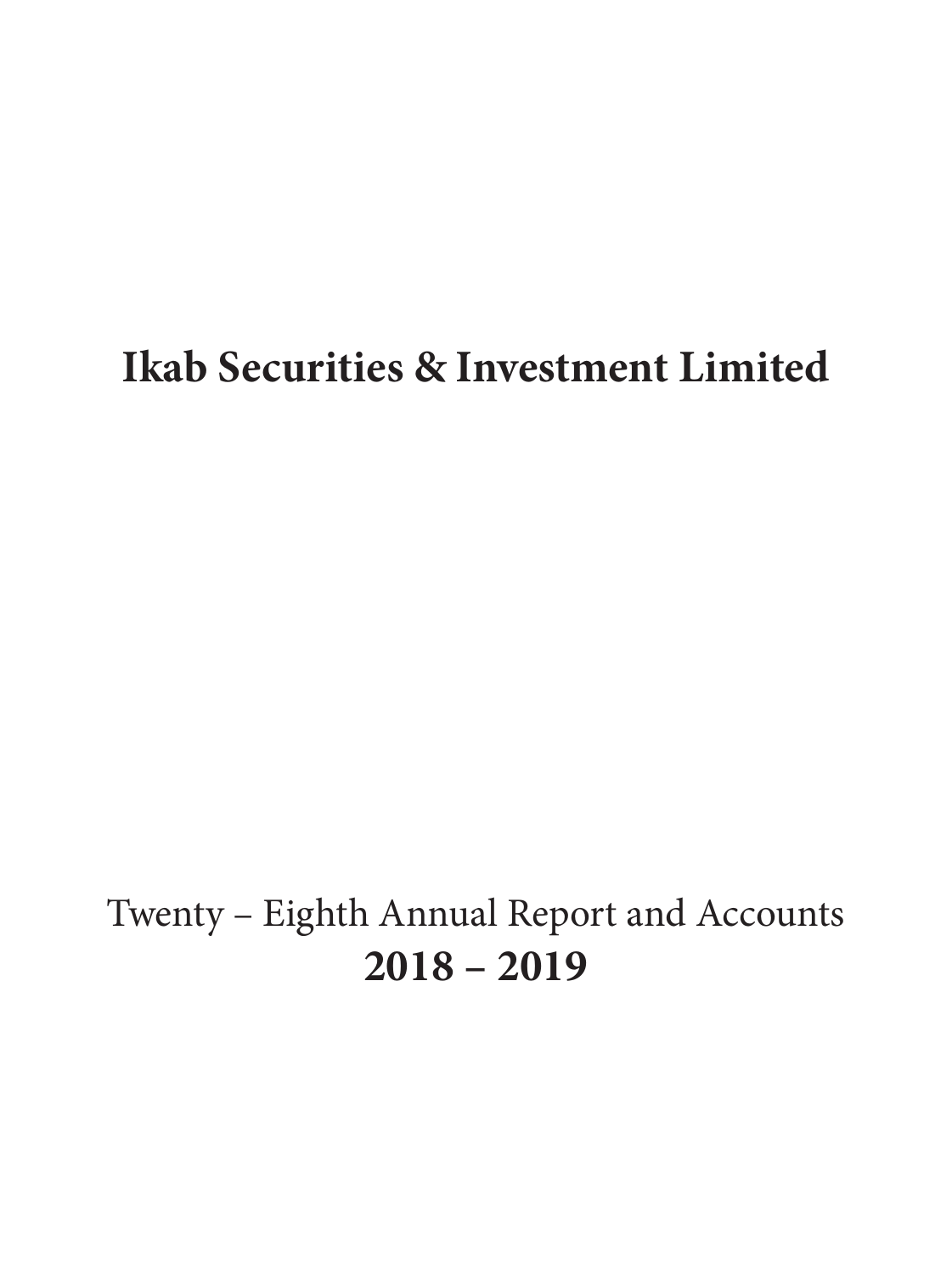# **BOARD OF DIRECTORS:**

| Indra Kumar Bagri   | Chairman                    |
|---------------------|-----------------------------|
| Anil Kumar Bagri    | Director                    |
| Abhishek Bagri      | <b>Whole-time Director</b>  |
| Swati Dujari        | <b>Independent Director</b> |
| Prerit Kamal Damani | <b>Independent Director</b> |

# **CHIEF FINANCIAL OFFICER:**

Devang Dani

# **COMPANY SECRETARY & COMPLIANCE OFFICER:**

Ankita Phophaliya

# **AUDITORS:**

Aalok Mehta & Co., Chartered Accountants

# **REGISTERED OFFICE:**

Raja Bahadur Compound, Bldg No.5 2nd floor, 43 Tamarind Lane, Fort Mumbai – 400 001 CIN: L17100MH1991PLC059848 Phone: 022 – 4046 3500 Website: www. ikabsecurities.com Email: info@ikabsecurities.com

# **REGISTRAR & SHARE TRANSFER AGENT:**

Satellite Corporate Services Pvt. Ltd. Unit No: 49, Building No: 13 AB, 2nd floor Samhita Commercial Co-op Society Ltd Off Andheri- Kurla Road, MTNL Lane, Sakinaka Mumbai – 400 072 Phone: 022 – 2852 0461 / 462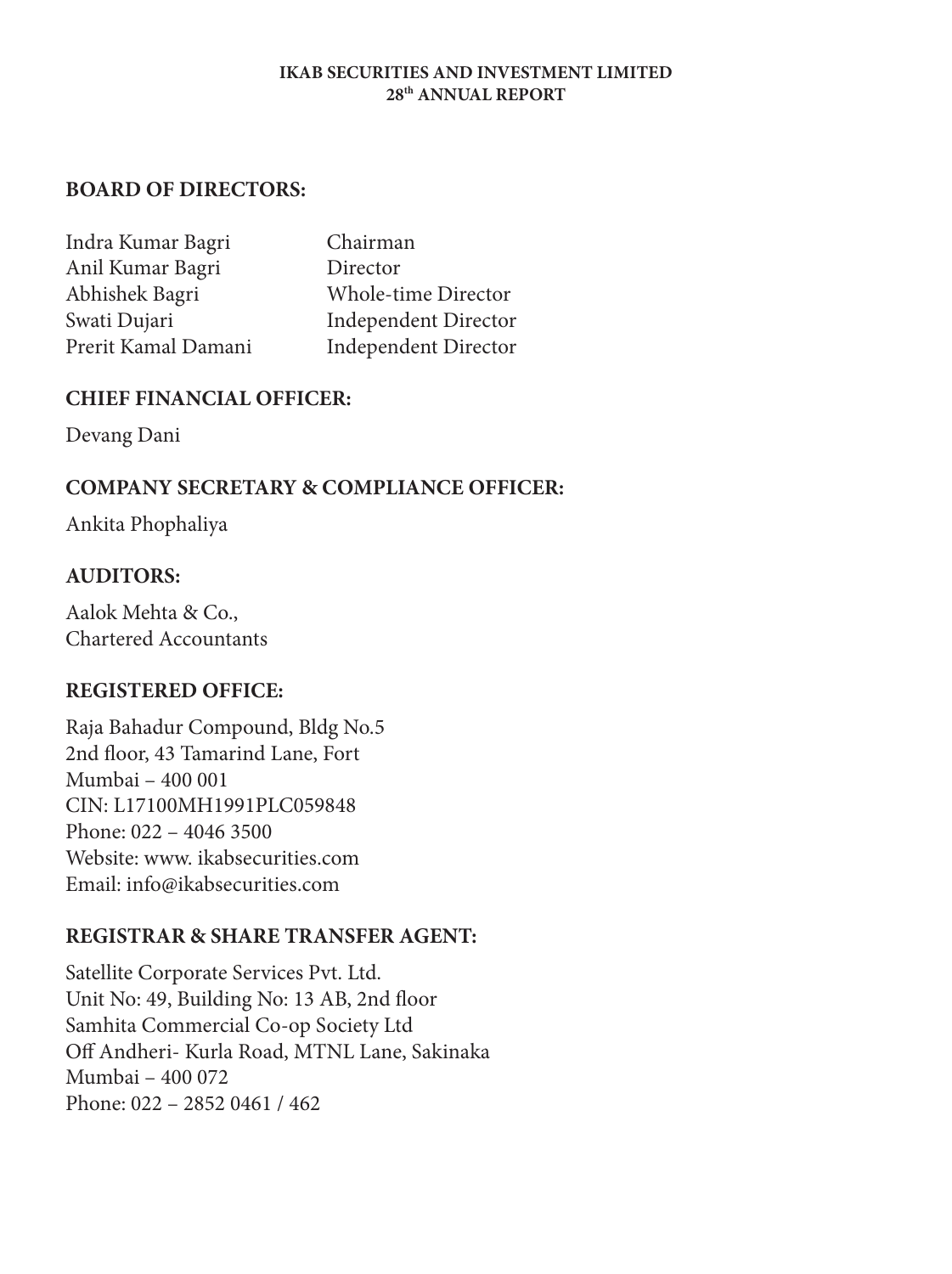#### **IKAB SECURITIES AND INVESTMENT LIMITED**

CIN No.: L17100MH1991PLC059848

Regd. Office .: Raja Bahadur Compound, Building No. 5, 43 Tamarind Lane, Mumbai – 400001. Tel No.:022-4046 3500 Email: info@ikabsecurities.com Website: www.ikabsecurities.com

#### **NOTICE**

Notice is hereby given that the 28<sup>th</sup>Annual General Meeting of the Members of Ikab Securities and Investment Limited Company will be held on Wednesday, August 28, 2019 at Raja Bahadur Compound, Building No. 5, 2<sup>nd</sup> floor, 43 Tamarind Lane, Fort, Mumbai – 400001 at 11:45 a.m**.**to transact the following business:

#### **ORDINARY BUSINESS:**

- 1. To receive, consider and adopt the Audited Financial Statement of Accounts for the year ended as at March 31, 2019 together with the Reports of the Board of Directors and the Auditor's thereon.
- 2. To appoint a Director in place of Anil Bagri (DIN 00014338) who retires by rotation in terms of Section 152(6) of the Companies Act, 2013 and being eligible, offers himself for re-appointment.
- 3. To consider and if thought fit to pass the following resolution as an Ordinary Resolution:

"RESOLVED THAT pursuant to the provisions of Section 139 and other applicable provisions, if any, of the Companies Act, 2013 and the Companies (Audit and Auditors) Rules, 2014, as amended from time to time, M/s. A.V. Arolkar & Co., Chartered Accountants, Mumbai (FRN. 100542W) be and is hereby appointed as Auditors of the Company in place of the retiring auditors M/s. Aalok Mehta & Co. Chartered Accountants (Firm Registration No. 126756W), to hold office from the conclusion of this Annual General Meeting till the conclusion of the 33rdAnnual General Meeting to be held in the year 2024, at such remuneration as may be mutually agreed between the Board of Directors and the Auditors plus applicable taxes and out of pocket expenses."

#### **SPECIAL BUSINESS:**

**4.** To consider, and if thought fit, to pass, with or without modification, the following Resolution as a Special Resolution:

**"RESOLVED THAT** pursuant to the provisions of Sections 149, 152 and any other applicable provisions of the Companies Act, 2013 ("Act") and the Companies (Appointment and Qualification of Directors) Rules, 2014 (including any statutory modification(s) or reenactment thereof for the time being in force) read with Schedule IV to the Act, Ms. Swati Dujari (DIN: 05349218), Independent Director of the Company, whose initial term of office expires on 28<sup>th</sup> September, 2019 and who has submitted a declaration that she meets the criteria of independence as provided in Section 149(6) of the Act and SEBI (Listing Obligations and Disclosure Requirements) Regulations, 2015, as amended from time to time and who is eligible for re-appointment for a second term under the provisions of the Act and the Rules framed thereunder, be and is hereby re-appointed as an Independent Director of the Company, not liable to retire by rotation, to hold office for a second term of five years commencing from September 29, 2019 to September 28, 2024.

**RESOLVED FURTHER THAT** Director and/or the Company Secretary of the Company be and are hereby authorized to do all acts, deeds and things including filings and take steps as may be deemed necessary, proper or expedient to give effect to this resolution and matters incidental thereto".

#### **NOTES:**

- 1. A MEMBER ENTITLED TO ATTEND AND VOTE AT THE MEETING IS ENTITLED TO APPOINT PROXY/PROXIES TO ATTEND AND VOTE INSTEAD OF HIMSELF/HERSELF. PROXY/PROXIES NEED NOT BE A MEMBER OF THE COMPANY. A PERSON CAN ACT AS PROXY ON BEHALF OF MEMBERS NOT EXCEEDING FIFTY (50) AND IN HOLDING NOT MORE THAN TEN PERCENT (10%) OF THE TOTAL SHARE CAPITAL OF THE COMPANY. IN CASE A PROXY IS PROPOSED TO BE APPOINTED BY A MEMBER HOLDING MORE THAN 10% OF THE TOTAL SHARE CAPITAL OF THE COMPANY CARRYING VOTING RIGHTS, THEN SUCH PROXY SHALL NOT ACT AS A PROXY FOR ANY OTHER PERSON OR SHAREHOLDER. PROXIES IN ORDER TO BE EFFECTIVE MUST BE RECEIVED BY THE COMPANY AT ITS REGISTERED OFFICE NOT LATER THAN FORTY EIGHT HOURS BEFORE THE COMMENCEMENT OF THE MEETING. A PROXY FORM IS SENT HEREWITH. PROXIES SUBMITTED ON BEHALF OF THE COMPANIES, SOCIETIES ETC., MUST BE SUPPORTED BY AN APPROPRIATE RESOLUTION/AUTHORITY, AS APPLICABLE.
- 2. The relative Explanatory Statement pursuant to Section 102 of the Companies Act, 2013 and the relevant details as required under Regulation 36(3) of SEBI (Listing Obligations and Disclosure Requirements) Regulations, 2015 ("SEBI Listing Regulations") and Secretarial Standard on General Meetings issued by the Institute of Company Secretaries of India, of the person seeking appointment as under Item No. 2 & 4 are annexed hereto.
- 3. The voting rights of shareholders shall be in proportion to their shares of the paid up equity share capital of the Company as on the cut-off date, Wednesday, August 21, 2019. A person, whose name is recorded in the register of members or in the register of beneficial owners maintained by the depositories as on the cut-off date only shall be entitled to avail the facility of remote e-voting as well as voting at the meeting. The members who have not cast vote through remote e-voting shall be entitled to vote at the meeting
- 4. Members are requested to notify immediately any change of address:
	- (i) to their Depository Participants (DPs) in respect of their electronic share accounts, and
	- (ii) to the Company's Registrar & Share Transfer Agents, M/s Satellite Corporate Services Pvt. Ltd., Unit. No 49, Building No. 13 AB, 2ndFloor, Samhita Commercial Co-Op Society Ltd, Off Andheri Kurla Rd, MTNL Lane, Sakinaka, Mumbai – 400072, in respect of their physical share folios, if any, quoting their folio numbers.
- 5. Members who hold shares in electronic form are requested to mention their DP ID and Client ID number and those who hold shares in physical form are requested to mention their Folio Number in the Attendance Slip for attending the meeting to facilitate identification of membership at the Annual General Meeting.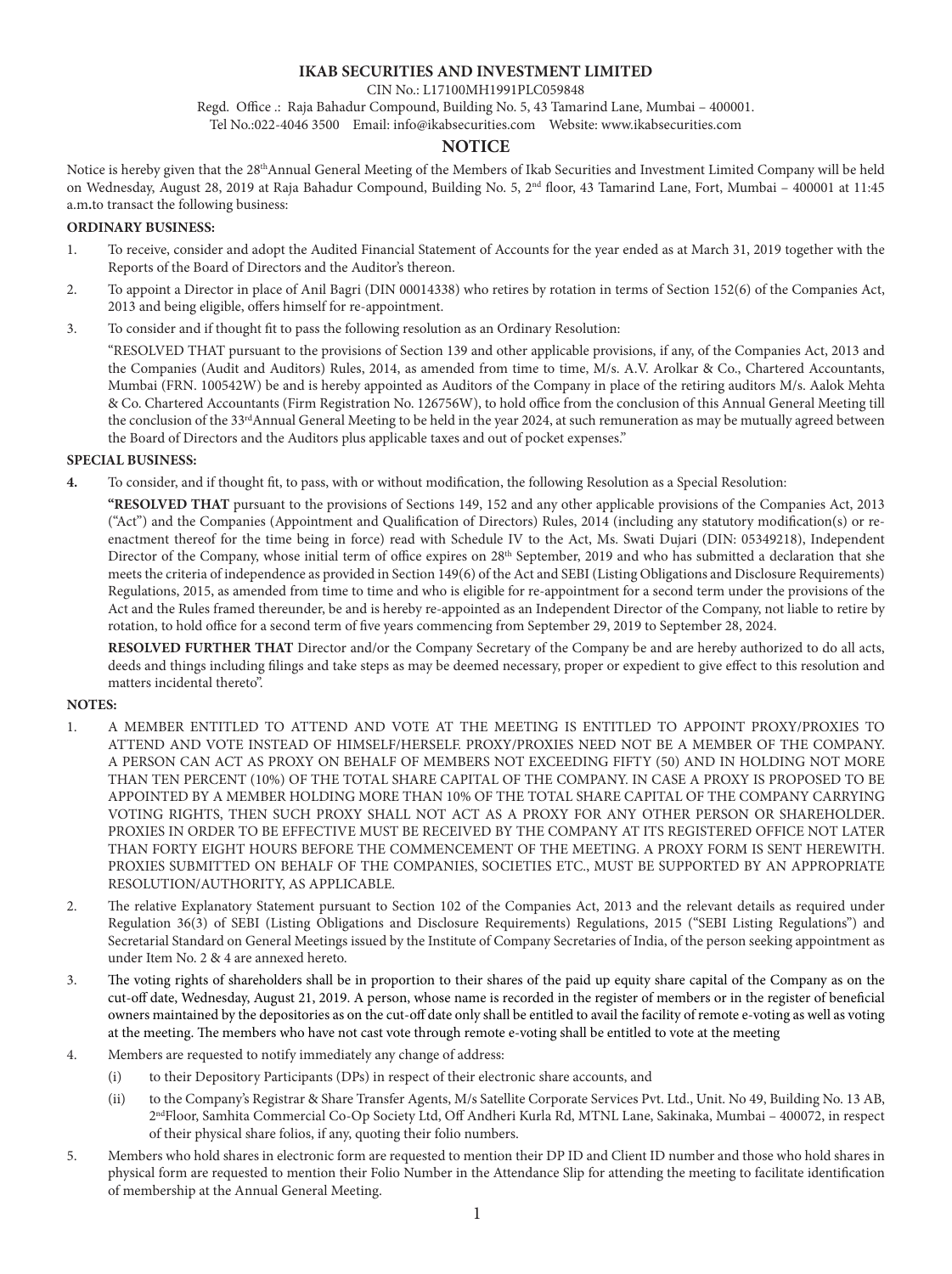- 6. Transfer of unpaid / unclaimed dividend etc. to the Investor Education and Protection Fund in terms of Section 124 of the Companies Act, 2013 is not applicable to the company.
- 7. The Securities Exchange Board of India (SEBI) has mandated the submission of Permanent Account Number (PAN) by every participant in security market. Shareholders holding shares in electronic form are, therefore requested to submit the PAN to their Depository Participant with whom they are maintaining their demat accounts. Shareholders holding share in physical form can submit their PAN details to the Company.
- 8. Members are requested to bring their copy of the Annual Report to the meeting.
- 9. The Notice of the AGM along with the Annual Report 2018-19 is being sent by electronic mode to those Members whose e-mail addresses are registered with the Company/Depositories, unless any Member has requested for a physical copy of the same. For Members who have not registered their e-mail addresses, physical copies are being sent by the permitted mode. Members may note that this Notice and the Annual Report 2018-19 will also be available on the Company's website viz. www.ikabsecurities.com.
- 10. The Members who have not registered their e-mail addresses are requested to register the same with Registrar and Transfer Agents/ Depositories.
- 11. Members holding shares in physical form are requested to consider converting their holding to dematerialised form to eliminate all risks associated with physical shares. Members can contact the Registrar and Share Transfer Agents of the Company in this regard.
- 12. To support the 'Green Initiative' the Members who have not registered their e-mail addresses are requested to register the same with Registrar and Share Transfer Agents/Depositories.
- 13. The route map showing direction to reach the venue of the Twenty Eighth Annual General Meeting is annexed.
- 14. All documents referred to in the accompanying Notice and the Explanatory Statement shall be open for inspection at the Registered Office of the Company during normal business hours (10.00 a.m. to 6.00 p.m.) on all working days except Saturdays and Sundays (including Public Holidays) up to the date of the Annual General Meeting.

#### 15. **VOTING THROUGH ELECTRONIC MEANS:**

In compliance with provisions of Section 108 of the Companies Act, 2013 and the Rules framed there under, and Regulation 44 of Securities And Exchange Board Of India (Listing Obligations And Disclosure Requirements) Regulations, 2015, the company is pleased to provide members facility to exercise right to vote at Twenty Eighth Annual General Meeting by electronic means and the business may be transacted through e-Voting services provided by Central Depository Services Limited (CDSL).

1. **The instructions for members for voting electronically are as under:-**

#### **A. In case of members receiving e-mail:**

- (i) Log on to the e-voting website www.evotingindia.com during the voting Period.
- (ii) Click on "Shareholders" tab.
- (iii) Now, select "IKAB SECURITIES AND INVESTMENT LIMITED" from the drop down menu and click on "SUBMIT"
- (iv) Now Enter your User ID
	- (a) For CDSL: 16 digits beneficiary ID
	- (b) For NSDL: 8 Character DP ID followed by 8 Digits Client ID,
	- (c) Members holding shares in Physical Form should enter Folio Number registered with the Company.
	- (v) Next enter the Image Verification as displayed and Click on Login.

If you are holding shares in Demat form and had logged on to www.evotingindia.com and voted on an earlier voting of any company, then your existing password is to be used. If you are a first time user follow the steps given below.

(vi) Now, fill up the following details in the appropriate boxes:

|                                                           | For Members holding shares in Demat Form and Physical Form                                                                                                                                                                                                                                                                                                                                                                                                                                                                                                                                                                                     |
|-----------------------------------------------------------|------------------------------------------------------------------------------------------------------------------------------------------------------------------------------------------------------------------------------------------------------------------------------------------------------------------------------------------------------------------------------------------------------------------------------------------------------------------------------------------------------------------------------------------------------------------------------------------------------------------------------------------------|
| PAN                                                       | Enter your 10 digit alpha-numeric *PAN issued by Income Tax Department (Applicable for both demat<br>shareholders as well as physical shareholders)Members who have not updated their PAN with the company /<br>Depository participant are requested to use the first two letters of their name and the 8 digits of the sequence<br>number in the PAN field<br>In case the sequence number is less than 8 digits enter the applicable number of 0's before the number<br>after the first two characters of the name in CAPITAL letters. Eg. If your name is Ramesh Kumar with the<br>sequence number 1 then enter RA00000001 in the PAN field. |
| Dividend Bank Details<br><b>OR</b><br>Date of Birth (DOB) | Enter the Dividend Bank Details or Date of Birth (in dd/mm/yyyy format) as recorded in your demat<br>account or in the company records in order to login. If both the details are not recorded with the depository<br>or company please enter the member id / folio number in the Dividend Bank details field as mentioned in<br>instruction (iv).                                                                                                                                                                                                                                                                                             |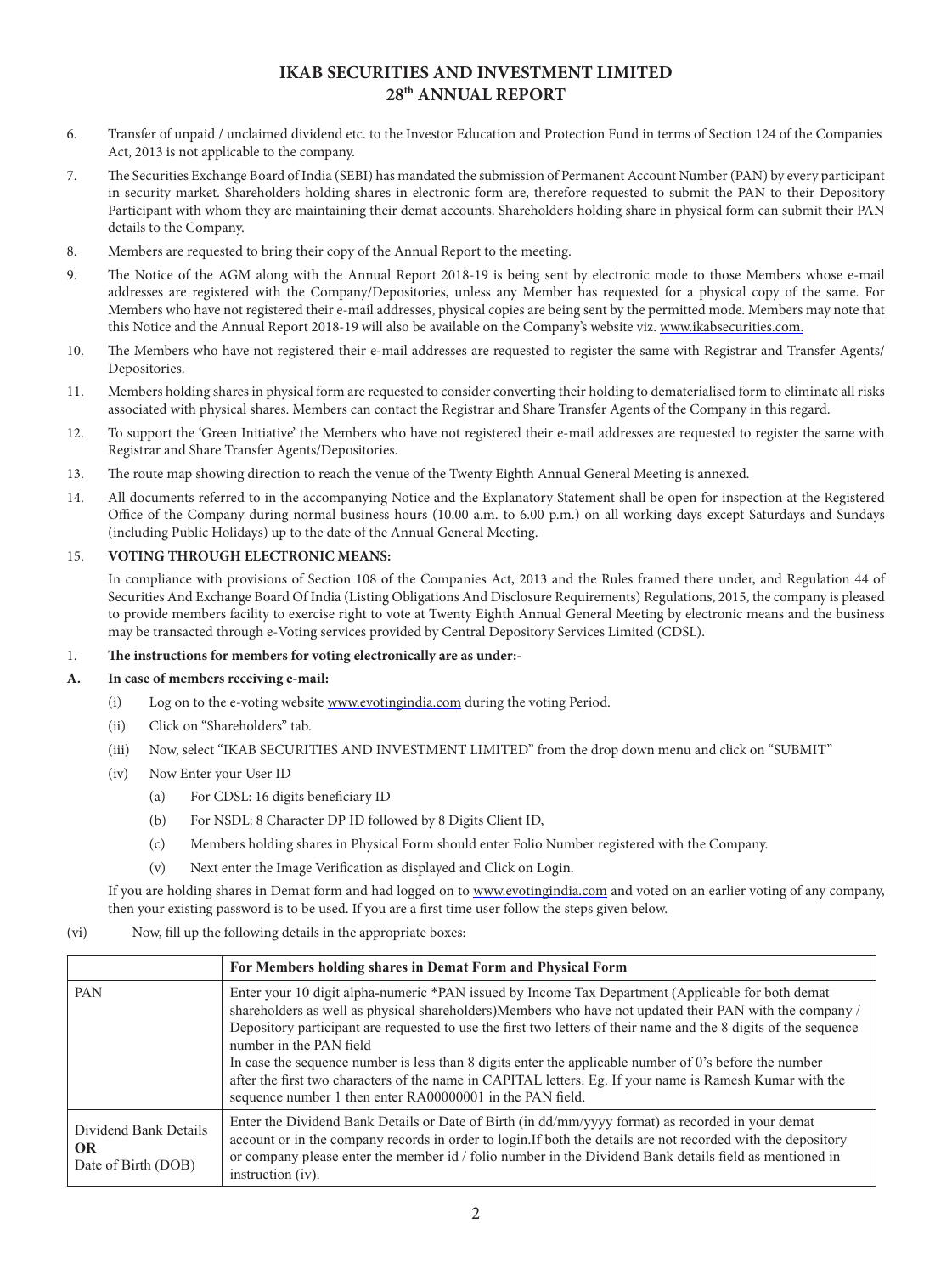- (vii) After entering these details appropriately, click on "SUBMIT" tab.
- (viii) Members holding shares in physical form will then directly reach the Company selection screen. However, members holding shares in demat form will now reach 'Password Creation' menu wherein they are required to mandatorily enter their login password in the new password field. Kindly note that this password is to be also used by the demat holders for voting for resolutions of any other company on which they are eligible to vote, provided that company opts for e-voting through CDSL platform. It is strongly recommended not to share your password with any other person and take utmost care to keep your password confidential.

For Members holding shares in physical form, the details can be used only for e-voting on the resolutions contained in this Notice.

- (ix) Click on the EVSN of "IKAB SECURITIES AND INVESTMENT LIMITED".
- (x) On the voting page, you will see "RESOLUTION DESCRIPTION" and against the same the option "YES/NO" for voting. Select the option YES or NO as desired. The option YES implies that you assent to the Resolution and option NO implies that you dissent to the Resolution.
- (xi) Click on the "Resolutions File Link" if you wish to view the entire Resolutions.
- (xii) After selecting the resolution you have decided to vote on, click on "SUBMIT". A confirmation box will be displayed. If you wish to confirm your vote, click on "OK", else to change your vote, click on "CANCEL" and accordingly modify your vote.
- (xiii) Once you "CONFIRM" your vote on the resolution, you will not be allowed to modify your vote.
- (xiv) You can also take out print of the voting done by you by clicking on "Click here to print" option on the Voting page.
- (xv) If Demat account holder has forgotten the same password then Enter the User ID and the image verification code and click on Forgot Password & enter the details as prompted by the system.
- (xvi) Note for Non Individual Shareholders and Custodians.
	- Non-Individual shareholders (i.e. other than Individuals, HUF, NRI etc.) and Custodian are required to log on to www. evotingindia.com and register themselves as Corporates.
	- A scanned copy of the Registration Form bearing the stamp and sign of the entity should be emailed to helpdesk.evoting@ cdslindia.com.
	- After receiving the login details a Compliance User should be created using the admin login and password. The Compliance User would be able to link the account(s) for which they wish to vote on.
	- The list of accounts should be mailed to helpdesk.evoting@cdslindia.com and on approval of the accounts they would be able to cast their vote.
	- A scanned copy of the Board Resolution and Power of Attorney (POA) which they have issued in favour of the Custodian, if any, should be uploaded in PDF format in the system for the scrutinizer to verify the same.
- **B. In case a Member receives physical copy of the Notice of AGM [for members whose email IDs are not registered with the Company/ Depository Participants(s) or requesting physical copy]**

Please follow all steps from Sl. No. (i) to Sl. No. (xiv) above, to cast vote.

- 2. In case of any queries, you may refer the Frequently Asked Questions (FAQs) for Shareholders and e-voting user manual for Shareholders available at www.evotingindia.com under help section or write an email to helpdesk.evoting@cdslindia.com.
- 3. If you are already registered with CDSL for e-voting then you can use your existing user ID and password/PIN for casting your vote.
- 4. You can also update your mobile number and e-mail id in the user profile details of the folio which may be used for sending future communication(s).
- 5. The remote e-voting period commences on Sunday, August 25, 2019 (10.00 a.m) and ends on Tuesday, August 27, 2019 (5:00 p.m). During this period shareholders' of the Company, holding shares either in physical form or in dematerialized form, as on the cut-off date, Wednesday, August 21, 2019, may cast their vote electronically. The remote e-voting module shall be disabled by CDSL for voting thereafter. Once the vote on a resolution is cast by the shareholder, the shareholder shall not be allowed to change it subsequently.
- 6. The voting rights of shareholders shall be in proportion to their shares of the paid up equity share capital of the Company as on the cut-off date, Wednesday, August 21, 2019. A person, whose name is recorded in the register of members or in the register of beneficial owners maintained by the depositories as on the cut-off date only shall be entitled to avail the facility of remote e-voting as well as voting at the meeting. The members who have not cast vote through remote e-voting shall be entitled to vote at the meeting.
- 7. Any person, who acquires shares of the Company and becomes member of the Company after dispatch of the notice and holding shares as of the cut-off date, (may obtain the login ID and password by sending a request at evoting@cdslindia.com) shall follow the procedure laid down above. However, if you are already registered with CDSL for remote e-voting then you can use your existing user ID and password for casting your vote. If you forgot your password, you can reset your password by using "Forgot User Details/Password" option available on www.evotingindia.com.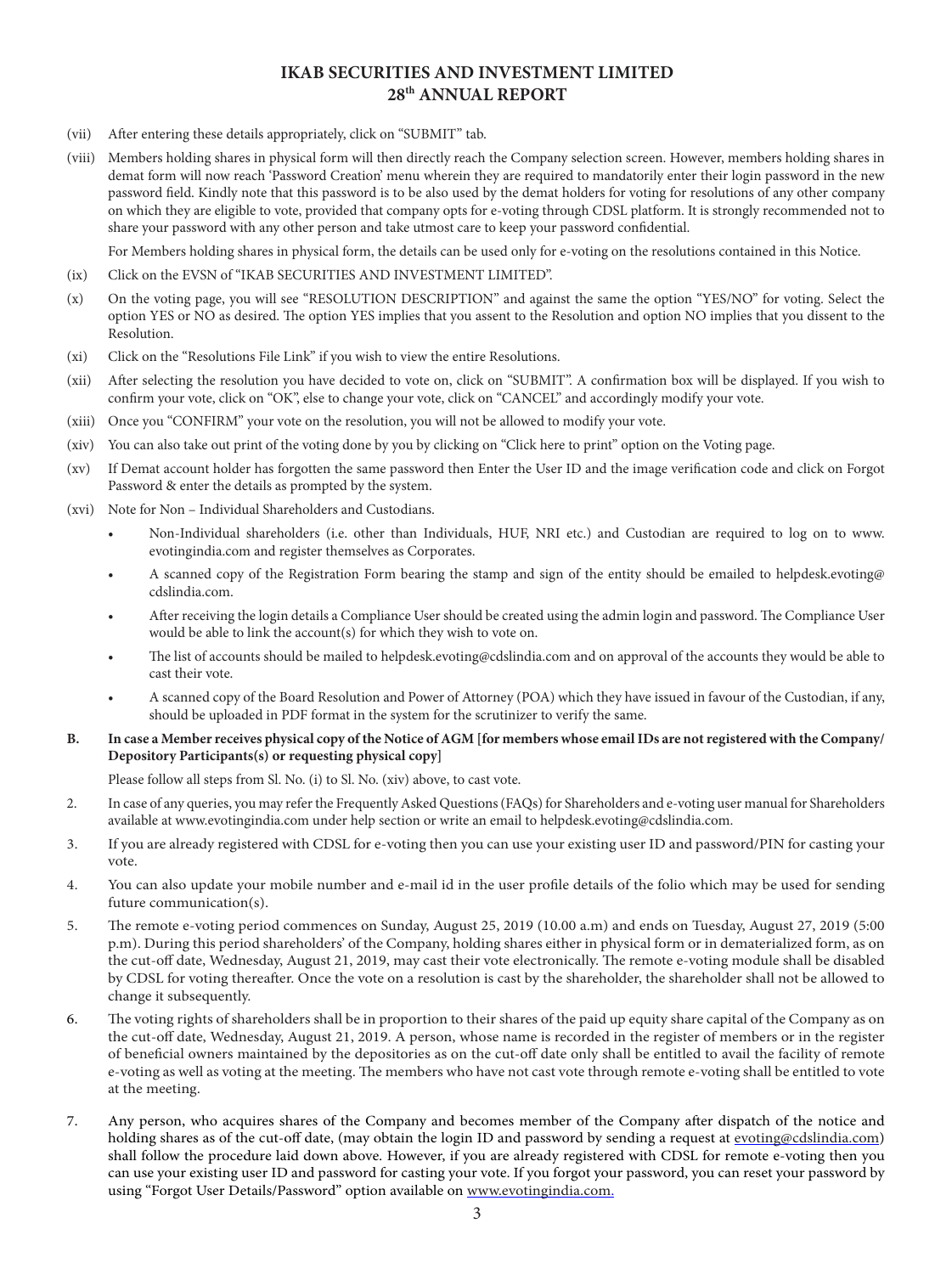- 8. The facility for voting, either through ballot or polling paper shall also be made available at the meeting and members attending the meeting who have not already cast their vote by remote e-voting shall be able to exercise their right to vote at the meeting.
- 9. The Members who have cast their vote by remote e-voting prior to the AGM may also attend the AGM but shall not be entitled to cast their vote again.
- 10. Mr. J U Poojari (Membership No. FCS 8102) or failing him, Ms. JigyasaVed (Membership No. FCS 6488) have been appointed as the Scrutinizer to scrutinize the remote e-voting process (including the Ballot Form received from the Members who do not have access to the e-voting process) and the voting at the meeting in a fair and transparent manner.
- 11. The Scrutinizer shall, immediately after the conclusion of voting at the general meeting, first count the votes cast at the meeting, thereafter unblock the votes cast through remote e-voting in the presence of at least two witnesses not in the employment of the Company and make not later than three days of conclusion of the meeting a consolidated Scrutinizer's report of the total votes cast in favour or against, if any, to the Chairman or a Director authorised by him in writing who shall countersign the same.
- 12. The Results declared alongwith the Scrutinizer's Report shall be placed on the Company's website (www.ikabsecurities.com) and on the website of CDSL and communicated to the BSE Limited where the shares of the Company are listed. The results shall also be displayed on the Notice Board at the Registered Office of the Company.

 **By Order of the Board of Directors sd/- Abhishek Bagri Wholetime Director DIN: 00015897**

**Regd.Office** Raja Bahadur Compound Bldg No. 5, 2nd Floor 43 Tamarind Lane Mumbai – 400 001 **Date: July 11, 2019**

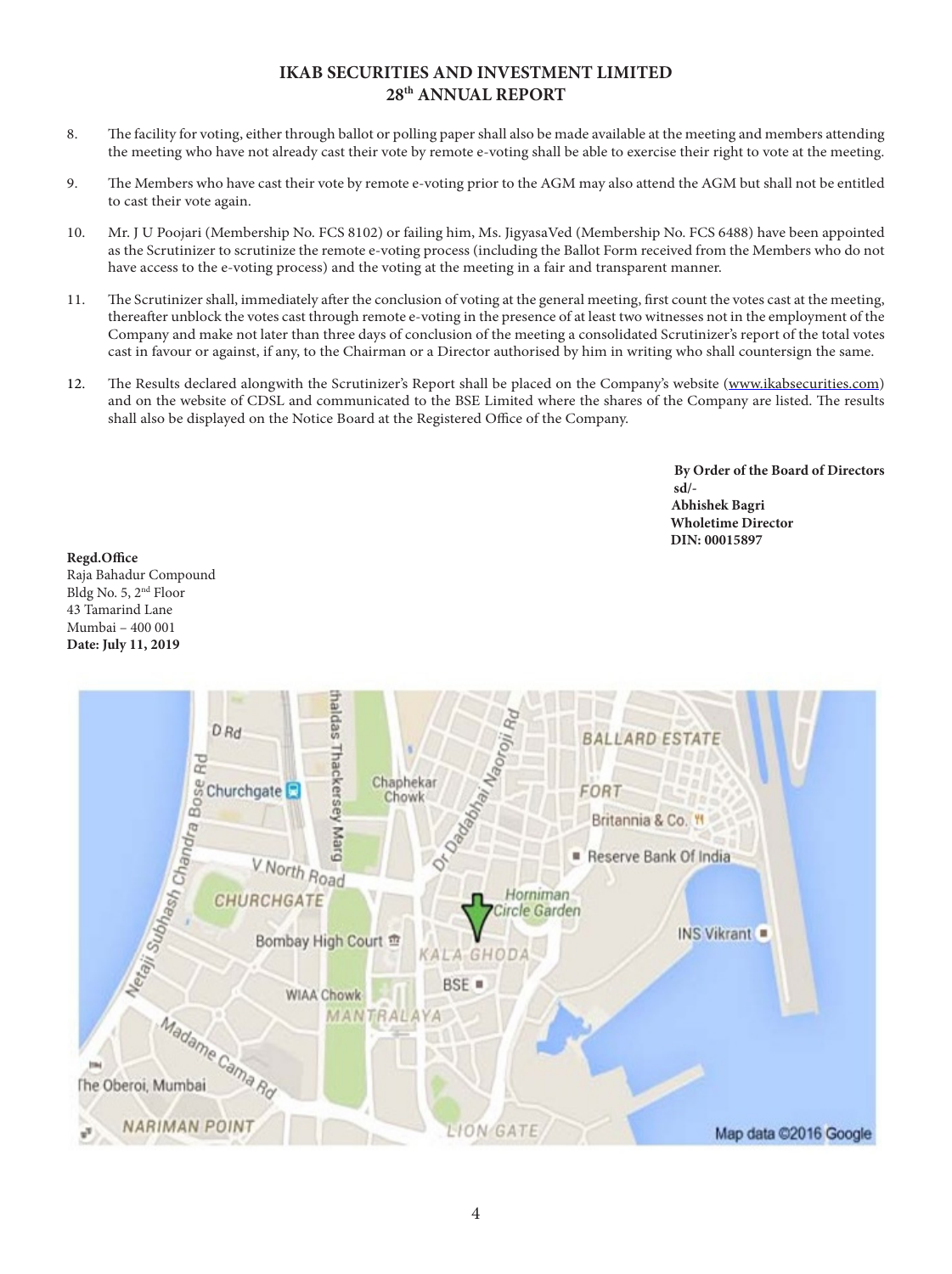# **ANNEXURE TO THE NOTICE**

#### **THE STATEMENT SETTING OUT MATERIAL FACTS PURSUANT TO SECTION 102 OF THE COMPANIES ACT, 2013 AND THE INFORMATION REQUIRED AS PER REGULATION 36(3) OF SEBI (LISTING OBLIGATION AND DISCLOSURE REQUIREMENT) REGULATION, 2015 AND SECRETARIAL STANDARD ON GENERAL MEETING (SS-2).**

Details of Director seeking re-appointment at the forthcoming Annual General Meeting:

| Name of the Director                                           | Anil Bagri                                                                                      | Swati Dujari                                                              |
|----------------------------------------------------------------|-------------------------------------------------------------------------------------------------|---------------------------------------------------------------------------|
| <b>DIN</b>                                                     | 00014338                                                                                        | 05349218                                                                  |
| Date of Birth                                                  | 27/02/1972                                                                                      | 11/07/1985                                                                |
| Date of first appointment on the Board                         | 14/07/1994                                                                                      | 03/09/2012                                                                |
| Qualifications                                                 | Bachelor of Arts (Economics) from Boston<br>University, USA                                     | Bachelor of Arts (major in English)                                       |
| Expertise                                                      | 25 years of experience in the financial markets in<br>research, broking as well as investments. | 2 years as an IELTS trainer and about 7<br>years in the financial markets |
| Number of Meetings of the Board attended                       | 7                                                                                               | 3                                                                         |
| during the year                                                |                                                                                                 |                                                                           |
| List of Directorship / Membership /                            | 1. Oasis Securities Limited                                                                     |                                                                           |
| Chairmanship of Committees of other Board                      | 2. Future Corporate Resources Private Limited                                                   |                                                                           |
|                                                                | 3. Future Media (India) Limited                                                                 |                                                                           |
|                                                                | 4. Future Entertainment Private Limited                                                         |                                                                           |
| Shareholding in Ikab Securities &<br><b>Investment Limited</b> | 7,48,340 Equity shares                                                                          | $- -$                                                                     |
| Relationship between directors inter-se                        | Mr. Anil Bagri is son of Mr. Indra Kumar Bagri                                                  | N.A                                                                       |
|                                                                | & brother of Mr. Abhishek Bagri                                                                 |                                                                           |
| Terms and Conditions of appointment                            | $-1$                                                                                            |                                                                           |

#### **Item No. 4:**

Term of office of Ms. Swati Dujari who was appointed as Independent Directors for a period of 5 years will expire on 28th September, 2019.

As per Section 149(10) of the Act, an Independent Director shall hold office for a term of up to five consecutive years on the Board of a Company, but shall be eligible for re-appointment on passing a special resolution by the Company and disclosure of such appointment in the Board's Report, for another term of up to five consecutive years on the Board of the Company.

Based on recommendation of Nomination and Remuneration Committee and based on her skills, expertise and performance evaluation, the Board of Directors had approved and recommended the re-appointment of Ms. Swati Dujari as Independent Director of the Company for a second term of five years, subject to the approval of the Members of the Company.

The Company has received from Ms. Swati Dujari, the declarations in terms of Section 149 of the Act and the Rules made thereunder and SEBI LODR, 2015 stating that she is qualified to be re-appointed as Independent Director of the Company.

In the opinion of the Board, Ms. Swati Dujari satisfies the conditions specified in the Act and the Rules made thereunder for re-appointment as Independent Director and that she is independent of the Management.

#### The brief profile of Ms. Swati Dujari:

Ms. Swati Dujari, aged 34 years, holds the Bachelor of Arts (major in English) and has an experience of 2 years as an IELTS trainer and about 7 years in the financial markets

She attended 03 Board meetings. She is the member of Audit Committee & Nomination and Remuneration Committee.

As on date of this Notice, Ms. Swati Dujari is not holding by herself or for any other person on a beneficial basis, any equity share in the Company. Except Ms. Swati Dujari, none of the Directors and the Key Managerial Personnel of the Company including her relative is in any way, concerned or interested, financially or otherwise in the said resolution.

It is therefore proposed to re-appoint her as Independent director of the company. The Board commends her re-appointment.

The terms and conditions of her appointment shall be open for inspection by the Members at the Registered Office of the Company during normal business hours on any working day, excluding Saturday.

 **By Order of the Board of Directors sd/- Abhishek Bagri Wholetime Director DIN: 00015897**

**Regd.Office** Raja Bahadur Compound Bldg No. 5, 2nd Floor 43 Tamarind Lane Mumbai – 400 001 **Date: July 11, 2019**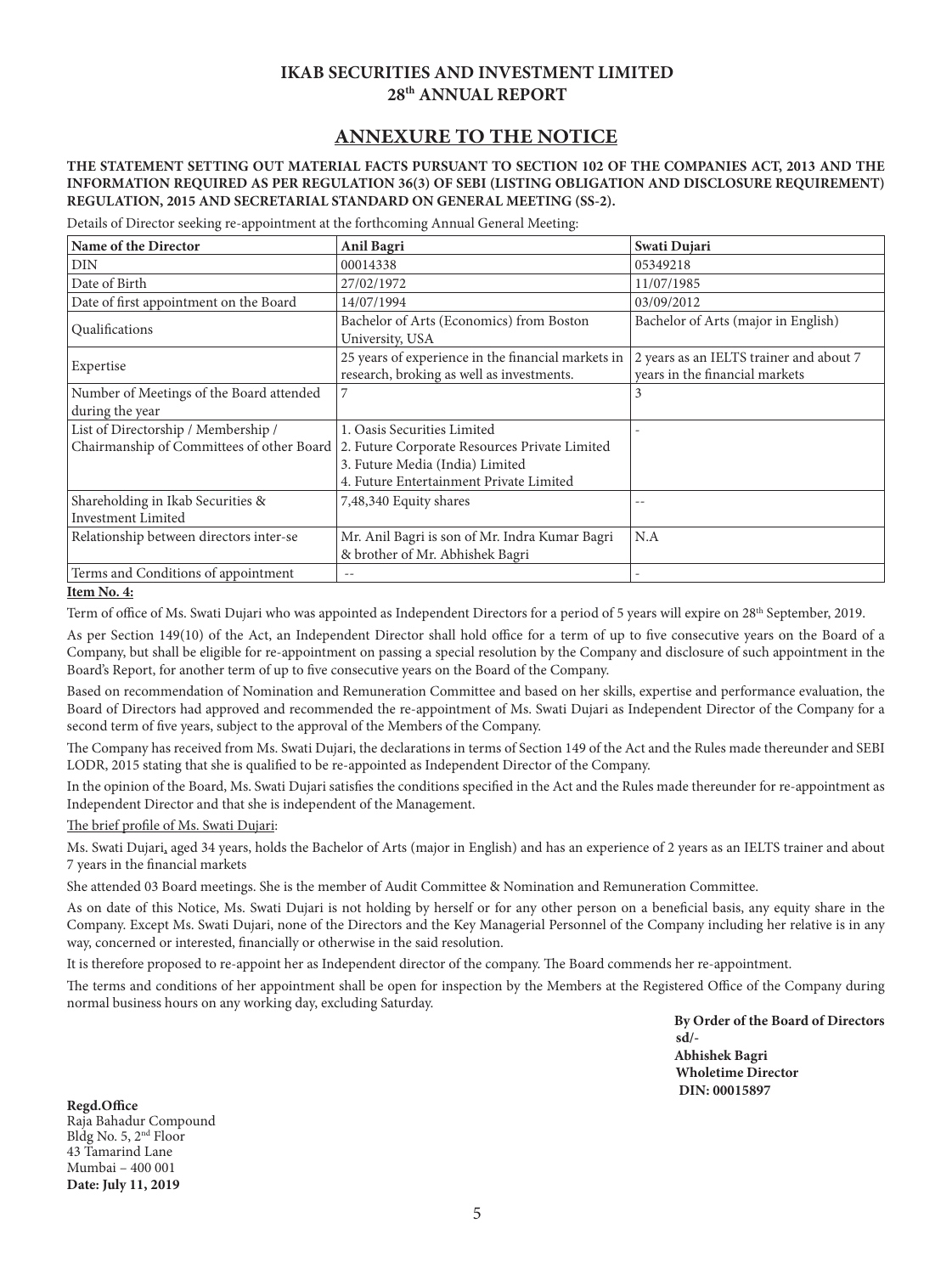# **BOARD'S REPORT**

*[Pursuant to Section 134(3) of the Companies Act, 2013]*

#### **To, The Members IKAB SECURITIES AND INVESTMENT LIMITED**

The Directors have pleasure in presenting the 28<sup>th</sup>Annual Report together with the Audited Financial Statements for the year ended on March 31, 2019.

#### **FINANCIAL RESULTS**

The financial results of the Company are summarized as under: **(Rs. in lakhs)**

| Particulars                                      | Year ended 31.03.2019 | Year ended 31.03.2018 |
|--------------------------------------------------|-----------------------|-----------------------|
| Revenue from operations & other Income           | 8,970.86              | 15,300.58             |
| Profit / (Loss) before Depreciation and Taxation | 4.92                  | 131.36                |
| Depreciation & Amortization                      | (0.95)                | (4.46)                |
| Profit / (Loss) before tax                       | 3.97                  | 126.90                |
| Less: Provision for Taxation                     |                       |                       |
| i) Current Tax                                   | 1.71                  | 37.14                 |
| ii) Deferred tax                                 | (0.38)                | (0.60)                |
| iii) Prior period taxes                          | 3.29                  |                       |
| Net Profit / (Loss) for the year                 | (1.42)                | 90.36                 |

#### **OPERATIONS/STATE OF COMPANY'S AFFAIRS**

The year of elections always weighs down on the stock markets, given the uncertainty of results, and the past year was no exception. Despite the concerns, your company still managed to eke out a decent profit in its trading operations, but was hit by an NPA provision which affected the profitability. We are hopeful that the worst is behind us for NPA provisioning. With the mandate given to the BJP, we also expect deeper reforms to be effected in the economy, which will result in excellent long term gains.

#### **MATERIAL CHANGES AND COMMITMENTS AFTER THE END OF THE FINANCIAL YEAR**

There have been no material changes and commitments, affecting the financial position of the Company which have occurred between the end of the financial year of the Company to which the financial statements relate and the date of the report.

#### **DIVIDEND & TRANSFER TO RESERVES**

In order to conserve resources, the Directors do not recommend any dividend for the Financial Year 2018-19. No amount of profit was transferred to any Reserves.

#### **DIRECTORS & KEY MANAGERIAL PERSONNEL**

Mr. Abhishek Bagri (DIN: 00015897), Wholetime Director & CFO of the Company resigned from the post of CFO effective from January 18, 2019. Mr.Anil Kumar Bagri (DIN: 00014338) resigned from the post of Managing Director of the Company effective from January 18, 2019 and continued to be Director on the Board of Directors of the Company.

Mr. Devang Dani was appointed as Chief Financial Officer of the company effective from January 18, 2019.

Mr. Anil Bagri (DIN: 00014338), Director of the Company, retires by rotation at the ensuing Annual General Meeting (AGM) in accordance with Section 152(6) of the Companies Act, 2013 and he is eligible for re-appointment.

#### **INDEPENDENT DIRECTORS**

Mr. Prerit Kamal Damani (DIN: 00015362) and Ms. Swati Dujari (DIN: 05349218), independent directors of the Company have submitted declarations that each of them meet the criteria of independence as provided in sub Section (6) of Section 149 of the Act there has been no change in the circumstances which may affect their status as an independent director during the year. In the opinion of the Board, the independent directors possess appropriate balance of skills, experience and knowledge as required.

Term of office of aforesaid Ms. Swati Dujari as Independent Director will expire on September 28, 2019. As per Section 149 of the Act read with rules made thereunder, her re-appointment for second term requires the prior approval of the shareholders of the company by way of passing of special resolution in general meeting. On the basis of the results of the performance evaluation of the Ms. Swati Dujari and declaration of independence received from her, the Board recommends her re-appointment as Independent Director for second term of five consecutive years at the ensuing AGM.

#### **NUMBER OF MEETINGS OF BOARD OF DIRECTORS & COMMITTEES THEREOF**

7 (Seven) meetings of the Board of Directors were held during the year 2018-2019.

The Committees of the Board have been constituted/ reconstituted in accordance with the provisions of the Companies Act, 2013.Currently, the Board has the following Committees: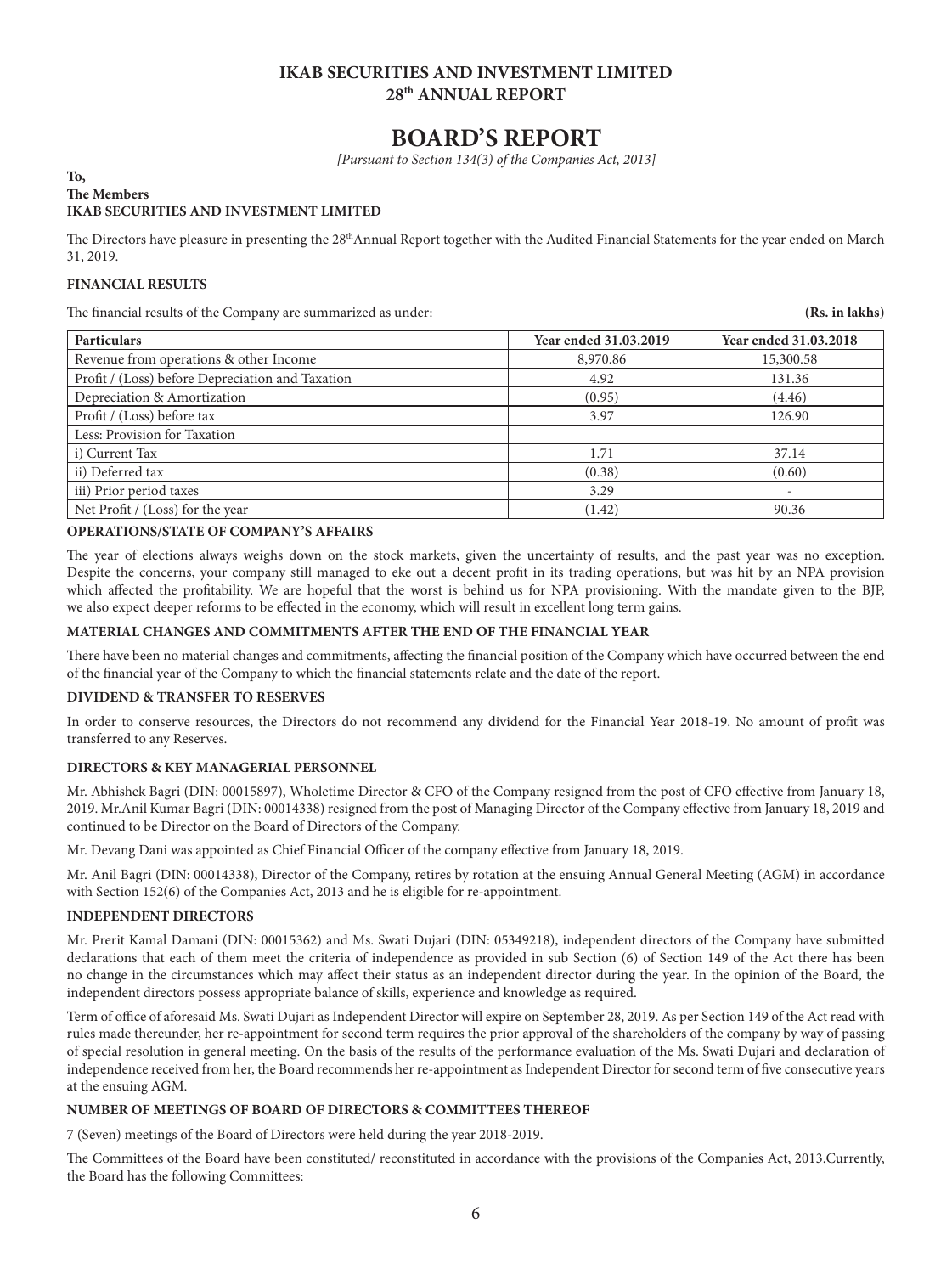Audit Committee, Nomination & Remuneration Committee, Finance Committee, Stakeholder Relationship Committee, Share Transfer Committee and Independent Director Committee. The details of meetings held during the year and the attendance of directors for these meetings forms part of the Annual Report.

#### **CORPORATE SOCIAL RESPONSIBILITY**

Provisions of Section 135 of the Companies Act, 2013 with regard to Corporate Social Responsibility are not applicable to the company.

#### **WHISTLE BLOWER POLICY / VIGIL MECHANISM**

The Company is committed to adhere to the highest standards of ethical, moral and legal conduct of business operations. To maintain these standards, the Company encourages its employees who have concerns about suspected misconduct to come forward and express these concerns without fear of punishment or unfair treatment. A Vigil (Whistle Blower) Mechanism formulated by the Company provides a channel to the employees and Directors to report to the management concerns about unethical behaviour, actual or suspected fraud or violation of the Codes of Conduct or Policy. The mechanism provides for adequate safeguards against victimization of employees and Directors to avail of the mechanism and also provide for direct access to the Managing Director/Chairman of the Audit Committee in exceptional cases. The revised policy is placed on the website of the Company which includes provisions enabling employees to report instances of leak of unpublished price sensitive information as per Reg. 9A, Sub Reg. 6 of SEBI (Prohibition of Insider Trading) Regulations, 2015; weblink: https://www.ikabsecurities.com/coc.php

#### **POLICY ON DIRECTORS' APPOINTMENT AND REMUNERATION AND CRITERIA FOR INDEPENDENT DIRECTORS**

The Remuneration Policy for directors and senior management and the Criteria for selection of candidates for appointment as directors, independent directors and senior management are placed on the website of the Company weblink: www.ikabsecurities.com/policies.php

There has been no change in the policies since the last fiscal year.

We affirm that the remuneration paid to the directors is as per the terms laid out in the Remuneration Policy of the Company.

#### **DIRECTORS' RESPONSIBILITY STATEMENT**

Pursuant to Section 134(5) of the Companies Act, 2013, the Board of Directors, to the best of their knowledge and ability, confirm that:

- (i) in the preparation of the annual accounts, the applicable accounting standards have been followed and there are no material departures;
- (ii) they have selected such accounting policies and applied them consistently and made judgments and estimates that are reasonable and prudent so as to give a true and fair view of the state of affairs of the Company at the end of the financial year and of the profit of the Company for that period;
- (iii) they have taken proper and sufficient care for the maintenance of adequate accounting records in accordance with the provisions of the Act for safeguarding the assets of the Company and for preventing and detecting fraud and other irregularities;
- (iv) they have prepared the annual accounts on a going concern basis;
- (v) they have laid down internal financial controls to be followed by the Company and such internal financial controls are adequate and operating effectively;
- (vi) they have devised proper systems to ensure compliance with the provisions of all applicable laws and that such systems were adequate and operating effectively.

#### **ADEQUACY OF INTERNAL FINANCIAL CONTROLS**

The Company has proper and adequate system of internal financial controls commensurate with its nature and size of business and meets the following objectives:

- Providing assurance regarding the effectiveness and efficiency of operations
- Efficient use and safeguarding of resources
- Compliance with policies, procedures and applicable laws and regulations and
- Transactions being accurately reported and recorded timely

The Company has budgetary control system to monitor expenditures and operations against budgets on an ongoing basis.

The internal auditor also regularly reviews the adequacy of internal financial control system.

#### **DETAILS OF SUBSIDIARIES/ JOINT VENTURES/ ASSOCIATES**

The Company does not have any subsidiaries/ joint ventures/ associates.

#### **EXTRACT OF ANNUAL RETURN**

As provided under sub Section (3) of Section 92 and 134(3)(a) of the Companies Act, 2013 and Rule 12(1) of the Companies (Management & Administration) Rules, the extract of annual return is enclosed in Form MGT-9, which forms part of the Boards' Report as **Annexure I**. The same is available on weblink: http://www.ikabsecurities.com/annual\_reports.php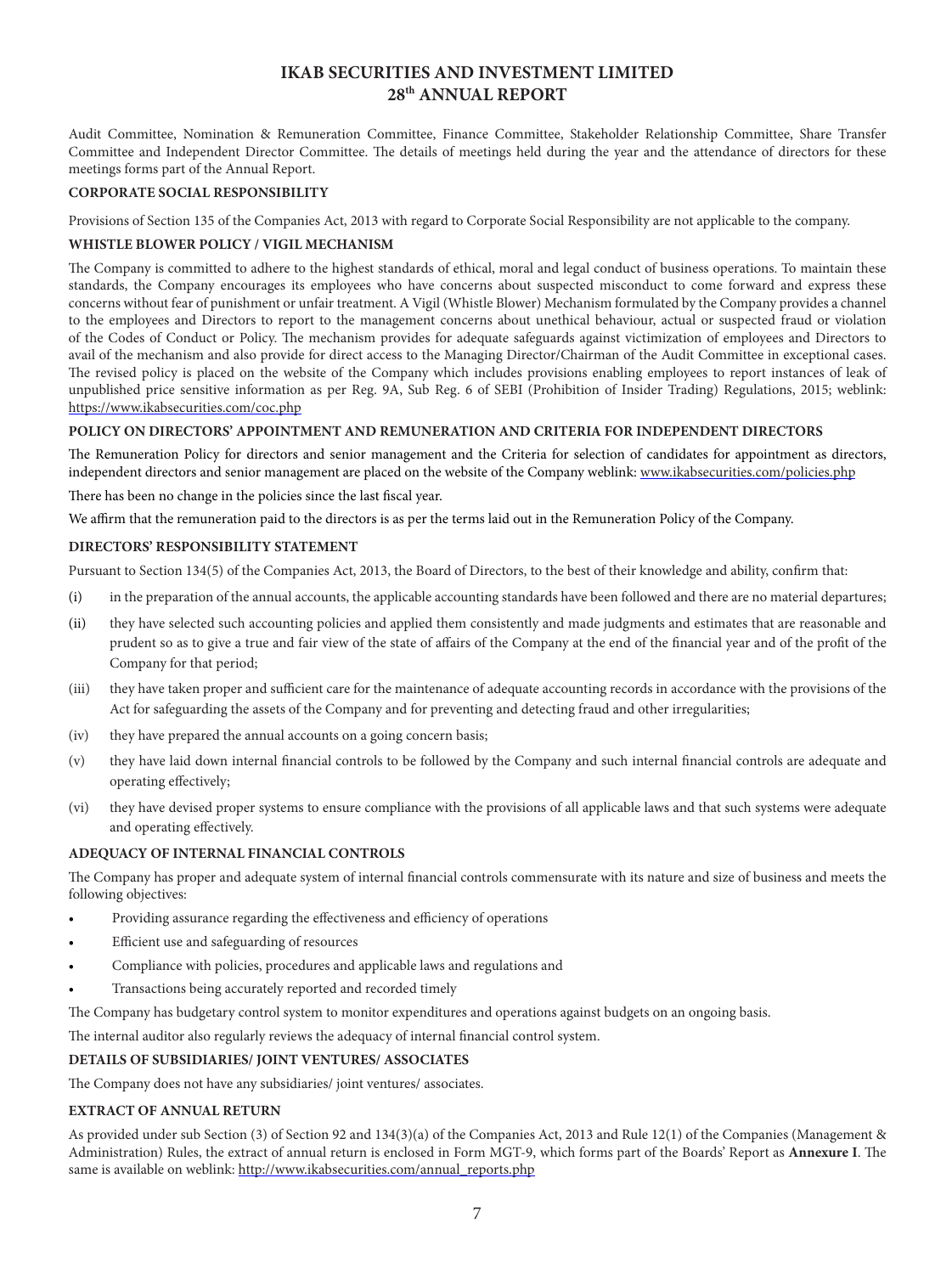#### **AUDITORS & THEIR REPORT**

Pursuant to Section 139 of the Companies Act, 2013, read with the Companies (Audit and Auditors) Rules, 2014, the term of appointment of M/s. Aalok Mehta & Co., Chartered Accountants, Mumbai as the Statutory Auditors of the Company expires at the conclusion of the ensuing AGM..

M/s. Aalok Mehta & Co., over many years have successfully met the challenge that the size and scale of the Company's operations pose for auditors and have maintained the highest level of governance, ethical standards, rigour and quality in their audit. The Board place on record its appreciation for the services rendered by M/s. Aalok Mehta & Co., as the Statutory Auditors of the Company.

The Board of Directors of the Company on the recommendation of the Audit Committee, have made its recommendation for appointment of M/s. A.V. Arolkar & Co., Chartered Accountants, Mumbai, (FRN No. 100542W) as the Statutory Auditors of the Company by the Members at ensuing the 28<sup>th</sup>AGM for a term of 5 years.

M/s. A.V. Arolkar & Co., Chartered Accountants, Mumbai, (FRN No. 100542W), have consented to their appointment as Statutory Auditors and have confirmed that if appointed, their appointment will be in accordance with Section 139 read with Section 141 of the Act.

Necessary resolution seeking approval of the members for the appointment of M/s. A.V. Arolkar & Co., Chartered Accountants, Mumbai, (FRN No.100542W), as the Statutory Auditors of the Company for a term of five consecutive years has been incorporated in the Notice of the ensuing AGM of the Company.

You are requested to appoint Auditors and to fix their remuneration

The auditors' report does not contain any qualifications, reservations or adverse remarks in their report.

#### **SECRETARIAL AUDIT AND THEIR REPORT**

Pursuant to the provisions of Section 204 and other applicable provisions, if any, of the Companies Act, 2013, M/s. Parikh & Associates, Practicing Company Secretaries were appointed as the Secretarial Auditor for auditing the secretarial records of the Company for the financial year 2018-19 and their Report is attached hereto as **Annexure II.**

The Report of the Secretarial Auditor does not contain any observations or adverse remarks.

#### **DISCLOSURE**

The company has devised proper systems to ensure compliance with the provisions of all applicable secretarial standards issued by the Institute of Company Secretaries of India and that such systems are adequate and operating effectively.

#### **CONSERVATION OF ENERGY, TECHNOLOGY ABSORPTION, FOREIGN EXCHANGE EARNINGS AND OUTGO**

In view of nature of business of the Company, particulars regarding conservation of energy and technology absorption are not given. However, the Company has taken various measures to conserve energy at all levels.

There was no foreign exchange earnings and outgo during the year under report.

#### **PARTICULARS OF EMPLOYEES**

Pursuant to Section 197 of the Act read with rule 5(1) of the Companies (Appointment and Remuneration of Managerial Personnel) Rules, 2014 the particulars of employees are annexed as **Annexure III**.

#### **DEPOSITS FROM PUBLIC**

The Company has not accepted any deposits from public during the year.

#### **SIGNIFICANT & MATERIAL ORDERS PASSED BY THE REGULATORY/ JUDICIAL AUTHORITY**

No significant or material orders were passed by any regulator or court that would impact the going concern status of the Company and its future operations.

#### **PARTICULARS OF LOANS, GUARANTEES AND INVESTMENTS**

The Company has not given any loans or guarantees or made investments pursuant to the provisions of the Section 186 of the Companies Act, 2013 during the year under report.

#### **RISK MANAGEMENT POLICY**

The Board of Directors of the Company has framed a risk management policy and is responsible for reviewing the risk management plan and ensuring its effectiveness. The audit committee has additional oversight in the area of financial risks and controls. Major risks identified by the businesses and functions are systematically addressed through mitigating actions on a continuing basis.

#### **RELATED PARTY TRANSACTIONS**

Particulars of transactions with related parties pursuant to Section 134(3)(h) of the Act read with rule 8(2) of the Companies (Accounts) Rules, 2014 are given in Form AOC-2 and the same forms part of this report as **Annexure IV**.

#### **EVALUATION OF BOARD, ITS COMMITTEES AND INDIVIDUAL DIRECTORS**

An annual evaluation of the Board's own performance, Board committees and individual directors was carried out pursuant to the provisions of the Act in the following manner: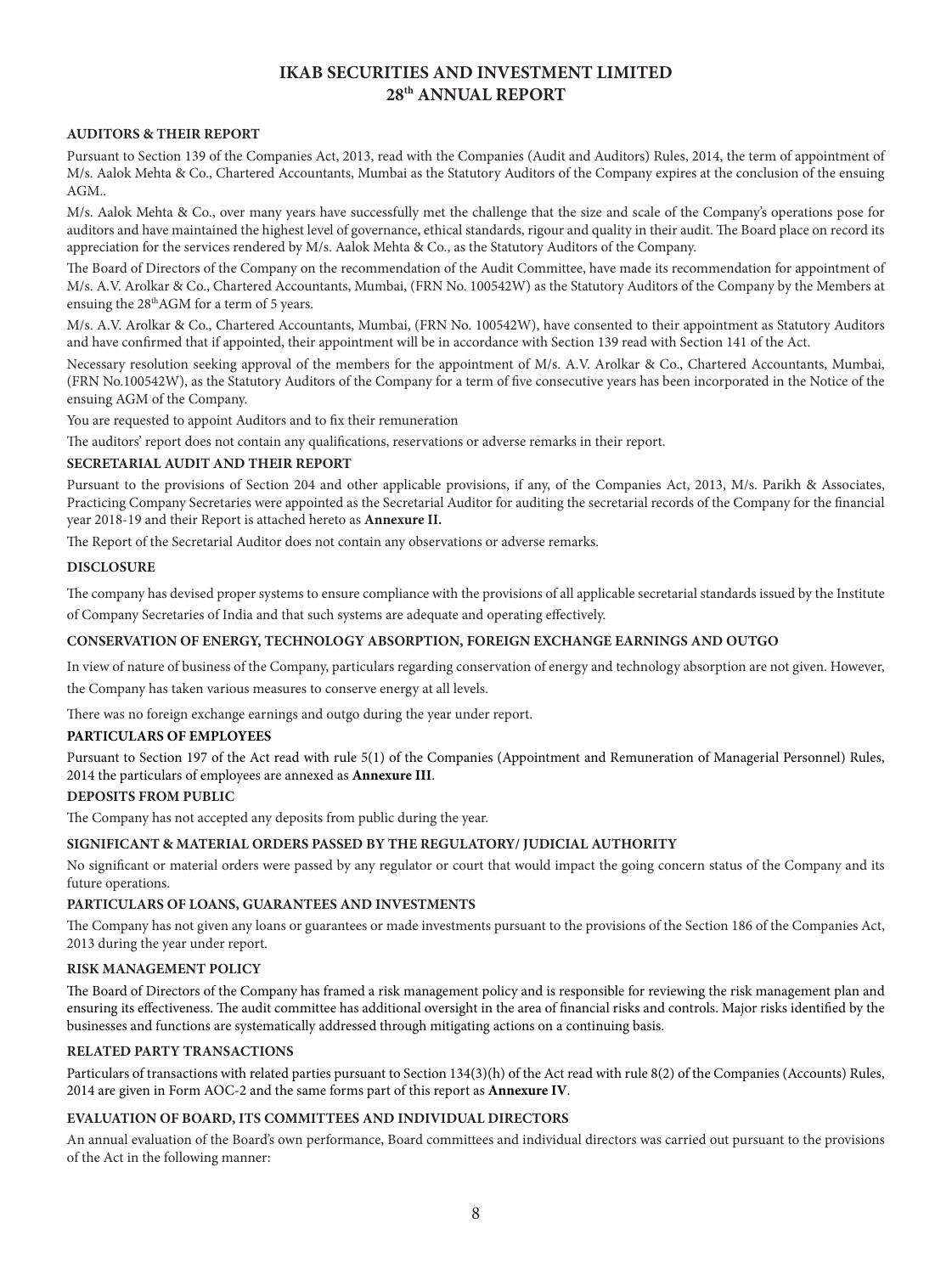| Sr.<br>No. |                           | Performance evaluation of Performance evaluation performed by              | Criteria                                                                                                                                                                                                                                                                                                                                             |
|------------|---------------------------|----------------------------------------------------------------------------|------------------------------------------------------------------------------------------------------------------------------------------------------------------------------------------------------------------------------------------------------------------------------------------------------------------------------------------------------|
|            | Each Individual directors | Nomination and Remuneration<br>Committee                                   | Attendance, Contribution to the Board and committee<br>meetings like preparedness on the issues to be discussed,<br>meaningful and constructive contribution and guidance<br>provided, key performance aspects in case of executive<br>directors etc.                                                                                                |
| 2.         | Independent directors     | Entire Board of Directors excluding the<br>director who is being evaluated | Attendance, Contribution to the Board and committee<br>meetings like preparedness on the issues to be discussed,<br>meaningful and constructive contribution, and guidance<br>provided etc.                                                                                                                                                          |
| 3.         | Board and its committees  | All directors                                                              | Board composition and structure; effectiveness of Board<br>processes, information and functioning, fulfilment of<br>key responsibilities, performance of specific duties and<br>obligations, timely flow of information etc.<br>The assessment of committees based on the terms of reference<br>of the committees and effectiveness of the meetings. |

#### **DISCLOSURE UNDER THE SEXUAL HARASSMENT OF WOMEN AT WORKPLACE (PREVENTION, PROHIBITION AND REDRESSAL) ACT, 2013**

The company has in place an Anti-Sexual Harassment Policy in line with the requirements of The Sexual Harassment of women at Workplace (Prevention, Prohibition and Redressal) Act, 2013 and rules made thereunder. All employees (permanent, contractual, temporary, trainees) are covered under this policy.

The Company has not received any complaint of sexual harassment during the financial year 2018-19.

#### **LISTING FEES**

The Company has paid the listing fees to BSE Limited for the year 2019-2020.

#### **INSIDER TRADING REGULATIONS AND CODE OF DISCLOSURE**

The Code of Practices and Procedures for Fair Disclosure of Unpublished Price Sensitive Information and Code of Internal Procedures and Conduct for Regulating, Monitoring and Reporting of Trading by Insiders in accordance with the requirements of the SEBI (Prohibition of Insider Trading) Regulation, 2015 is available on our website www.ikabsecurities.com/policies.php

#### **MANAGEMENT'S DISCUSSION AND ANALYSIS**

In terms of the provisions of Regulation 34 of the Securities and Exchange Board of India (Listing Obligations and Disclosure Requirements) Regulations, 2015, the Management's discussion and analysis is set out in this Annual Report. As Annexed in **Annexure V**.

#### **CORPORATE GOVERNANCE REPORT**

As per SEBI (Listing Obligations and Disclosure Requirements) Regulations, 2015 Corporate Governance is not mandatory to the Company.

#### **MAINTENANCE OF COST RECORDS:**

Maintenance of cost records as specified by the Central Government under Section 148(1) of the Act is not applicable to the company.

#### **COMPLIANCES OF SECRETARIAL STANDARD**

The company has devised proper systems to ensure compliance with the provisions of all applicable secretarial standards issued by the Institute of Company Secretaries of India and that such systems are adequate and operating effectively.

#### **APPRECIATION**

The Board of Directors is thankful to its Bankers and Institutions for the support and financial assistance from time to time.

Your Directors are pleased to place on record their sincere appreciation to all the employees of the Company whose untiring efforts have made achieving its goal possible. Your Directors wish to thank the Central and State Governments, customers, suppliers, business associates, shareholders for their continued support and for the faith reposed in your Company.

> **For and on behalf of the Board sd/- Indra Kumar Bagri Chairman DIN: 00014384**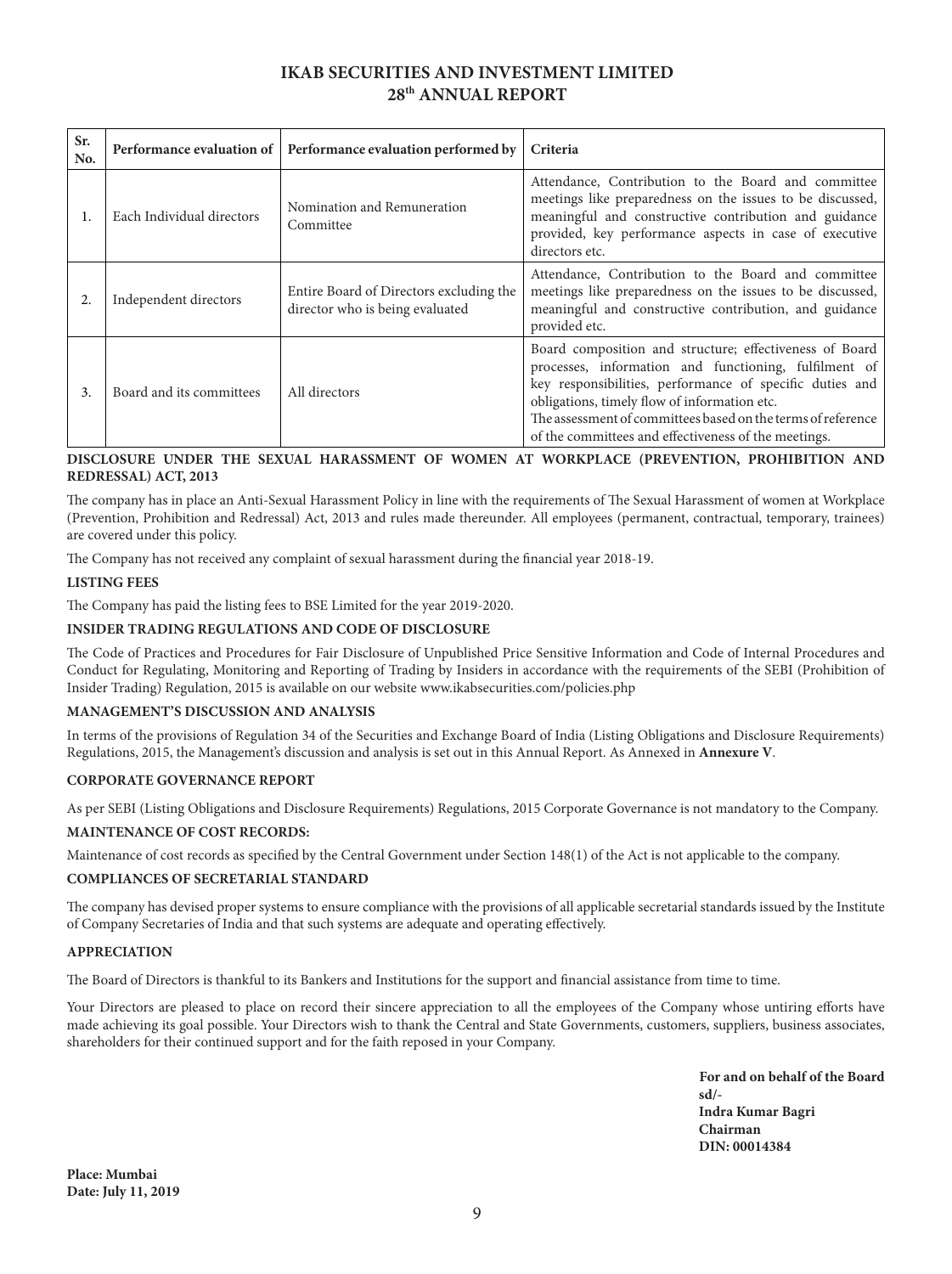#### **ANNEXURE I**

### **EXTRACT OF ANNUAL RETURN As on the financial year ended 31st March, 2019**

#### **Form MGT-9 pursuant to section 92(3) of the Companies Act, 2013 and rule 12(1) of the Companies (Management and Administration) Rules, 2014**

#### **I. REGISTRATION AND OTHER DETAILS:**

| i.   | CIN Number of the Company:                                            | L17100MH1991PLC059848                                                                                                                                                                                                                                                                                                                                      |
|------|-----------------------------------------------------------------------|------------------------------------------------------------------------------------------------------------------------------------------------------------------------------------------------------------------------------------------------------------------------------------------------------------------------------------------------------------|
| ii.  | Registration Date:                                                    | $17th$ January, 1991                                                                                                                                                                                                                                                                                                                                       |
| iii. | Name of the Company:                                                  | Ikab Securities and Investment Limited                                                                                                                                                                                                                                                                                                                     |
| iv.  | Category/ Sub-category of the Company:                                | Public Company / Limited by Shares                                                                                                                                                                                                                                                                                                                         |
| V.   | Address of Registered office and contact details:                     | Raja Bahadur Compound, Building No. 5<br>2 <sup>nd</sup> floor, 43 Tamarind Lane, Fort<br>Mumbai - 400 023<br>Tel: 022 - 4046 3500<br>Email: info@ikabsecurities.com<br>Website: www.ikabsecurities.com                                                                                                                                                    |
| vi.  | Whether listed company:                                               | Yes                                                                                                                                                                                                                                                                                                                                                        |
| vii. | Name, Address and contact details of Registrar and Transfer<br>Agent: | M/s. Satellite Corporate Services Pvt. Ltd.<br>Unit No. 49, Bldg. No. 13 AB, 2 <sup>nd</sup> floor<br>Samhita Commercial Co-op. Soc. Ltd.<br>Off Andheri Kurla Road, MTNL Lane<br>Sakinaka, Mumbai - 400 072<br>Email: service@satellitecorporate.com<br>Website: www.satellitecorporate.com<br>Tel: +91 22 2852 0461 / 2852 0462<br>Fax: +91 22 2851 1809 |

#### **II. PRINCIPAL BUSINESS ACTIVITIES OF THE COMPANY**

All the business activities contributing to 10% or more of the total turnover of the Company shall be stated:-

| Sr.<br>No. | Name and Description of main products /<br>services | NIC Code of the<br>Product / service | % to total turnover of the company |
|------------|-----------------------------------------------------|--------------------------------------|------------------------------------|
|            | <b>NBFC</b>                                         | 9971190                              | 100%                               |
|            |                                                     |                                      |                                    |

**III. PARTICULARS OF HOLDING, SUBSIDIARY AND ASSOCIATE COMPANIES**: **NIL**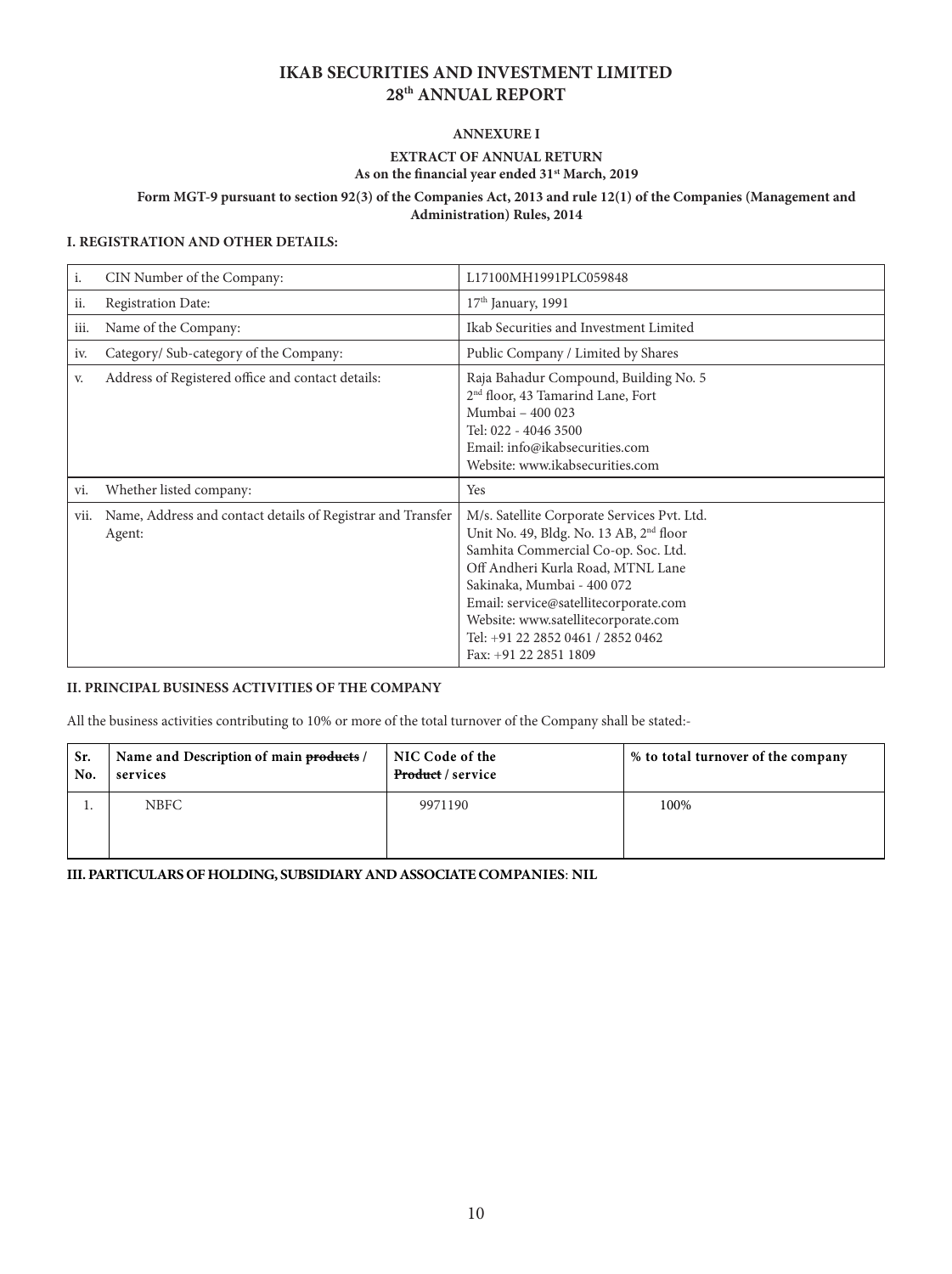# **IV. SHARE HOLDING PATTERN(Equity Share Capital Breakup as percentage of Total Equity)**

#### **(i) Category-wise Share Holding:**

| Category of<br><b>Shareholders</b>                                   | No. of Shares held at the beginning of the year<br>01.04.2018 |                  |                  | No. of Shares held at the end of the year<br>31.03.2019 |                  |                  |                  | % Change<br>during<br>the year   |          |
|----------------------------------------------------------------------|---------------------------------------------------------------|------------------|------------------|---------------------------------------------------------|------------------|------------------|------------------|----------------------------------|----------|
|                                                                      | Demat                                                         | Physical         | Total            | $%$ of<br>Total<br><b>Shares</b>                        | Demat            | Physical         | Total            | $%$ of<br>Total<br><b>Shares</b> |          |
| A. Promoters                                                         |                                                               |                  |                  |                                                         |                  |                  |                  |                                  |          |
| 1) Indian                                                            |                                                               |                  |                  |                                                         |                  |                  |                  |                                  |          |
| a) Individuals / Hindu                                               |                                                               |                  |                  |                                                         |                  |                  |                  |                                  |          |
| Undivided Family                                                     | 2282763                                                       | $\boldsymbol{0}$ | 2282763          | 66.82                                                   | 1894718          | $\boldsymbol{0}$ | 1894718          | 55.46                            | (11.36)  |
| b) Central Government                                                | $\boldsymbol{0}$                                              | $\boldsymbol{0}$ | 0                | 0.00                                                    | $\boldsymbol{0}$ | $\boldsymbol{0}$ | $\boldsymbol{0}$ | 0.00                             | 0.00     |
| c) State Governments(s)                                              | $\mathbf{0}$                                                  | $\boldsymbol{0}$ | $\overline{0}$   | 0.00                                                    | $\mathbf{0}$     | $\mathbf{0}$     | $\mathbf{0}$     | 0.00                             | 0.00     |
| d) Bodies Corporate                                                  | 150000                                                        | $\boldsymbol{0}$ | 150000           | 4.39                                                    | 150000           | $\mathbf{0}$     | 150000           | 4.39                             | 0.00     |
| e) Financial Institutions                                            |                                                               |                  |                  |                                                         |                  |                  |                  |                                  |          |
| / Banks                                                              | $\boldsymbol{0}$                                              | $\boldsymbol{0}$ | $\boldsymbol{0}$ | 0.00                                                    | $\boldsymbol{0}$ | $\boldsymbol{0}$ | $\boldsymbol{0}$ | 0.00                             | 0.00     |
| f) Any other (specify)                                               | $\theta$                                                      | $\boldsymbol{0}$ | $\overline{0}$   | 0.00                                                    | $\theta$         | $\mathbf{0}$     | $\mathbf{0}$     | 0.00                             | 0.00     |
| Sub-Total $(A)$ $(1)$                                                | 2432763                                                       | $\bf{0}$         | 2432763          | 71.21                                                   | 2044718          | $\bf{0}$         | 2044718          | 59.85                            | (11.36)  |
| 2) Foreign                                                           |                                                               |                  |                  |                                                         |                  |                  |                  |                                  |          |
| a) Non-Resident                                                      |                                                               |                  |                  |                                                         |                  |                  |                  |                                  |          |
| Individuals                                                          | $\boldsymbol{0}$                                              | $\boldsymbol{0}$ | $\boldsymbol{0}$ | 0.00                                                    | $\mathbf{0}$     | $\boldsymbol{0}$ | $\boldsymbol{0}$ | 0.00                             | 0.00     |
| b) Other Individuals                                                 | $\boldsymbol{0}$                                              | $\boldsymbol{0}$ | $\boldsymbol{0}$ | 0.00                                                    | $\boldsymbol{0}$ | $\mathbf{0}$     | $\boldsymbol{0}$ | 0.00                             | 0.00     |
| c) Bodies Corporate                                                  | $\mathbf{0}$                                                  | $\boldsymbol{0}$ | $\boldsymbol{0}$ | 0.00                                                    | $\boldsymbol{0}$ | $\mathbf{0}$     | $\mathbf{0}$     | 0.00                             | 0.00     |
| d) Banks / FI                                                        | $\mathbf{0}$                                                  | $\boldsymbol{0}$ | $\overline{0}$   | 0.00                                                    | $\mathbf{0}$     | $\mathbf{0}$     | $\mathbf{0}$     | 0.00                             | 0.00     |
| e) Any Other (specify)                                               | $\mathbf{0}$                                                  | $\boldsymbol{0}$ | $\overline{0}$   | 0.00                                                    | $\mathbf{0}$     | $\mathbf{0}$     | $\mathbf{0}$     | 0.00                             | 0.00     |
| Sub-Total $(A)$ $(2)$                                                | $\bf{0}$                                                      | $\bf{0}$         | $\bf{0}$         | 0.00                                                    | $\bf{0}$         | $\bf{0}$         | $\bf{0}$         | 0.00                             | 0.00     |
| <b>Total Shareholding of</b><br>Promoter $(A) = (A)$<br>$(1)+(A)(2)$ | 2432763                                                       | $\bf{0}$         | 2432763          | 71.21                                                   | 2044718          | $\bf{0}$         | 2044718          | 59.85                            | $-11.36$ |
| <b>B. Public Shareholding</b>                                        |                                                               |                  |                  |                                                         |                  |                  |                  |                                  |          |
| 1. Institutions                                                      |                                                               |                  |                  |                                                         |                  |                  |                  |                                  |          |
| a) Mutual Funds                                                      | $\overline{0}$                                                | $\boldsymbol{0}$ | $\boldsymbol{0}$ | 0.00                                                    | $\mathbf{0}$     | $\mathbf{0}$     | $\boldsymbol{0}$ | 0.00                             | 0.00     |
| b) Financial Institutions<br>/ Banks                                 | $\boldsymbol{0}$                                              | $\boldsymbol{0}$ | 0                | 0.00                                                    | $\boldsymbol{0}$ | $\boldsymbol{0}$ | $\boldsymbol{0}$ | 0.00                             | 0.00     |
| c) Central Government                                                | $\mathbf{0}$                                                  | $\boldsymbol{0}$ | $\overline{0}$   | 0.00                                                    | $\mathbf{0}$     | $\mathbf{0}$     | $\mathbf{0}$     | 0.00                             | 0.00     |
| d) State                                                             |                                                               |                  |                  |                                                         |                  |                  |                  |                                  |          |
| Governments(s)                                                       | $\mathbf{0}$                                                  | $\boldsymbol{0}$ | 0                | 0.00                                                    | $\mathbf{0}$     | $\boldsymbol{0}$ | $\boldsymbol{0}$ | 0.00                             | 0.00     |
| e) Venture Capital                                                   |                                                               |                  |                  |                                                         |                  |                  |                  |                                  |          |
| Funds                                                                | $\boldsymbol{0}$                                              | $\boldsymbol{0}$ | 0                | 0.00                                                    | $\boldsymbol{0}$ | $\boldsymbol{0}$ | $\boldsymbol{0}$ | 0.00                             | 0.00     |
| f) Insurance Companies                                               | $\theta$                                                      | $\overline{0}$   | $\overline{0}$   | 0.00                                                    | $\mathbf{0}$     | $\overline{0}$   | $\mathbf{0}$     | 0.00                             | 0.00     |
| g) Foreign Institutional<br>Investors                                | $\boldsymbol{0}$                                              | $\boldsymbol{0}$ | 0                | 0.00                                                    | $\boldsymbol{0}$ | $\mathbf{0}$     | $\boldsymbol{0}$ | 0.00                             | 0.00     |
| h) Foreign Venture                                                   |                                                               |                  |                  |                                                         |                  |                  |                  |                                  |          |
| Capital Funds                                                        | $\boldsymbol{0}$                                              | $\boldsymbol{0}$ | $\boldsymbol{0}$ | 0.00                                                    | $\mathbf{0}$     | $\boldsymbol{0}$ | $\boldsymbol{0}$ | 0.00                             | 0.00     |
| i) Any Other (Specify)                                               | $\boldsymbol{0}$                                              | $\boldsymbol{0}$ | $\overline{0}$   | 0.00                                                    | $\mathbf{0}$     | $\boldsymbol{0}$ | $\boldsymbol{0}$ | 0.00                             | 0.00     |
| Sub-Total $(B)$ $(1)$                                                | $\bf{0}$                                                      | $\pmb{0}$        | $\bf{0}$         | 0.00                                                    | $\bf{0}$         | $\pmb{0}$        | $\pmb{0}$        | 0.00                             | 0.00     |
| 2. Non-Institutions                                                  |                                                               |                  |                  |                                                         |                  |                  |                  |                                  |          |
| a) Bodies Corporate                                                  |                                                               |                  |                  |                                                         |                  |                  |                  |                                  |          |
| i) Indian                                                            | 5153                                                          | 8200             | 13353            | 0.39                                                    | 4128             | 8200             | 12328            | 0.36                             | $-0.03$  |
| ii) Overseas                                                         | $\boldsymbol{0}$                                              | $\boldsymbol{0}$ | $\boldsymbol{0}$ | 0.00                                                    | $\mathbf{0}$     | $\mathbf{0}$     | $\boldsymbol{0}$ | 0.00                             | 0.00     |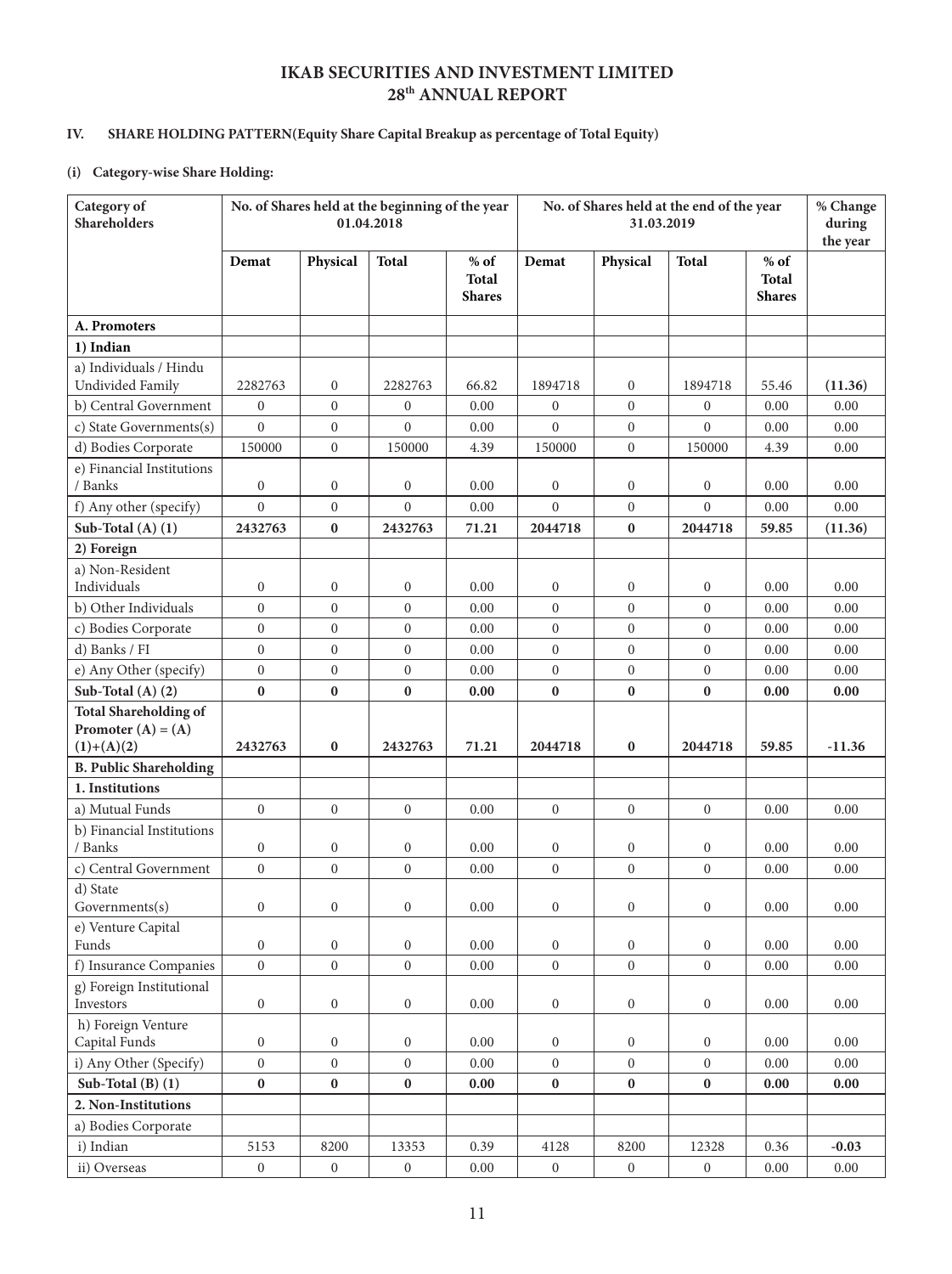| b) Individuals                          |              |                  |                |        |              |              |              |              |        |
|-----------------------------------------|--------------|------------------|----------------|--------|--------------|--------------|--------------|--------------|--------|
| i) Individual Share-                    |              |                  |                |        |              |              |              |              |        |
| holders holding                         |              |                  |                |        |              |              |              |              |        |
| nominal Share Capital                   |              |                  |                |        |              |              |              |              |        |
| upto Rs.1 lacs                          | 83944        | 157800           | 241744         | 7.08   | 89294        | 155300       | 244594       | 7.16         | 0.08   |
| ii) Individual Share<br>holders holding |              |                  |                |        |              |              |              |              |        |
| nominal Share Capital                   |              |                  |                |        |              |              |              |              |        |
| in excess of Rs.1 lacs                  | 685615       | $\mathbf{0}$     | 685615         | 20.07  | 1113660      | $\Omega$     | 1113660      | 32.60        | 12.53  |
| c) Any Other (Specify)                  | $\mathbf{0}$ | $\mathbf{0}$     | $\Omega$       | 0.00   | $\mathbf{0}$ | $\Omega$     | $\mathbf{0}$ | 0.00         | 0.00   |
| d) Clearing Member                      | $\mathbf{0}$ | $\mathbf{0}$     | $\overline{0}$ | 0.00   | $\mathbf{0}$ | $\mathbf{0}$ | $\mathbf{0}$ | 0.00         | 0.00   |
| e) Overseas Corporate                   |              |                  |                |        |              |              |              |              |        |
| bodies                                  | $\mathbf{0}$ | $\boldsymbol{0}$ | $\overline{0}$ | 0.00   | $\mathbf{0}$ | $\mathbf{0}$ | $\mathbf{0}$ | 0.00         | 0.00   |
| f) NRI                                  | $\theta$     | $\mathbf{0}$     | $\Omega$       | 0.00   | $\mathbf{0}$ | $\mathbf{0}$ | $\mathbf{0}$ | 0.00         | 0.00   |
|                                         |              |                  |                |        |              |              |              |              |        |
| g) HUF                                  | 3125         | 100              | 3225           | 0.09   | 1000         | 100          | 1100         | 0.03         | (0.06) |
| h) Employees                            | $\mathbf{0}$ | $\mathbf{0}$     | $\mathbf{0}$   | 0.00   | $\mathbf{0}$ | $\mathbf{0}$ | $\mathbf{0}$ | 0.00         | 0.00   |
| i) Directors & their                    |              |                  |                |        |              |              |              |              |        |
| relatives                               | 39700        | $\mathbf{0}$     | 39700          | 1.16   | $\mathbf{0}$ | $\mathbf{0}$ | $\mathbf{0}$ | $\mathbf{0}$ | (1.16) |
| Sub-total $(B)$ $(2)$                   | 817537       | 166100           | 983637         | 28.79  | 1208082      | 163600       | 1371682      | 40.15        | 11.36  |
| <b>Total Public Share</b>               |              |                  |                |        |              |              |              |              |        |
| holding $(B) = (B)$                     |              |                  |                |        |              |              |              |              |        |
| $(1)+(B)(2)$                            | 817537       | 166100           | 983637         | 28.79  | 1208082      | 163600       | 1371682      | 40.15        | 11.36  |
| TOTAL $(A)+(B)$                         |              |                  |                |        |              |              |              |              |        |
|                                         | 3250300      | 166100           | 3416400        | 100.00 | 3252800      | 163600       | 3416400      | 100.00       | 0.00   |
| Shares held by                          |              |                  |                |        |              |              |              |              |        |
| Custodians for GDRs &                   |              |                  |                |        |              |              |              |              |        |
| ADRs(C)                                 | $\mathbf{0}$ | $\mathbf{0}$     | $\overline{0}$ | 0.00   | $\mathbf{0}$ | $\mathbf{0}$ | $\mathbf{0}$ | 0.00         | 0.00   |
| <b>GRAND TOTAL</b>                      |              |                  |                |        |              |              |              |              |        |
| $(A)+(B)+(C)$                           | 3250300      | 166100           | 3416400        | 100.00 | 3252800      | 163600       | 3416400      | 100.00       | 0.00   |

## **(ii) Shareholding of Promoters:**

| Sr.<br>No      | Shareholder's Name       | Shareholding at the beginning of the year<br>01.04.2018 |                                           |                                                          | Shareholding at the end of the year | % change<br>in share<br>holding        |                                                             |                    |
|----------------|--------------------------|---------------------------------------------------------|-------------------------------------------|----------------------------------------------------------|-------------------------------------|----------------------------------------|-------------------------------------------------------------|--------------------|
|                |                          | No. of<br>Shares                                        | % of total<br>Shares<br>of the<br>company | %of Shares<br>Pledged /<br>encumbered<br>to total shares | No. of<br>Shares                    | % of total<br>Shares of the<br>company | %of Shares<br>Pledged /<br>encumbered<br>to total<br>shares | during the<br>year |
| 1              | Indra Kumar Bagri        | 1091178                                                 | 31.94                                     | $\Omega$                                                 | 1091178                             | 31.94                                  | $\Omega$                                                    | 0.00               |
| 2              | Anil Kumar Bagri         | 726790                                                  | 21.27                                     | $\mathbf{0}$                                             | 748340                              | 21.90                                  | $\Omega$                                                    | 0.63               |
| 3              | Abhishek Bagri           | 224595                                                  | 6.57                                      | $\mathbf{0}$                                             | $\Omega$                            | $\Omega$                               | $\overline{0}$                                              | (6.57)             |
| $\overline{4}$ | Amit Kumar Bagri         | 185000                                                  | 5.42                                      | $\Omega$                                                 | $\Omega$                            | $\Omega$                               | $\Omega$                                                    | (5.42)             |
| 5              | Archana Bagri            | 35200                                                   | 1.03                                      | $\mathbf{0}$                                             | 35200                               | 1.03                                   | $\Omega$                                                    | 0.00               |
| 6              | Savitri Devi Jajoo       | 20000                                                   | 0.59                                      | $\mathbf{0}$                                             | 20000                               | 0.59                                   | $\overline{0}$                                              | 0.00               |
| 7              | Linkers Enclave Pvt. Ltd | 25000                                                   | 0.73                                      | $\mathbf{0}$                                             | 25000                               | 0.73                                   | $\Omega$                                                    | 0.00               |
| 8              | Oasis Securities Limited | 100000                                                  | 2.93                                      | $\mathbf{0}$                                             | 100000                              | 2.93                                   | $\Omega$                                                    | 0.00               |
| 9              | Tuscon Towers Pvt. Ltd   | 25000                                                   | 0.73                                      | $\mathbf{0}$                                             | 25000                               | 0.73                                   | $\Omega$                                                    | 0.00               |
|                | <b>Total</b>             | 2432763                                                 | 71.21                                     | 0.00                                                     | 2044718                             | 59.85                                  | 0.00                                                        | (11.36)            |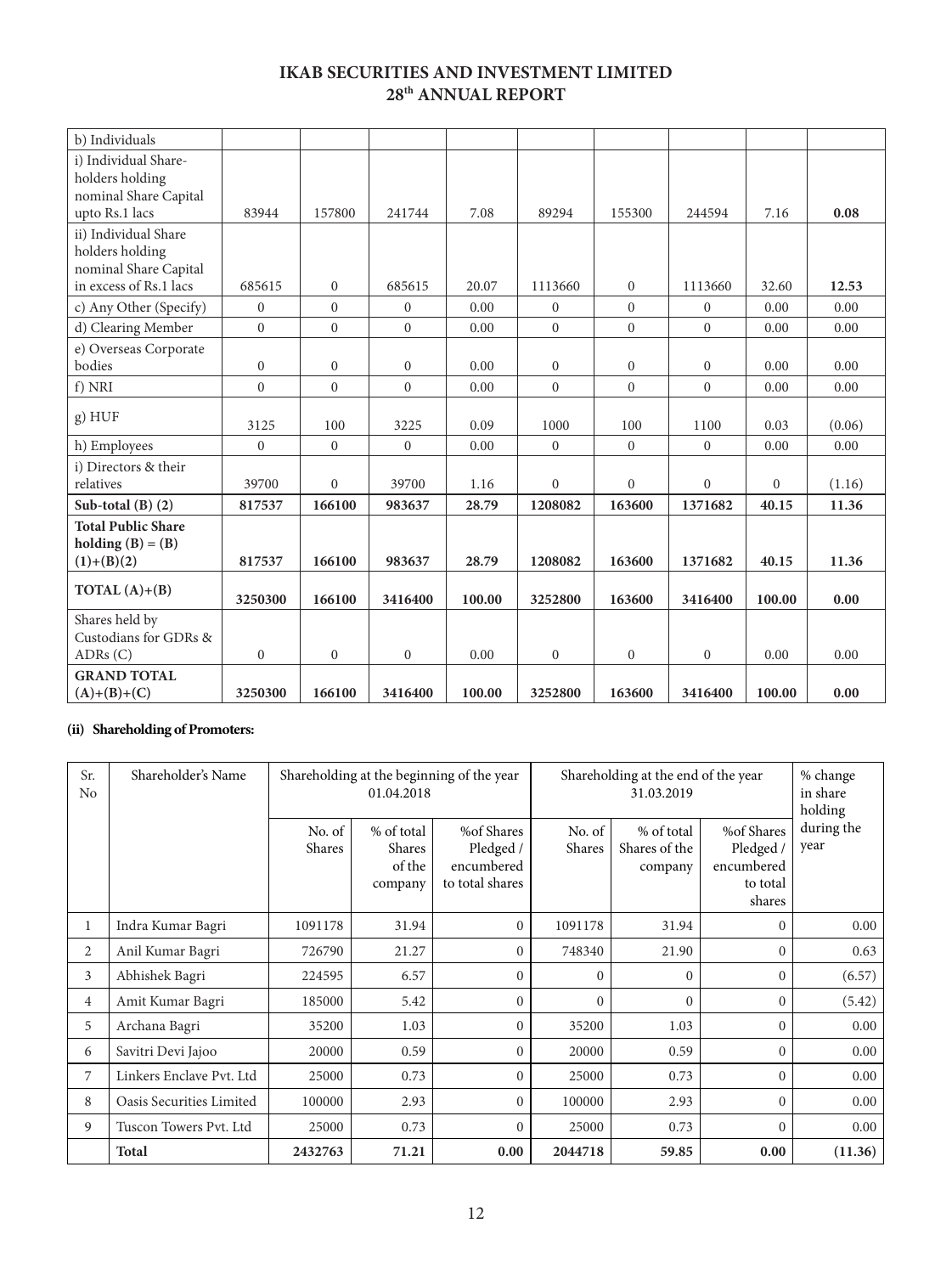#### **(iii) Change in Promoters' Shareholding:**

| Sr.<br>No. | Name of<br><b>Promoters</b> | Shareholding at the<br>beginning of the year         |                                           | Date<br>Reason |  | Shareholding           | Increase/Decrease in                      | Cumulative<br>Shareholding during<br>the year 31.03.2019 |                                                  |
|------------|-----------------------------|------------------------------------------------------|-------------------------------------------|----------------|--|------------------------|-------------------------------------------|----------------------------------------------------------|--------------------------------------------------|
|            |                             | No. of<br>Shares at the<br>beginning<br>(01.04.2018) | % of total<br>shares<br>of the<br>Company |                |  | No of<br><b>Shares</b> | % of Total<br>Shares of<br>the<br>Company | No. of<br><b>Shares</b>                                  | % of total<br><b>Shares</b><br>of the<br>Company |
| ı.         | Anil Kumar Bagri            | 726790                                               | 21.27                                     |                |  |                        |                                           |                                                          |                                                  |
|            |                             |                                                      |                                           | 20.04.2018     |  | 21250                  | 0.62                                      | 748040                                                   | 21.89                                            |
|            |                             |                                                      |                                           | 04.05.2018     |  | 200                    | 0.01                                      | 748240                                                   | 21.90                                            |
|            |                             |                                                      |                                           | 11.05.2018     |  | 100                    | 0.00                                      | 748340                                                   | 21.90                                            |
|            |                             |                                                      |                                           |                |  |                        |                                           |                                                          |                                                  |

# **(iv) Shareholding Pattern of top ten Shareholders (other than Directors, Promoters and Holders of GDRs and ADRs):**

|                |                             |            |        |                         | Shareholding at the<br>beginning of the year<br>01.04.2018 |                         | Increase/Decrease in<br>Shareholding             | Cumulative<br>Shareholding during<br>the year |                                                  |
|----------------|-----------------------------|------------|--------|-------------------------|------------------------------------------------------------|-------------------------|--------------------------------------------------|-----------------------------------------------|--------------------------------------------------|
| Sr.<br>No.     | Name of the Share<br>Holder | Date       | Reason | No. of<br><b>Shares</b> | % of total<br><b>Shares</b><br>of the<br>company           | No. of<br><b>Shares</b> | % of total<br><b>Shares</b><br>of the<br>company | No. of<br><b>Shares</b>                       | % of total<br><b>Shares</b><br>of the<br>company |
| 1              | Atul Goel                   | 30.06.2018 |        | $\Omega$                | $\Omega$                                                   | 156250                  | 4.57                                             | 156250                                        | 4.57                                             |
| $\overline{2}$ | Amit Goel                   | 30.06.2018 |        | $\Omega$                | $\Omega$                                                   | 156250                  | 4.57                                             | 156250                                        | 4.57                                             |
| 3              | Anju Goel                   | 30.06.2018 |        | $\Omega$                | $\Omega$                                                   | 156250                  | 4.57                                             | 156250                                        | 4.57                                             |
| 4              | Shweta Goel                 | 30.06.2018 |        | $\Omega$                | $\Omega$                                                   | 152573                  | 4.47                                             | 152573                                        | 4.47                                             |
| 5              | Namrata Khandelwal          |            |        | 145637                  | 4.26                                                       | $\Omega$                | $\Omega$                                         | 145637                                        | 4.26                                             |
| 6              | Balesh Kumar Bagree         |            |        | 129900                  | 3.80                                                       | $\Omega$                | 0.00                                             | 129900                                        | 3.80                                             |
| 7              | Naresh Khandelwal           |            |        | 94800                   | 2.77                                                       | $\Omega$                | 0.00                                             | 94800                                         | 2.77                                             |
| 8              | Vineet Wadhwa               |            |        | 62000                   | 1.81                                                       | $\Omega$                | 0.00                                             | 62000                                         | 1.81                                             |
| 9              | Madhushree Bagree           |            |        | 60000                   | 1.76                                                       | $\Omega$                | 0.00                                             | 60000                                         | 1.76                                             |
| 10             | Shobha Venu Dhoot           |            |        | 8750                    | 0.26                                                       | $\Omega$                | $\Omega$                                         | 8750                                          | 0.26                                             |

### **(v) Shareholding of Directors and Key Managerial Personnel:**

| Sr.<br>No.       | Name of Director/<br><b>KMP</b>             | Shareholding at the<br>beginning of the year         |                                           | Date                                   |   | Reason                  | Increase/Decrease in<br>Shareholding      |                         | Cumulative<br>Shareholding during<br>the year 31.03.2019 |  |
|------------------|---------------------------------------------|------------------------------------------------------|-------------------------------------------|----------------------------------------|---|-------------------------|-------------------------------------------|-------------------------|----------------------------------------------------------|--|
|                  |                                             | No. of<br>Shares at the<br>beginning<br>(01.04.2018) | % of total<br>shares of<br>the<br>Company |                                        |   | No. of<br><b>Shares</b> | % of Total<br>Shares of<br>the<br>Company | No. of<br><b>Shares</b> | % of Total<br>Shares of<br>the<br>Company                |  |
| 1.               | Indra Kumar Bagri<br>(Director)             | 1091178                                              | 31.94                                     |                                        |   |                         | $\overline{\phantom{a}}$                  | 1091178                 | 31.94                                                    |  |
| 2.               | Anil Kumar Bagri<br>(Director)              | 726790                                               | 21.27                                     | 20.04.2019<br>04.05.2019<br>11.05.2019 |   | 21250<br>200<br>100     | 0.62<br>0.01<br>0.00                      | 748340                  | 21.90                                                    |  |
| $\overline{3}$ . | Abhishek Bagri<br>(Whole-time)<br>Director) | 224595                                               | 6.57                                      | ٠                                      | ۰ | $-224595$               | $-6.57$                                   | $\Omega$                | $\Omega$                                                 |  |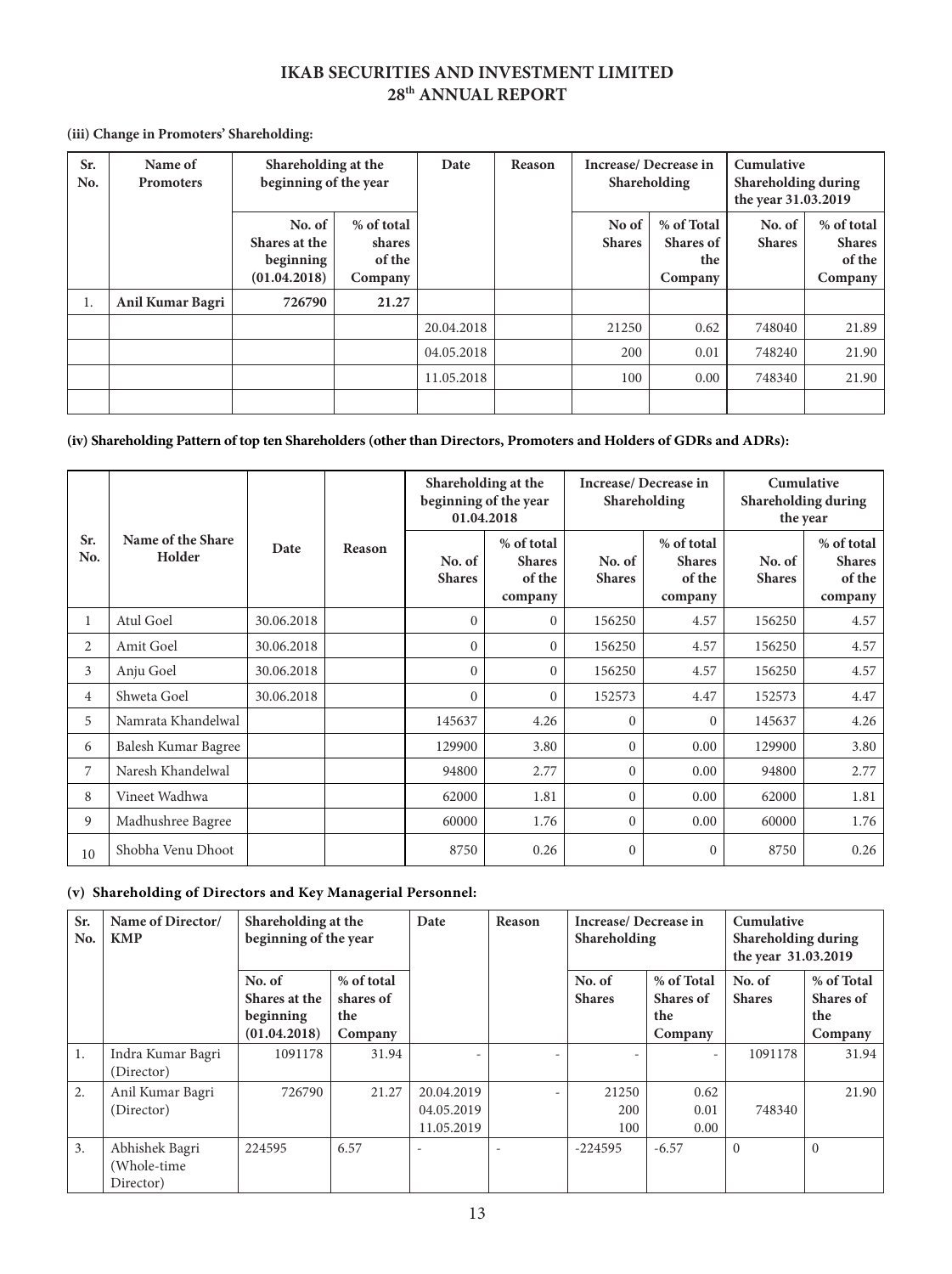| 4. | PreritDamani<br>(Independent<br>Director)                           | $\overline{\phantom{a}}$ | $\overline{\phantom{a}}$ | $\overline{\phantom{a}}$ | $\overline{\phantom{a}}$ | $\overline{\phantom{a}}$ | $\overline{\phantom{a}}$ | ٠ | $\overline{\phantom{a}}$ |
|----|---------------------------------------------------------------------|--------------------------|--------------------------|--------------------------|--------------------------|--------------------------|--------------------------|---|--------------------------|
| 5. | Swati Dujari<br>(Independent<br>Director)                           | $\overline{\phantom{a}}$ | $\overline{\phantom{a}}$ | $\overline{\phantom{a}}$ | $\overline{\phantom{a}}$ | $\overline{\phantom{a}}$ | $\overline{\phantom{a}}$ | ٠ | ٠                        |
| 6. | Ankita Phophaliya<br>(Company Secretary<br>& Compliance<br>Officer) | $\overline{\phantom{a}}$ | $\overline{\phantom{a}}$ | $\overline{\phantom{a}}$ | $\overline{\phantom{a}}$ | ۰                        | $\overline{\phantom{a}}$ | ٠ | $\overline{\phantom{a}}$ |
| 7. | Devang Dani<br>(Chief Financial<br>Officer)                         | $\overline{\phantom{a}}$ |                          | ۰                        | $\overline{\phantom{a}}$ | ۰                        | $\overline{\phantom{a}}$ | ٠ | ۰                        |

# **V. INDEBTEDNESS**

Indebtedness of the Company including interest outstanding/accrued but not due for payment: **NIL**

(Rs. in Lakhs)

|                                                     | <b>Secured Loans</b><br>excluding deposits | Unsecured<br>Loans | Deposits | Total<br>Indebtedness |
|-----------------------------------------------------|--------------------------------------------|--------------------|----------|-----------------------|
| Indebtedness at the beginning of the financial year |                                            |                    |          |                       |
| i. Principal Amount                                 | $\theta$                                   | $\theta$           | $\Omega$ | $\Omega$              |
| ii. Interest due but not paid                       | $\theta$                                   | $\Omega$           |          | $\Omega$              |
| iii. Interest accrued but not due                   |                                            |                    |          |                       |
| Total (i+ii+iii)                                    | $\Omega$                                   | $\Omega$           |          |                       |
| Change in Indebtedness during the financial year    |                                            |                    |          |                       |
| Addition                                            |                                            |                    |          |                       |
| Reduction                                           | $\theta$                                   |                    |          |                       |
| Net Change                                          | 0                                          |                    |          | $\Omega$              |
| Indebtedness at the end of the financial year       | 0                                          |                    |          | $\Omega$              |
| i. Principal Amount                                 | 0                                          | $\Omega$           | 0        | $\Omega$              |
| ii. Interest due but not paid                       | $\mathbf{\Omega}$                          |                    |          |                       |

# **VI. REMUNERATION OF DIRECTORS AND KEY MANAGERIAL PERSONNEL**

**A. Remuneration to Managing Director, Whole-time Directors and/or Manager (Rs)**

| Sr.<br>No. |                                                                                | Anil Kumar Bagri<br>(resigned as Managing Director w.e.f.<br>18.01.2019) | Abhishek Bagri<br><b>Whole-Time Director</b> |
|------------|--------------------------------------------------------------------------------|--------------------------------------------------------------------------|----------------------------------------------|
| 1.1.       | Gross Salary                                                                   | 9,58,274                                                                 | 6,50,000                                     |
|            | <b>Basic Salary</b><br>a)                                                      |                                                                          |                                              |
|            | Perquisites<br>b)                                                              | ٠                                                                        | $\overline{\phantom{a}}$                     |
|            | Incentives<br>$\mathcal{C}$ )                                                  | ٠                                                                        |                                              |
|            | Profits in lieu of salary under Section 17(3)<br>d)<br>of Income Tax Act, 1961 | ۰                                                                        |                                              |
| 2.         | <b>Stock Option</b>                                                            | $\overline{\phantom{a}}$                                                 | $\overline{\phantom{a}}$                     |
| 3.         | Sweat Equity                                                                   |                                                                          |                                              |
| 4.         | Commission                                                                     | ٠                                                                        | ٠                                            |
| 5.         | Others, Profession Tax                                                         |                                                                          |                                              |
|            | Total (A)                                                                      | 9,58,274                                                                 | 6,50,000                                     |
|            | Ceiling as per the Act                                                         | $60,00,000/$ - p.a.                                                      | $60,00,000/$ - p.a.                          |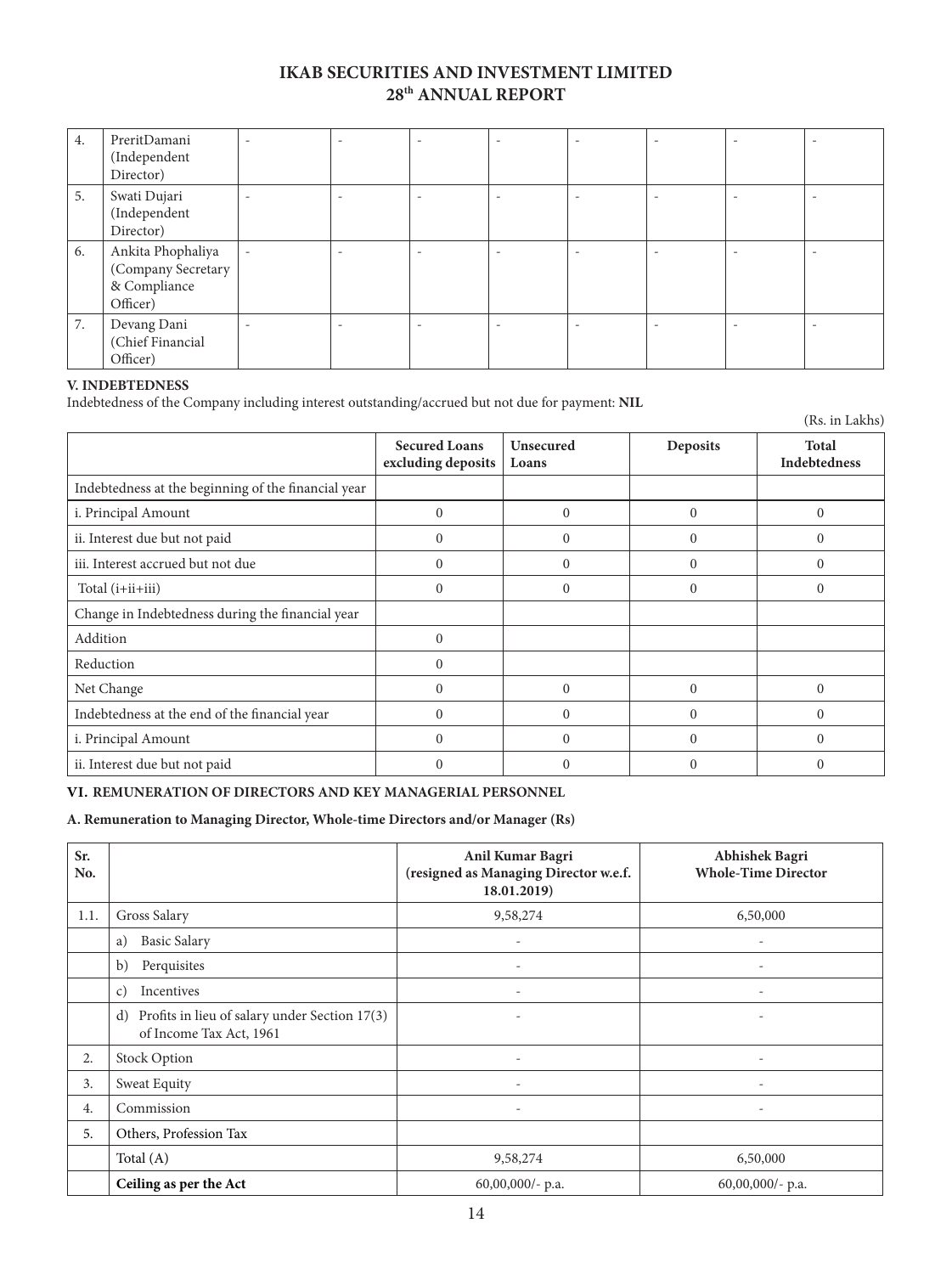#### **B. Remuneration to other directors:**

| Sr.<br>No.     | <b>Particulars of Remuneration</b>                                                                                                                                   |                             | Name of Directors                                    |           |
|----------------|----------------------------------------------------------------------------------------------------------------------------------------------------------------------|-----------------------------|------------------------------------------------------|-----------|
| 1              | <b>Independent Directors</b><br>• Fee for attending board<br>${\bf \small \bullet}$ Committee meetings ${\bf \small \bullet}$ Commission<br>• Others, Profession Tax | Prerit Damani<br>15,000     | Swati Dujari<br>9,000                                | 24,000    |
|                | Total $(1)$                                                                                                                                                          | 15,000                      | 9,000                                                | 24,000    |
| $\overline{2}$ | <b>Other Non-Executive Directors</b><br>Fee for attending board / committee meetings<br>$\bullet$ Commission<br>• Others, Profession Tax                             | Indra Kumar Bagri<br>18,000 | Anil Bagri<br>3,000                                  | 21,000    |
|                | Total $(2)$                                                                                                                                                          | 18,000                      | 3,000                                                | 21,000    |
|                | Total $(B)=(1+2)$                                                                                                                                                    | 33,000                      | 12,000                                               | 45,000    |
|                | Total Managerial Remuneration $(A+B)$                                                                                                                                |                             |                                                      | 16,53,274 |
|                | Overall Ceiling as per the Act                                                                                                                                       |                             | Within the ceiling limits of Section 197 of the Act. |           |

**C. Remuneration to Key Managerial Personnel other than ED/MD/ Manager/WTD:**

|            |                                                                                                                                                                                                                                   |                                 |                                          | (Rs. in Lakhs)      |
|------------|-----------------------------------------------------------------------------------------------------------------------------------------------------------------------------------------------------------------------------------|---------------------------------|------------------------------------------|---------------------|
| Sr.<br>No. | <b>Particulars of Remuneration</b>                                                                                                                                                                                                | <b>Key Managerial Personnel</b> |                                          | <b>Total Amount</b> |
|            |                                                                                                                                                                                                                                   | Devang Dani<br><b>CFO</b>       | Ankita Phophaliya<br>(Company Secretary) |                     |
| 1.         | Gross Salary<br>(a) Salary as per provisions contained in section $17(1)$ of<br>the Income -tax Act 1961<br>(b) Value of perquisites u/s 17(2) Income-tax Act 1961<br>(c) Profits in lieu of salary u/s 17(3) Income-tax Act 1961 | 3,52,950                        | 1,15,346<br>--                           | 4,68,296            |
| 2.         | <b>Stock Option</b>                                                                                                                                                                                                               | $- -$                           | $-$                                      |                     |
| 3.         | Sweat Equity                                                                                                                                                                                                                      | $- -$                           | $- -$                                    |                     |
| 4.         | Commission                                                                                                                                                                                                                        | $- -$                           | --                                       |                     |
| 5.         | Others-Profession Tax                                                                                                                                                                                                             |                                 | $-$                                      |                     |
|            | Total $(A)$                                                                                                                                                                                                                       | 3,52,950                        | 1,15,346                                 | 4,68,296            |

**VII. Penalties/ Punishment/ Compounding of Offences -** NONE

**For and on behalf of the Board sd/- Indra Kumar Bagri Chairman DIN: 00014384**

**Place: Mumbai Date: July 11, 2019**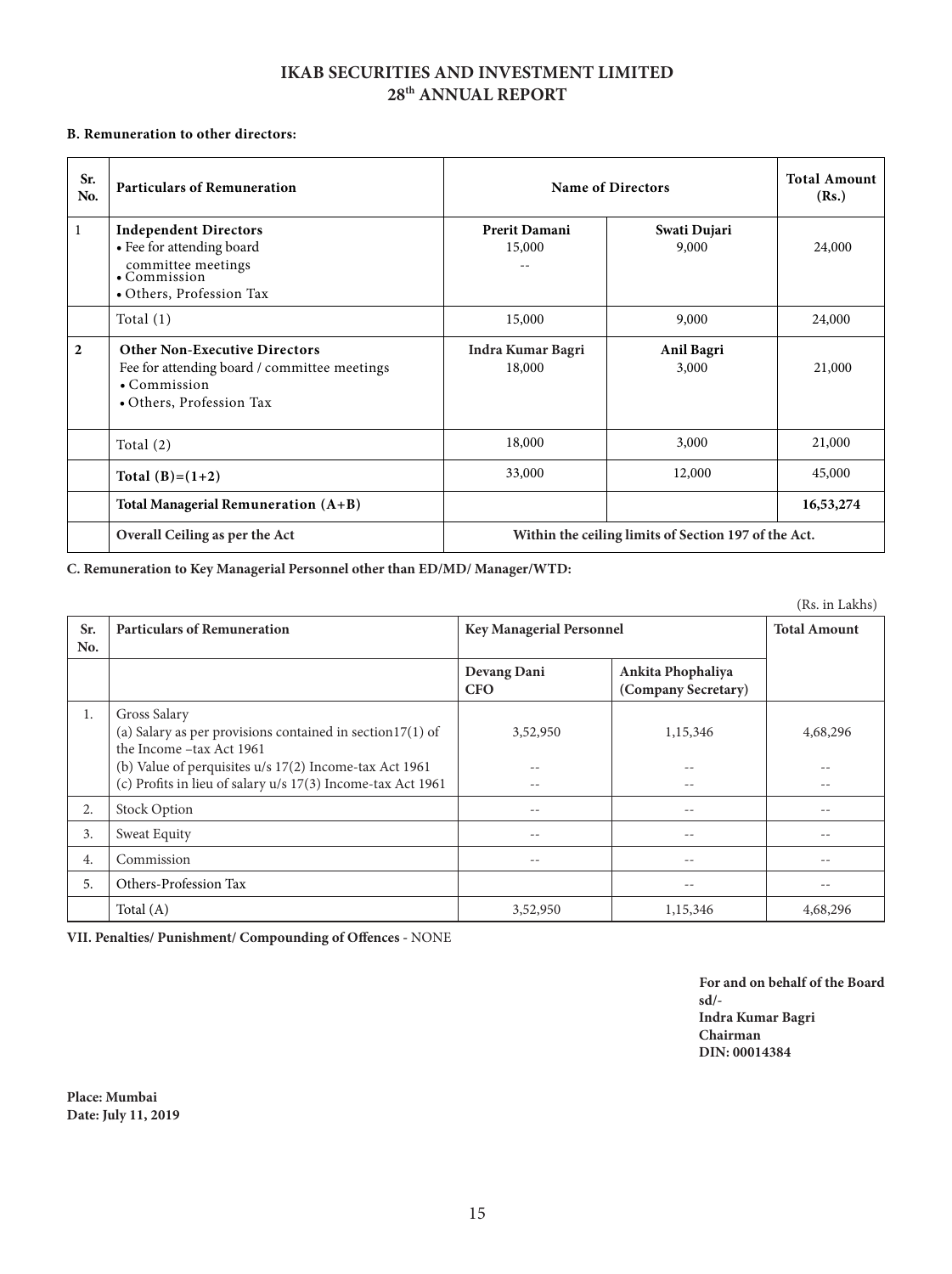# **ANNEXURE II**

#### **FORM No. MR-3**

#### **SECRETARIAL AUDIT REPORT** FOR THE FINANCIAL YEAR ENDED 31<sup>ST</sup> MARCH, 2019

(Pursuant to Section 204 (1) of the Companies Act, 2013 and Rule No. 9 of the Companies (Appointment and Remuneration of

Managerial Personnel) Rules, 2014)

To,

The Members

#### **IKAB SECURITIES AND INVESTMENT LIMITED**

We have conducted the secretarial audit of the compliance of applicable statutory provisions and the adherence to good corporate practices by Ikab Securities and Investment Limited (hereinafter called the Company). Secretarial Audit was conducted in a manner that provided us a reasonable basis for evaluating the corporate conducts/statutory compliances and expressing our opinion thereon.

Based on our verification of the Company's books, papers, minute books, forms and returns filed and other records maintained by the company, the information provided by the company, its officers, agents and authorised representatives during the conduct of secretarial audit, the explanations and clarifications given to us and the representations made by the Management, we hereby report that in our opinion, the company has, during the audit period covering the financial year ended on 31st March, 2019 generally complied with the statutory provisions listed hereunder and also that the Company has proper Board processes and compliance mechanism in place to the extent, in the manner and subject to the reporting made hereinafter:

We have examined the books, papers, minute books, forms and returns filed and other records made available to us and maintained by the Company for the financial year ended on 31<sup>st</sup> March, 2019 according to the provisions of:

- (i) The Companies Act, 2013 (the Act) and the rules made thereunder;
- (ii) The Securities Contract (Regulation) Act, 1956 ('SCRA') and the rules made thereunder;
- (iii) The Depositories Act, 1996 and the Regulations and Bye-laws framed thereunder;
- (iv) Foreign Exchange Management Act, 1999 and the rules and regulations made thereunder to the extent of Foreign Direct Investment, Overseas Direct Investment and External Commercial Borrowings;
- (v) The following Regulations and Guidelines prescribed under the Securities and Exchange Board of India Act, 1992 ('SEBI Act')
	- (a) The Securities and Exchange Board of India (Substantial Acquisition of Shares and Takeovers) Regulations, 2011;
	- (b) The Securities and Exchange Board of India (Prohibition of Insider Trading) Regulations, 2015;
	- (c) The Securities and Exchange Board of India (Issue of Capital and Disclosure Requirements) Regulations, 2009 and amendments from time to time;
	- (d) The Securities and Exchange Board of India (Share Based Employee Benefits) Regulations, 2014; (Not applicable to the Company during the audit period)
	- (e) The Securities and Exchange Board of India (Issue and Listing of Debt Securities) Regulations, 2008; (Not applicable to the Company during the audit period)
	- (f) The Securities and Exchange Board of India (Registrars to an Issue and Share Transfer Agents)Regulations, 1993 regarding the Companies Act and dealing with client;(Not applicable to the Company during the audit period)
	- (g) The Securities and Exchange Board of India (Delisting of Equity Shares) Regulations, 2009; (Not applicable to the Company during the audit period) and
	- (h) The Securities and Exchange Board of India (Buyback of Securities) Regulations, 1998; (Not applicable to the Company during the audit period)
- (vi) Other laws specifically applicable to the Company namely

1. The RBI Act 1934

2. Non-Banking Financial (Non - Deposit Accepting or Holding) Companies Prudential Norms (Reserve Bank) Directions, 2007.

We have also examined compliance with the applicable clauses of the following:

- (i) Secretarial Standards issued by The Institute of Company Secretaries of India with respect to board and general meetings.
- (ii) The Listing Agreements entered into by the Company with BSE Limited read with the SEBI (Listing Obligations and Disclosure Requirements) Regulations, 2015.

During the period under review, the Company has complied with the provisions of the Act, Rules, Regulations, Guidelines, standards etc. mentioned above.

We further report that:

The Board of Directors of the Company is duly constituted with proper balance of Executive Directors, Non-Executive Directors and Independent Directors. No changes in the composition of the Board of Directors took place during the period under review.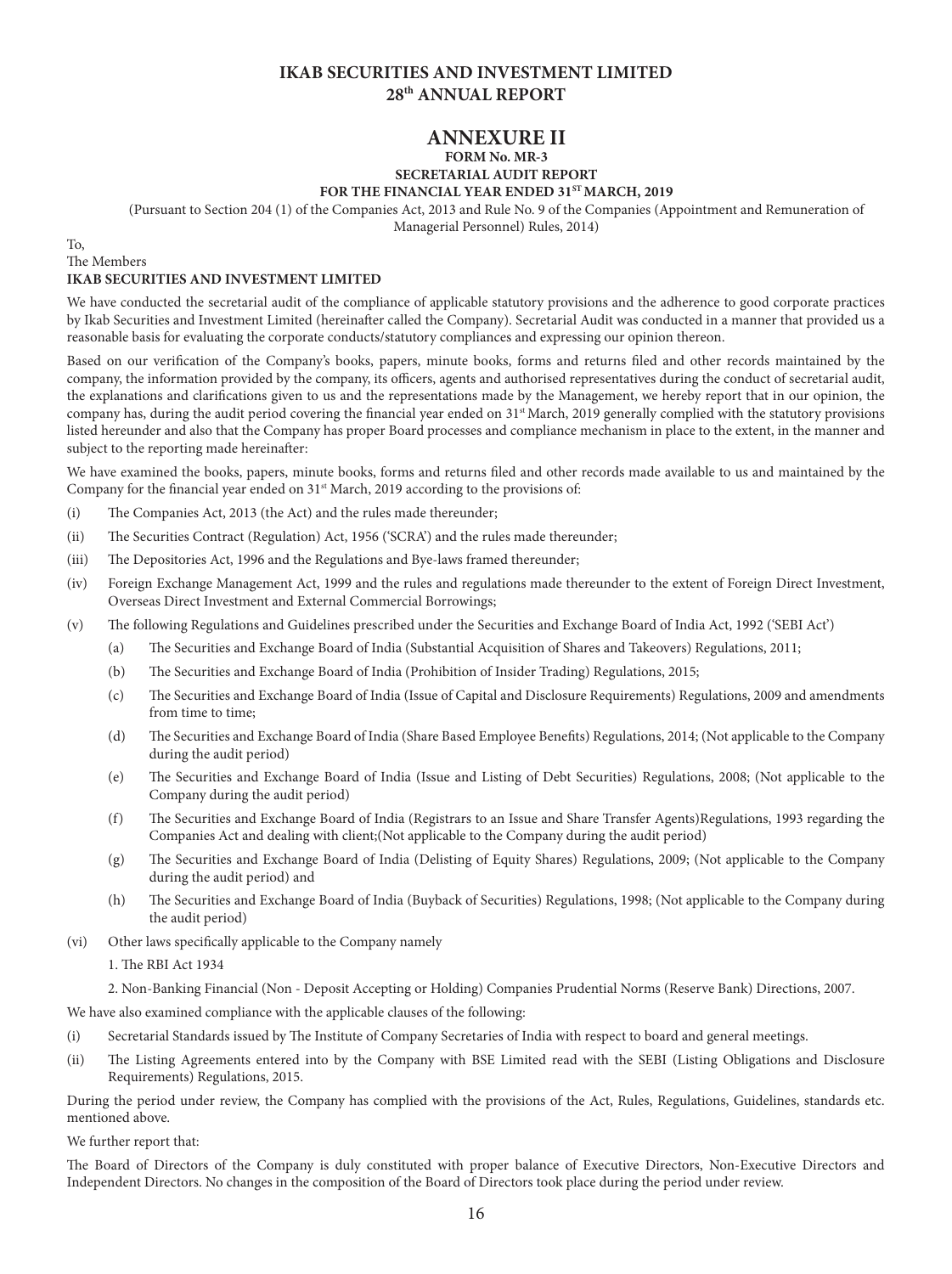Adequate notice was given to all directors to schedule the Board Meetings, agenda and detailed notes on agenda were sent at least seven days in advance for meetings other than those held at shorter notice, and a system exists for seeking and obtaining further information and clarifications on the agenda items before the meeting and for meaningful participation at the meeting.

Decisions at the Board Meetings were taken unanimously.

We further report that there are adequate systems and processes in the Company commensurate with the size and operations of the Company to monitor and ensure compliance with applicable laws, rules, regulations and guidelines.

We further report that during the audit period no events occurred which had bearing on the Company's affairs in pursuance of the above referred laws, rules, regulations, guidelines etc.

**For Parikh & Associates**

**Company Secretaries**

**Sd/-**

**Place: Mumbai Shalini Bhat**

**Date: July 11, 2019 FCS No: 6484 CP No: 6994**

*This Report is to be read with our letter of even date which is annexed as Annexure A and Forms an integral part of this report.*

### **'Annexure A'**

To, The Members Ikab Securities and Investment Limited

Our report of even date is to be read along with this letter.

- 1. Maintenance of Secretarial record is the responsibility of the management of the Company. Our responsibility is to express an opinion on these secretarial records based on our audit.
- 2. We have followed the audit practices and process as were appropriate to obtain reasonable assurance about the correctness of the contents of the Secretarial records. The verification was done on test basis to ensure that correct facts are reflected in Secretarial records. We believe that the process and practices, we followed provide a reasonable basis for our opinion.
- 3. We have not verified the correctness and appropriateness of financial records and Books of Accounts of the Company.
- 4. Where ever required, we have obtained the Management Representation about the Compliance of laws, rules and regulations and happening of events etc.
- 5. The Compliance of the provisions of Corporate and other applicable laws, rules, regulations, standards is the responsibility of management. Our examination was limited to the verification of procedure on test basis.
- 6. The Secretarial Audit report is neither an assurance as to the future viability of the Company nor of the efficacy or effectiveness with which the management has conducted the affairs of the Company.

**Place: Mumbai Shalini Bhat**

**For Parikh & Associates Company Secretaries Sd/- Date: July 11, 2019 FCS No: 6484 CP No: 6994**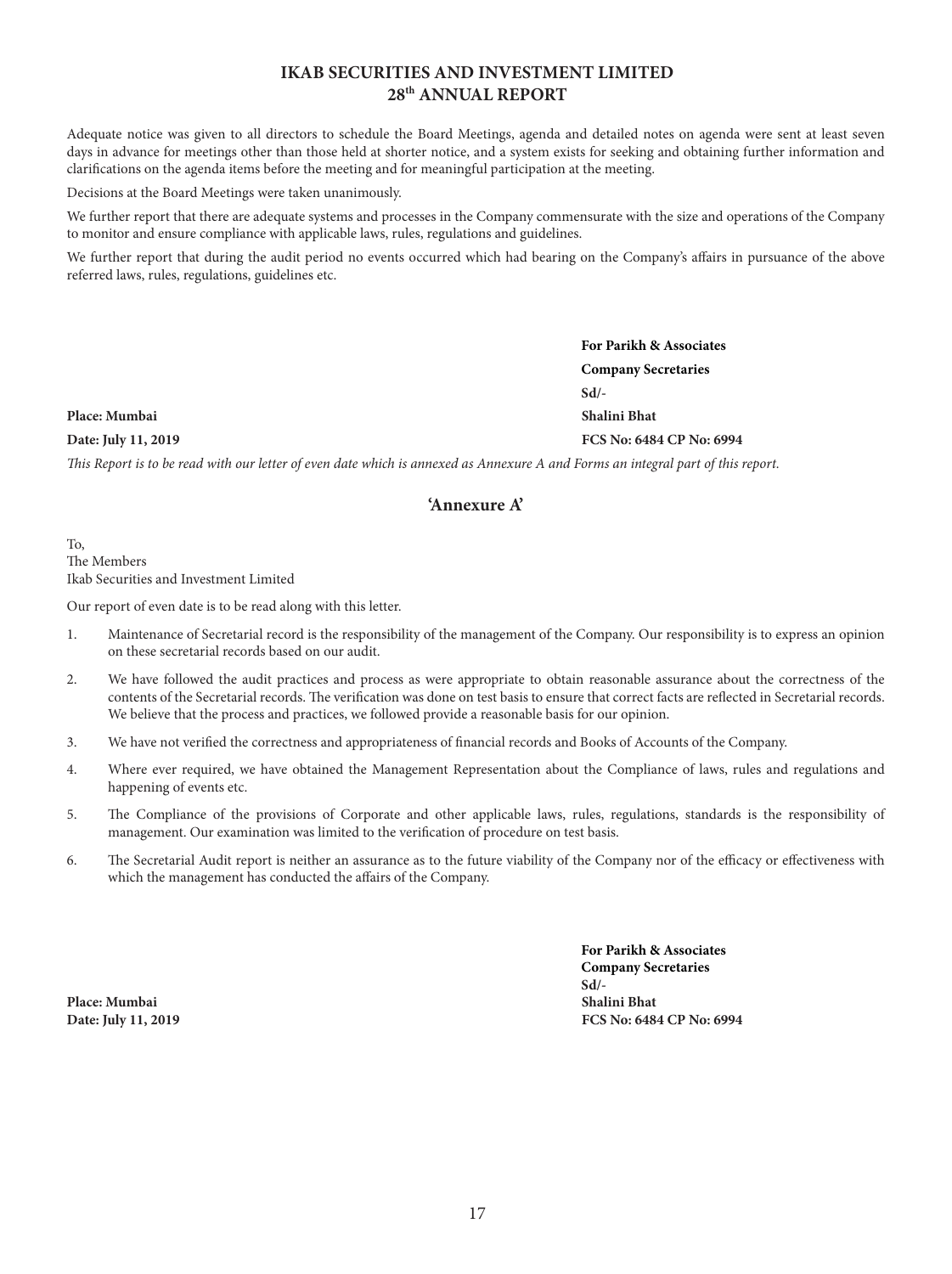# **ANNEXURE III**

**Information pursuant to Section 197(12) of the Companies Act 2013 [Read with Rule 5(1) of the Companies (Appointment and Remuneration of Managerial Personnel) Rules 2014]**

(i) The ratio of the remuneration of each director to the median remuneration of the employees of the Company for the financial year:

I. None of the Non-executive Directors were paid any remuneration during the year except sitting fees.

| <b>Executive Directors</b>                          | Ratio to median remuneration |
|-----------------------------------------------------|------------------------------|
| Mr. Anil Bagri, Managing Director (upto 18.01.2019) | 2.28                         |
| Mr. Abhishek Bagri, Whole-Time Director             | . 55                         |

(ii) The percentage increase in remuneration of each director, chief executive officer, chief financial officer, company secretary in the financial year:

| Directors, Chief Executive Officer, Chief Financial Officer and | % increase/decrease in remuneration in the financial |
|-----------------------------------------------------------------|------------------------------------------------------|
| Company Secretary                                               | vear                                                 |
| Managing Director                                               | $0.00\%$                                             |
| Executive Director & Chief Financial Officer                    | $0.00\%$                                             |

- (iii) The percentage increase in the median remuneration of employees in the financial year: Nil.
- (iv) The number of permanent employees on the rolls of company: 4
- (v) Average percentile increase already made in the salaries of employees other than the managerial personnel in the last financial year and its comparison with the percentile increase in the managerial remuneration and justification thereof and point out if there are any exceptional circumstances for increase in the managerial remuneration: During the year there has been no exceptional increase in managerial remuneration.
- (vi) Affirmation that the remuneration is as per the remuneration policy of the Company: The Company affirms remuneration is as per the remuneration policy of the Company.
- (vii) During the year, there were no employees who were in receipt of remuneration in the aggregate of rupees One crore two lakhs for the year or rupees Eight lakhs fifty thousand per month, if employed for part of the year.

#### **Information as per Rule 5(2) of the (Companies Appointment and Remuneration of Managerial Persons) 2014 and forming part of the Directors' Report for the year ended 31st March 2019**

A. Top Ten employees in terms of remuneration drawn during the year including those employed throughout the year and in receipt of remuneration Aggregating not less than Rs. 1,02,00,000/- for the year ended 31st March 2019 **–** Not Applicable

B. Employed for part of the year and in receipt of remuneration aggregating not less than Rs. 850,000/- per month: - NIL

**For and on behalf of the Board sd/- Indra Kumar Bagri**

Place: Mumbai **Chairman**<br>
Date: Iuly 11, 2019 Date: July 11, 2019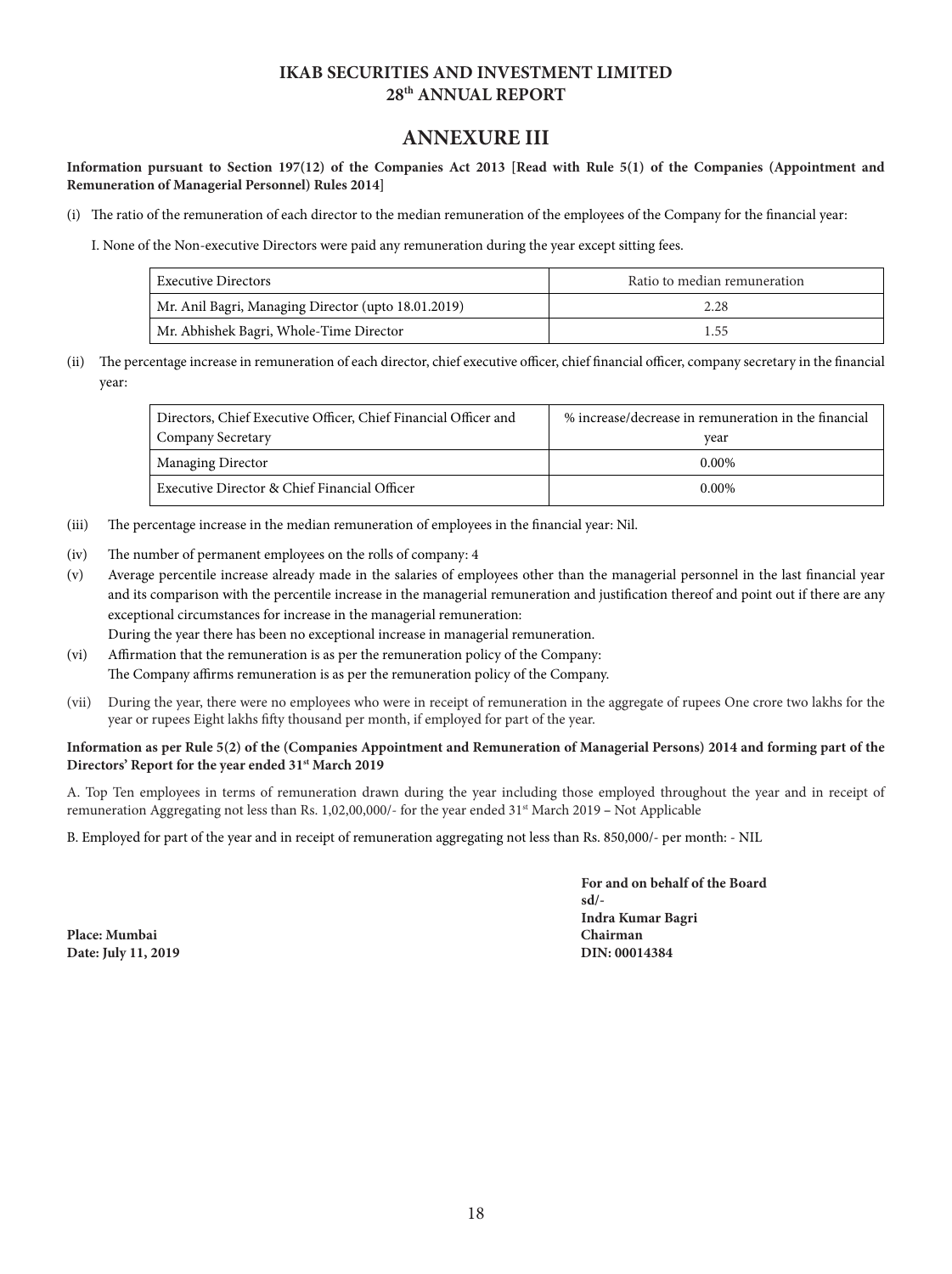# **ANNEXURE IV**

#### **FORM AOC-2**

*(Pursuant to clause (h) of sub-section (3)of section 134 of the Act and Rule 8(2) of the Companies (Accounts) Rules, 2014)*

Form for disclosure of particulars of contracts/arrangements entered into by the company with related parties referred to in sub-section (1) of section 188 of the Companies Act, 2013 including certain arms length transactions under third proviso thereto

1. Details of contracts or arrangements or transactions not at arm's length basis –

The details of transactions approved by the Board of Directors and transacted during the year are given hereunder:

| Name $(s)$ of the<br>related party<br>and nature of<br>relationship | Nature of<br>contracts /<br>arrangements<br>/transactions- | Duration of<br>contracts /<br>arrangements/<br>transactions | Justification<br>for entering<br>into such a<br>contracts or<br>arrangements<br>or transactions | Salient terms<br>of contracts or<br>arrangements<br>or transactions<br>including the<br>value, if any | $Date(s)$ of<br>approval by<br>the Board | Amount paid<br>as advances, if<br>any: | Date on which<br>the special<br>resolution<br>was passed<br>in general<br>meeting as<br>required under<br>first proviso to<br>section 188 |
|---------------------------------------------------------------------|------------------------------------------------------------|-------------------------------------------------------------|-------------------------------------------------------------------------------------------------|-------------------------------------------------------------------------------------------------------|------------------------------------------|----------------------------------------|-------------------------------------------------------------------------------------------------------------------------------------------|
| Library of<br><b>Nuts</b>                                           | Purchase of<br>Mukhwas                                     | N.A.                                                        | At market rate                                                                                  | $Rs. 50,000/-$                                                                                        | 30.05.2018                               | NIL                                    | N.A.                                                                                                                                      |

Details of material contracts or arrangement or transactions at Arms Length Basis- NIL material transactions or contracts were entered during the year by your company.

> **For and on behalf of the Board sd/- Indra Kumar Bagri**

Place: Mumbai Chairman<br>
Date: July 11, 2019<br>
DIN: 00014384 Date: July 11, 2019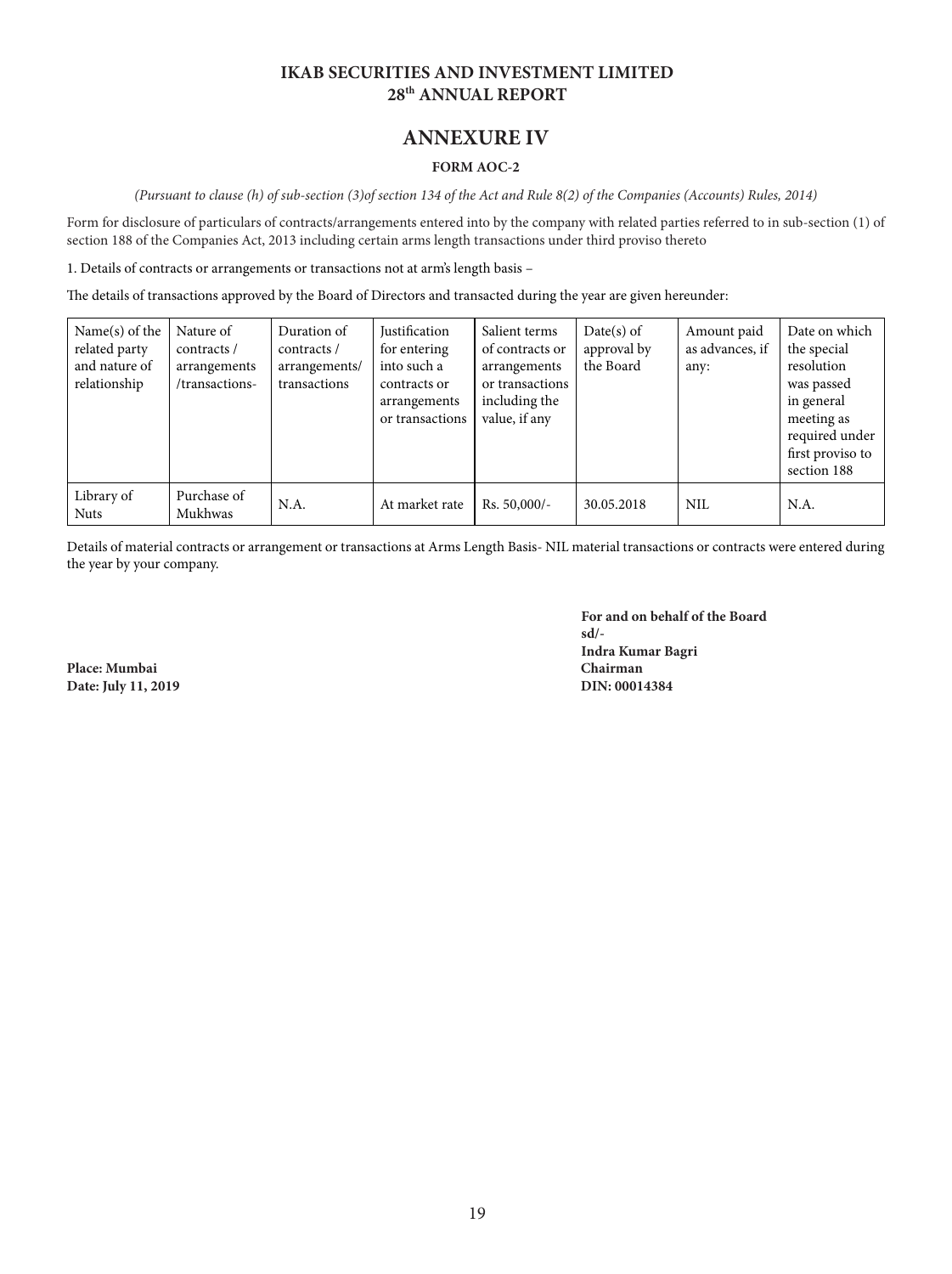#### **ANNEXURE V**

#### **MANAGEMENT DISCUSSION AND ANALYSIS**

#### **1. BUSINESS OVERVIEW & TRENDS**

We are in times when global trade, which we usually take for granted as being relatively stable, is in a lot of flux. The shake-up in the NBFC sector after the default of IL&FS last year will also continue the slowdown in the sector in the short run, but promises a lot of strong growth in the long run. The mandate given to the BJP will also help them in implementing deeper reforms, which will again lend a lot of strength to the economy in the long run.

#### **2. NATURE OF INDUSTRY**

The NBFC space is going through a lot of upheaval right now, which is expected to continue for some more time before it finally settles. While it is time to be cautious, it is also time to lay the seeds for future growth.

#### **3. BUSINESS PERFORMANCE**

Our bottom line was affected by one NPA this year, without which our profitability would have been better. We hope that the worst is behind us and look forward to better times ahead.

#### **4. RISK FACTORS**

As discussed last year, our challenges from our borrowers affected our performance. While this is the nature of the business and will always remain a challenge, we remain confident that the worst is behind us. The volatility in the stock markets can also affect our returns since the value of our portfolios will get affected.

#### **5. INTERNAL CONTROL SYSTEMS AND THEIR ADEQUACY**

We believe that our internal control systems are adequate for the scale of our operations.

#### **6. LIMITATIONS OF FINANCIAL STATEMENTS**

Every year of operations enriches the company, and despite the effect of NPAs causing a loss this year, we believe that our financials have only become stronger, even if it is not reflected in the bottom line this year.

#### **7. FUTURE OUTLOOK**

We continue to maintain and believe that the future of this country remains extremely bright, particularly under the dynamic leadership we see at the Centre. The changes that we will see over the next five years will have a profound impact on the running of our country and prepare it for great success over the next 50 years.

#### **8. SEGMENT WISE PERFORMANCE**

Your Company has only single segment i.e. Investment. Revenue and expenses have been identified on the basis of accounting standard and guidance note issued by Institute of Chartered Accountant of India.

#### **9. HUMAN RESOURCES AND INDUSTRIAL RELATIONS**

We continue to maintain cordial relations with all our employees and have not had any problems with them.

#### **10. CAUTIONARY STATEMENT**

Financial markets implicitly mean great volatility, and while we expect to do well in the long run, it is important to note that in the short term we may see significant upheavals.

**Place: Mumbai Chairman Date: July 11, 2019 DIN: 00014384**

 **For and on behalf of the Board sd/- Indra Kumar Bagri**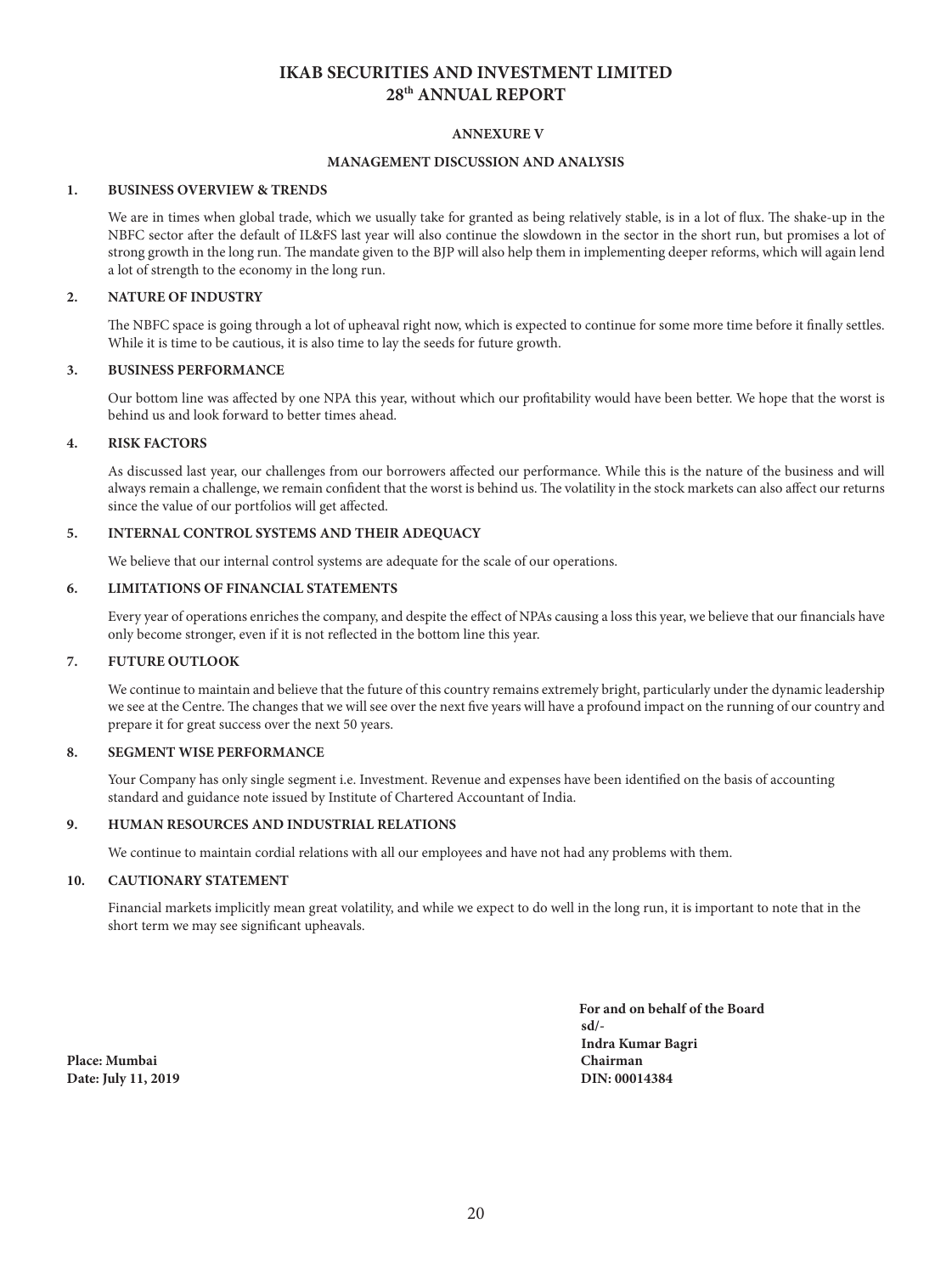#### **DISCLOSURE OF DETAILS OF MEETINGS OF BOARD OF DIRECTORS AND COMMITTEE MEETINGS HELD AND ATTENDED BY DIRECTORS AS REQUIRED UNDER SECRETARIAL STANDARDS**

#### **BOARD MEETING**

Seven (7) Board Meetings held on 23.04.2018, 30.05.2018, 14.08.2018, 12.11.2018, 18.01.2019, 05.02.2019 and 30.03.2019.

| <b>NAME OF DIRECTORS</b> | <b>NO. OF MEETINGS ATTENDED</b> |
|--------------------------|---------------------------------|
| Mr. Indra Kumar Bagri    |                                 |
| Mr. Anil Kumar Bagri     |                                 |
| Mr. Abhishek Bagri       |                                 |
| Ms. Swati Dujari         |                                 |
| Mr. Prerit Damani        |                                 |

#### **AUDIT COMMITTEE MEETING**

Four (4) Audit Committee Meetings held on 30.05.2018, 14.08.2018, 12.11.2018 and 05.02.2019.

| <b>NAME OF DIRECTORS</b> | <b>NO. OF MEETINGS ATTENDED</b> |
|--------------------------|---------------------------------|
| Mr. Prerit Damani        |                                 |
| Ms. Swati Dujari         |                                 |
| Mr. Anil Kumar Bagri     |                                 |

#### **NOMINATION AND REMUNERATION COMMITTEE MEETING**

One (1) Nomination and Remuneration Committee Meeting held on 18.01.2019

| <b>NAME OF DIRECTORS</b> | <b>NO. OF MEETINGS ATTENDED</b> |
|--------------------------|---------------------------------|
| Mr. Indra Kumar Bagri    |                                 |
| Ms. Swati Dujari         |                                 |
| Mr. Prerit Damani        |                                 |

#### **FINANCE COMMITTEE MEETING**

Two (2) Finance Committee Meetings held on 30.05.2018 and 14.08.2018

| <b>NAME OF DIRECTORS</b> | <b>NO. OF MEETINGS ATTENDED</b> |
|--------------------------|---------------------------------|
| Mr. Indra Kumar Bagri    |                                 |
| Mr. Anil Bagri           |                                 |
| Mr. PreritDamani         |                                 |

#### **STAKEHOLDERS RELATIONSHIP COMMITTEE**

One (1) Stakeholders Relationship Committee held on 30.03.2019

| <b>NAME OF DIRECTORS</b> | <b>NO. OF MEETINGS ATTENDED</b> |
|--------------------------|---------------------------------|
| Mr. Indra Kumar Bagri    |                                 |
| Mr. PreritDamani         |                                 |
| Ms. Swati Dujari         |                                 |

#### **SHARE TRANSFER COMMITTEE:**

One (1) Share Transfer Committee held on 11.03.2019

| NAME OF DIRECTORS     | <b>NO. OF MEETINGS ATTENDED</b> |
|-----------------------|---------------------------------|
| Mr. Indra Kumar Bagri |                                 |
| Mr. PreritDamani      |                                 |
| Ms. Swati Dujari      |                                 |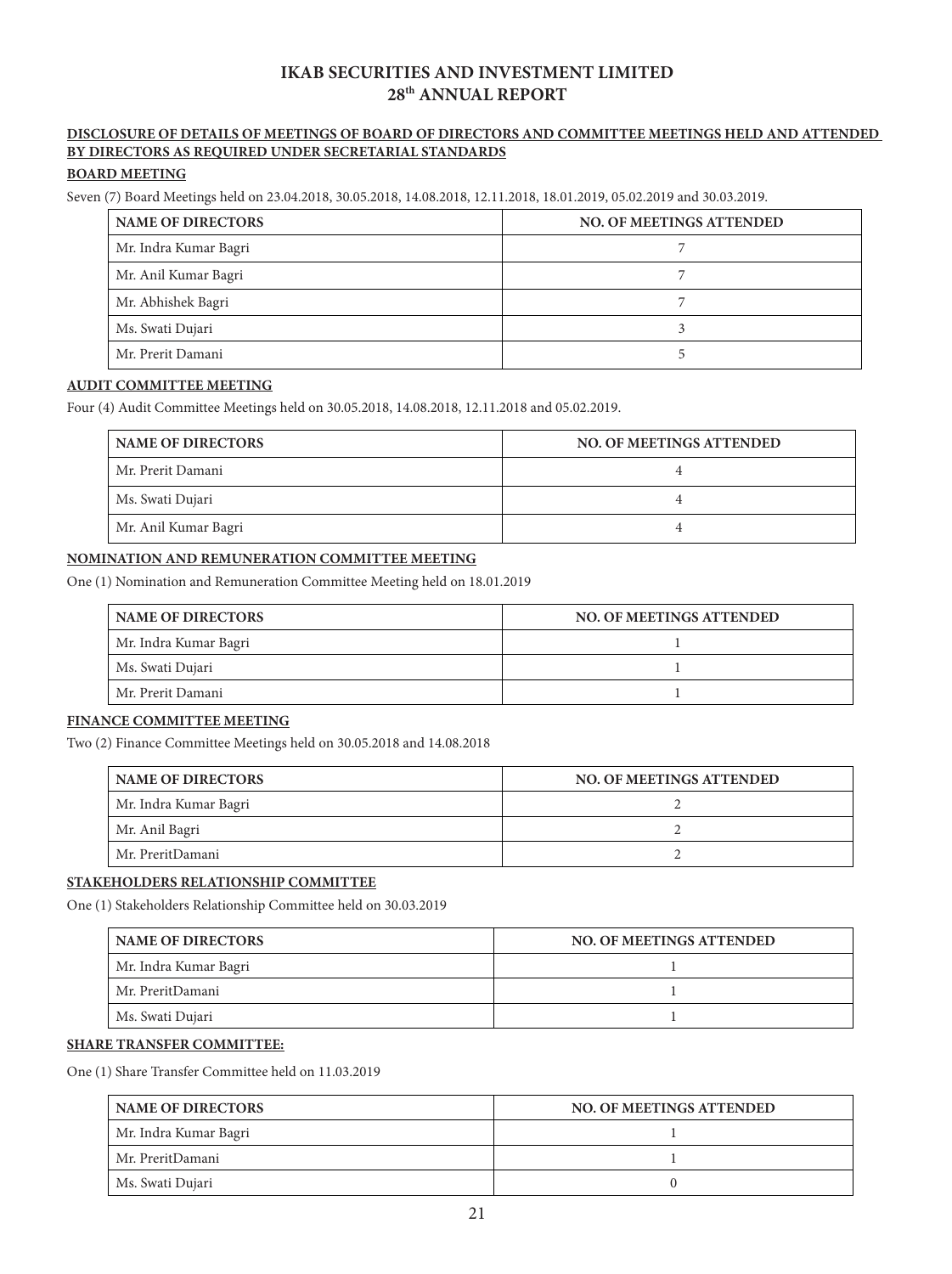#### **INDEPENDENT AUDITOR'S REPORT**

#### **To the Member of IKAB SECURITIES & INVESTMENT LIMITED**

#### **REPORT ON THE STANDALONE FINANCIAL STATEMENTS**

We have audited the standalone financial statements of IKAB SECURITIES & INVESTMENT LIMITED which comprise the balance sheet as at 31st March 2019 and the statement of Profit and Loss, and statement of cash flows for the year then ended, and notes to the financial statements, including a summary of significant accounting policies and other explanatory information.

In our opinion and to the best of our information and according to the explanations given to us, the aforesaid standalone financial statements give the information required by the Act in the manner so required and give a true and fair view in conformity with the accounting principles generally accepted in India, of the state of affairs of the Company as at March 31, 2019 and profit/loss, and its cash flows for the year ended on that date.

#### **Basis for Opinion**

We conducted our audit in accordance with the Standards on Auditing (SAs) specified under section 143(10) of the Companies Act, 2013. Our responsibilities under those Standards are further described in the Auditor's Responsibilities for the Audit of the Financial Statements section of our report. We are independent of the Company in accordance with the Code of Ethics issued by the Institute of Chartered Accountants of India considering the ethical requirements that are relevant to our audit of the financial statements under the provisions of the Companies Act, 2013 and the Rules thereunder. and we have fulfilled our other ethical responsibilities in accordance with these requirements and the Code of Ethics .We believe that the audit evidence we have obtained is sufficient and appropriate to provide a basis for our opinion.

#### **Key Audit Matters**

Key audit matters are those matters that, in our professional judgment, were of most significance in our audit of the financial statements of the current period. These matters were addressed in the context of our audit of the financial statements as a whole, and in forming our opinion thereon, and we do not provide a separate opinion on these matters.

#### **MANAGEMENT'S RESPONSIBILITY FOR THE FINANCIAL STATEMENTS**

The Company's Board of Directors is responsible for the matters stated in Section 134(5) of the Companies Act, 2013 with respect to the preparation of these standalone financial statements that give a true and fair view of the financial position, financial performance and cash flows of the Company in accordance with the Generally Accepted Accounting Principles (GAAP) in India, including the Accounting Standards specified under Section 133 of the Act, read with Rule 7 of the Companies (Accounts) Rules, 2014. This responsibility also includes maintenance of adequate accounting records in accordance with the provisions of the Act for safeguarding of the assets of the Company and for preventing and detecting frauds and other irregularities; selection and application of appropriate accounting policies; making judgments and estimates that are reasonable and prudent; and design, implementation and maintenance of adequate internal financial controls, that were operating effectively for ensuring the accuracy and completeness of the accounting records, relevant to the preparation and presentation of the financial statements that give a true and fair view and are free from material misstatement, whether due to fraud or error.

In preparing the financial statements, management is responsible for assessing the Company's ability to continue as a going concern, disclosing, as applicable, matters related to going concern and using the going concern basis of accounting unless management either intends to liquidate the Company or to cease operations, or has no realistic alternative but to do so.

Those Board of Directors are also responsible for overseeing the Company's financial reporting process.

#### **AUDITORS' RESPONSIBILITY**

Our objectives are to obtain reasonable assurance about whether the financial statements as a whole are free from material misstatement, whether due to fraud or error, and to issue an auditor's report that includes our opinion. Reasonable assurance is a high level of assurance, but is not a guarantee that an audit conducted in accordance with SAs will always detect a material misstatement when it exists. Misstatements can arise from fraud or error and are considered material if, individually or in the aggregate, they could reasonably be expected to influence the economic decisions of users taken on the basis of these financial statements.

As part of an audit in accordance with SAs, we exercise professional judgment and maintain professional skepticism throughout the audit. We also:

- 1. Identify and assess the risks of material misstatement of the financial statements, whether due to fraud or error, design and perform audit procedures responsive to those risks, and obtain audit evidence that is sufficient and appropriate to provide a basis for our opinion The risk of not detecting a material misstatement resulting from fraud is higher than for one resulting from error, as fraud may involve collusion, forgery, intentional omissions, misrepresentations, or the override of internal control.
- 2. Obtain an understanding of internal control relevant to the audit in order to design audit procedures that are appropriate in the circumstances. Under section 143(3)(i) of the Companies Act, 2013, we are also responsible for expressing our opinion on whether the company has adequate internal financial controls system in place and the operating effectiveness of such controls.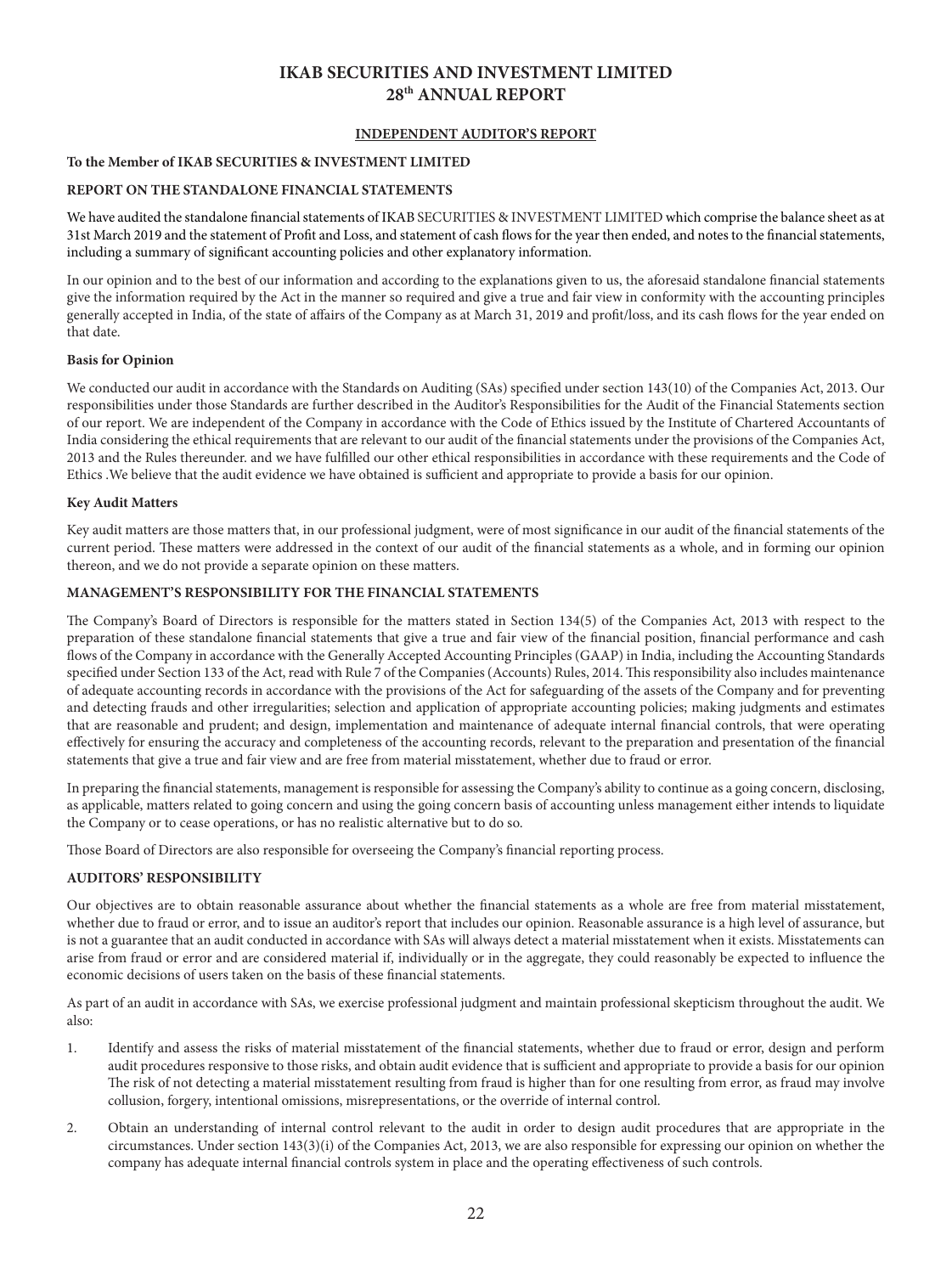- 3. Evaluate the appropriateness of accounting policies used and the reasonableness of accounting estimates and related disclosures made by management.
- 4. Conclude on the appropriateness of management's use of the going concern basis of accounting and based on the audit evidence obtained, whether a material uncertainty exists related to events or conditions that may cast significant doubt on the Company's ability to continue as a going concern. If we conclude that a material uncertainty exists, we are required to draw attention in our auditor's report to the related disclosures in the financial statements or, if such disclosures are inadequate, to modify our opinion. Our conclusions are based on the audit evidence obtained up to the date of our auditor's report. However, future events or conditions may cause the Company to cease to continue as a going concern.
- 5. Evaluate the overall presentation, structure and content of the financial statements, including the disclosures, and whether the financial statements represent the underlying transactions and events in a manner that achieves fair presentation.

We communicate with those charged with governance regarding, among other matters, the planned scope and timing of the audit and significant audit findings, including any significant deficiencies in internal control that we identify during our audit.

We also provide those charged with governance with a statement that we have complied with relevant ethical requirements regarding independence, and to communicate with them all relationships and other matters that may reasonably be thought to bear on our independence, and where applicable, related safeguards.

From the matters communicated with those charged with governance, we determine those matters that were of most significance in the audit of the financial statements of the current period and are therefore the key audit matters.

We describe these matters in our auditor's report unless law or regulation precludes public disclosure about the matter or when, in extremely rare circumstances, we determine that a matter should not be communicated in our report because the adverse consequences of doing so would reasonably be expected to outweigh the public interest benefits of such communication.

#### **Other Matter**

The Company does not have any branches and there is no other matter to report.

#### **OPINION**

In our opinion and to the best of our information and according to the explanations given to us, the aforesaid financial statements give the information required by the Act in the manner so required and give a true and fair view in conformity with the accounting principles generally accepted in India:

- a) In the case of the Balance Sheet, of the state of affairs of the Company as at March 31, 2019;
- b) In the case of the Statement of Profit and Loss, of the Loss of the Company for the year ended on that date; and
- c) In the case of the cash flow statement, of the cash flows for the year ended on that date.

#### **REPORT ON OTHER LEGAL AND REGULATORY REQUIREMENTS**

1. As required by the Companies (Auditor's Report) Order, 2016 ("the Order") issued by the Central Government of India in terms of subsection (11) of section 143 of the Companies Act, 2013 we give in the Annexure **A** statement on the matters specified in the paragraph 3 and 4 of the Order,

#### **2. As required by Section 143 (3) of the Act, we report that**:

- a) We have sought and obtained all the information and explanations which to the best of our knowledge and belief were necessary for the purposes of our audit.
- b) In our opinion, proper books of account as required by law have been kept by the Company so far as it appears from our examination of those books.
- c) The Balance Sheet, the Statement of Profit and Loss, and the Cash Flow Statement dealt with by this Report are in agreement with the books of account.
- d) In our opinion, the aforesaid standalone financial statements comply with the Accounting Standards specified under Section 133 of the Act, read with Rule 7 of the Companies (Accounts) Rules, 2014
- e) On the basis of the written representations received from the directors as on 31st March, 2019 taken on record by the Board of Directors, none of the directors is disqualified as on 31st March, 2019 from being appointed as a director in terms of Section 164 (2) of the Act.
- f) With respect to the adequacy of the internal financial controls over financial reporting of the Company and the operating effectiveness of such controls, refer to our separate Report in "Annexure B".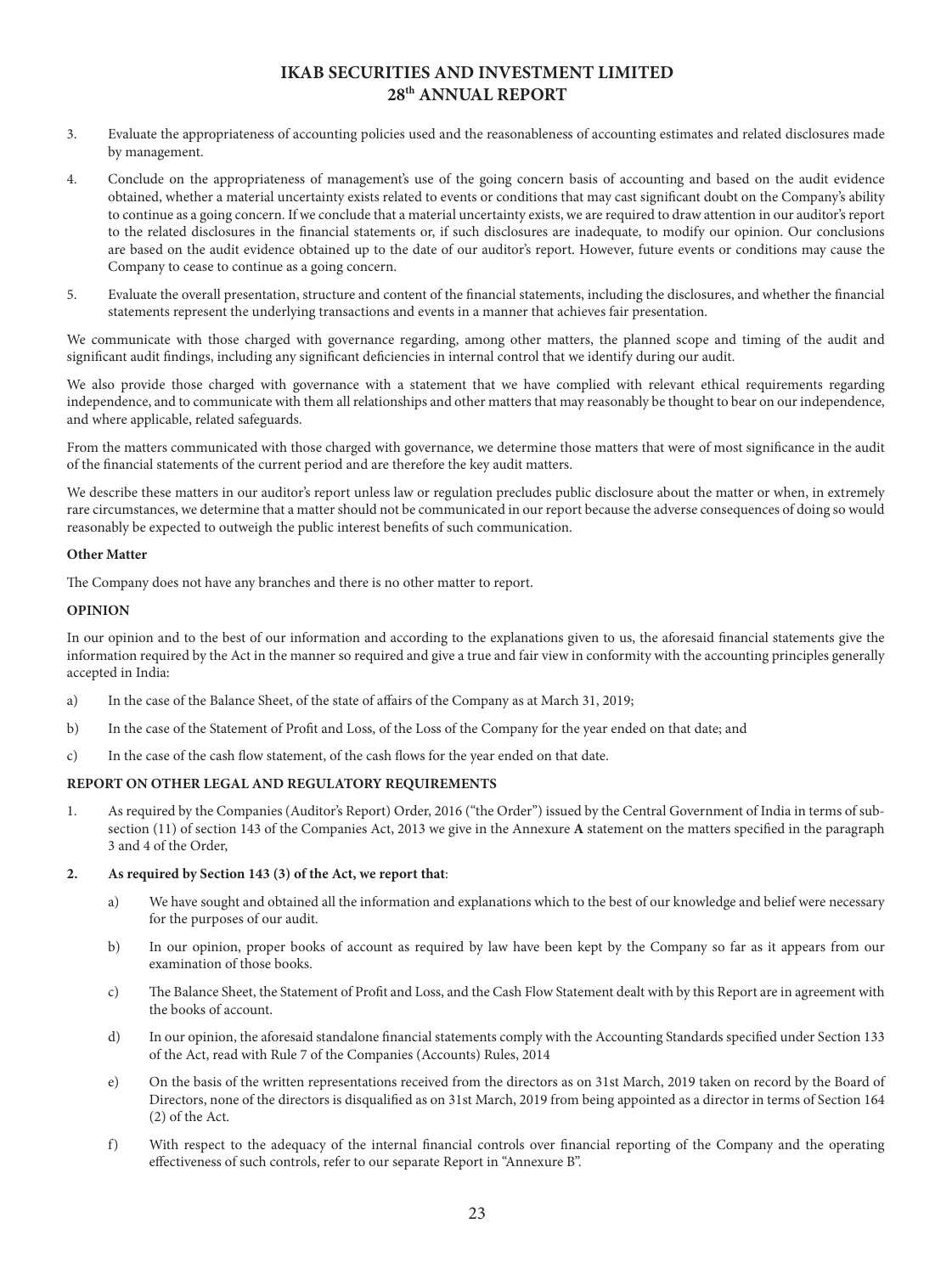- g) With respect to the other matters to be included in the Auditor's Report in accordance with Rule 11 of the Companies (Audit and Auditors) Rules, 2014, in our opinion and to the best of our information and according to the explanations given to us:
	- i. The Company has no pending litigations on its financial position.
	- ii. The Company has made provision, as required under the applicable law or accounting standards, for material foreseeable losses, if any, on long-term contracts including derivative contracts to the financial statements; and
	- iii. There were no amounts which were required to be transferred to the Investor Education and Protection Fund by the Company

For **M/s. Aalok Mehta & Co. Chartered Accountants sd/- CA. Aalok Mehta** [Proprietor] Membership No. 114930 Firm Reg. No. 126756W

**Place: Mumbai Date: 20th May 2019**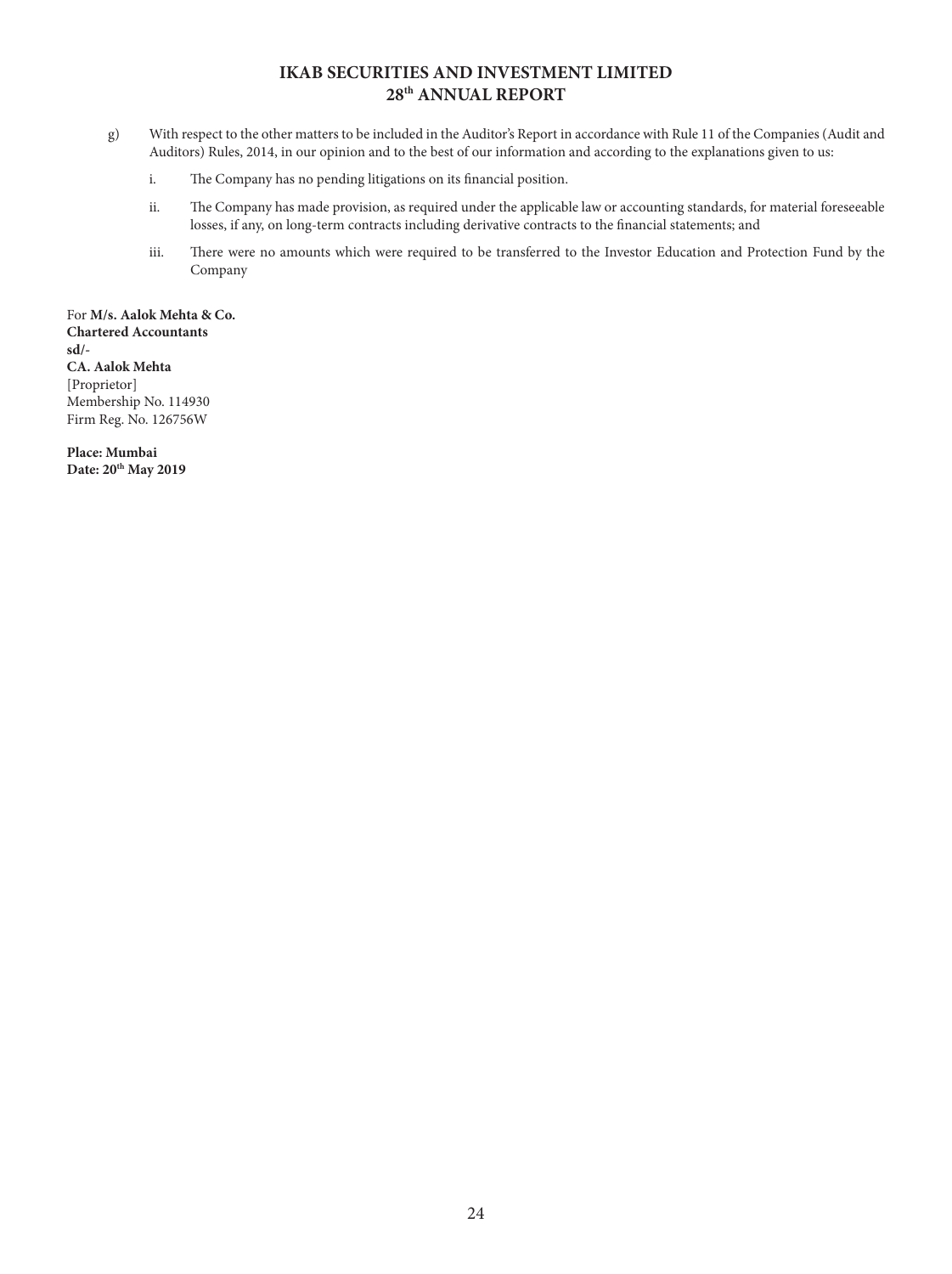#### **ANNEXURE REFERRED TO IN PARAGRAPH 'A' OF AUDITOR'S REPORT OF EVEN DATE TO THE MEMBERS OF 'IKAB**  SECURITIES & INVESTMENT LIMITED ON THE ACCOUNTS FOR THE YEAR ENDED 31<sup>ST</sup> MARCH 2019.

On the basis of such checks as we considered appropriate and according to the information and explanations given to us during the course of our audit, we report that:

#### 1. **In respect of its Fixed Assets**

- (a) The company is maintaining proper records to show full particulars, including quantitative details and situation of fixed assets.
- (b) According to information and Explanation given to us, the fixed assets of the Company are physically verified by the management according to a phased program designed to cover all items over a period of time, which in our opinion, is reasonable having regards to the size of the Company and the nature of its assets. Pursuant to the program, fixed assets have been physically verified by the Management during the year and no material discrepancies between the book records and the physical inventories have been noticed.

#### 2. **In respect of its Inventories**

(a) As informed to us, the inventories held in Dematerialized form, have been verified by the management with supportive evidence during the year. In our Opinion the frequency of verification is reasonable. On the basis of our examination the records of inventory, we are of the opinion that company is maintaining proper records of inventory. We are informed that no discrepancies were noticed on physical verification.

#### 3 **In respect of its Loans given:**

The company has not granted any loans, secured or unsecured to/from companies, firms limited liability Partnership or other parties covered in the register maintained under section 189 of the Companies Act, 2013. As the Company has not granted any loans, secured or unsecured, to parties listed in the Registers maintained under Section 189 of the Companies Act, 2013, consequently, clause 3(iii) (a) & (b) (C) of the order are not applicable.

- 4. The Company has not granted any loans or provided any guarantees or security to the parties covered under section 185 of the Act. The company has complied with the provision of section 186 of the Act in respect of investment made or loans guarantee or security provided to the parties covered under section 186.
- 5. In our opinion, and according to the information and explanations given to us, the Company has not accepted any public deposits and hence directives issued by the Reserve Bank of India and the provisions of Sections 73 to 76 or any other relevant provisions of the Companies Act, 2013 and the rules framed there under are not applicable. As per the information and explanations given to us, no order has been passed by Company Law Board or National Company Law Tribunal or Reserve Bank of India or any Court or any other Tribunal in this respect.
- 6. The Central Government has not prescribed maintenance of cost records under section 148(1) of the Act, for any of the services rendered by the company.
- 7. (a) According to the information and explanation given to us and the records of the Company examined by us, in our opinion, the Company is generally regular in depositing undisputed statutory dues including Provident Fund, Employees State Insurance, Income Tax, VAT, Excise Duty, Duty of custom ,Service Tax, Cess and any other statutory dues as applicable with the appropriate authorities.

 (b) According to the information and explanations given to us and based on the records of the company examined by us, there are no disputed dues payable by company as on 31<sup>st</sup> March 2019 of Income Tax, Service Tax, Sales Tax, Customs Duty and Excise Duty.

- 8. According to the records of the Company examined by us and the information and explanation given to us, the Company has not defaulted in repayment of dues to any financial institution or bank or debenture holders as at the Balance Sheet Date.
- 9. The Company has not raised any money by way of initial public offer, further public offer (including debt instruments) and term loan during the year. Accordingly the provision of clause 3(ix) of the order are not applicable to the Company.
- 10. During the course of our examination of the books of accounts carried out in accordance with the generally accepted auditing standards in India and according to the information and explanations given to us, we have not come across any instants of fraud, either noticed or reported during the year, on or by the Company.
- 11. According to the information and explanations give to us and based on our examination of the records i.e the board resolution and approval of shareholder in general meeting we state that the Company has paid/ provided for managerial remuneration as per the provision of section 197 read with schedule V to the Act.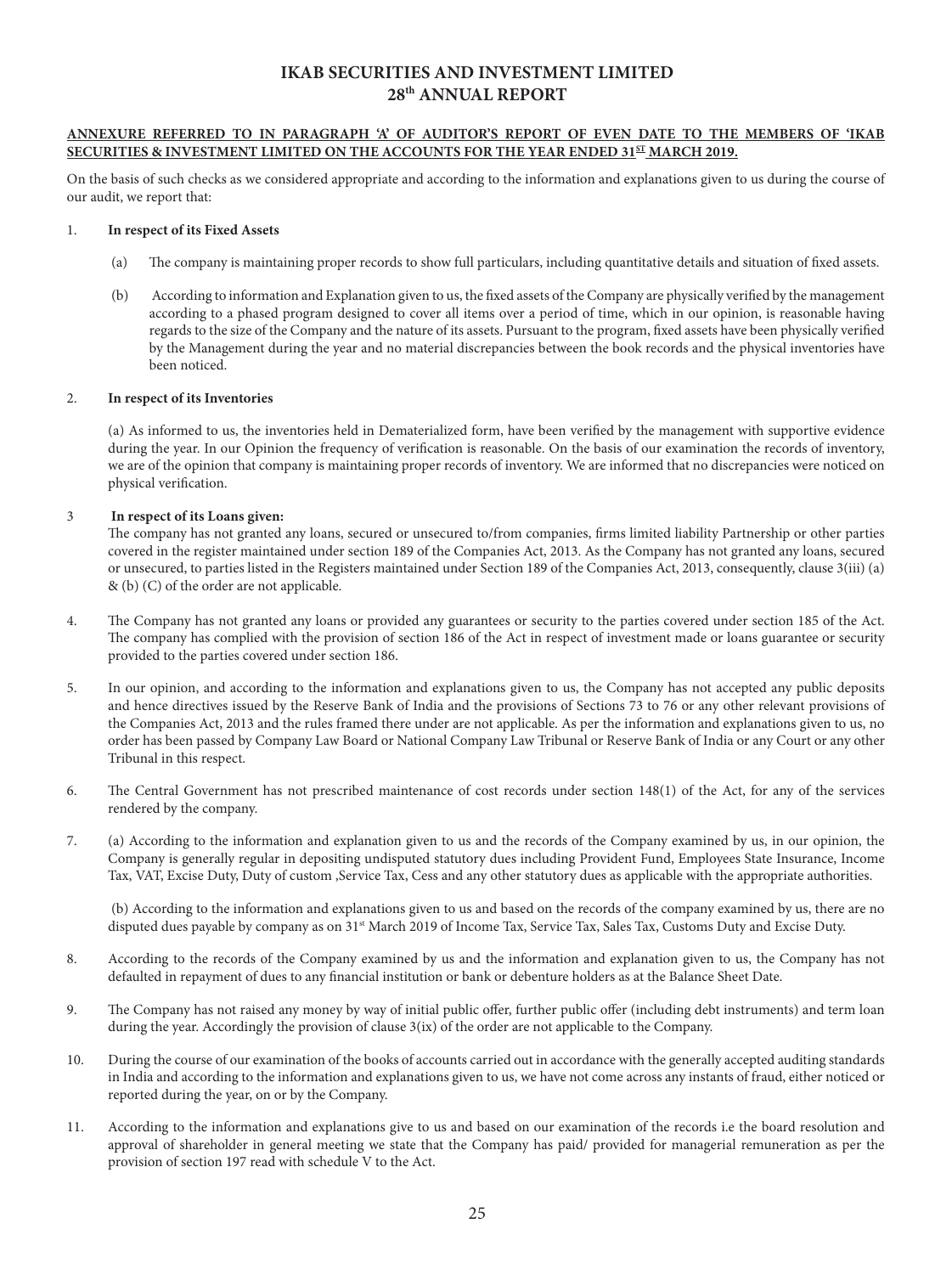- 12. In our opinion and according to the information and explanations given to us, the company is not a nidhi Company. Accordingly, paragraph 3[xii] of the order is not applicable.
- 13. According to the information and explanations given to us and based on our examinations of the records of the Company transaction with the related parties are in compliance with section 177 and 188 of the Act, where applicable. The details of such related party transactions have been disclosed in the financial statements as required under accounting standard [AS] 18, Related party disclosers specified under section 133 of the Act, Read with rule 7 of the companies (Accounts) Rules,2014.
- 14. According to the information and explanations give to us and based on our examinations of the records, the Company has not made any preferential allotment or private placement of shares or fully or partly convertible debentures during the year.
- 15. According to the information and explanations give to us and based on our examinations of the records, the Company has not entered into non-cash transaction with directors or persons connected with him. Accordingly paragraph 3(xv) of the order is not applicable.
- 16. The Company is already registered under section 45-IA of the reserve Bank of India Act, 1934.

For **M/s. Aalok Mehta & Co. Chartered Accountants sd/- CA. Aalok Mehta** [Proprietor] Membership No. 114930 Firm Reg. No. 126756W

**Place: Mumbai Date: 20th May 2019**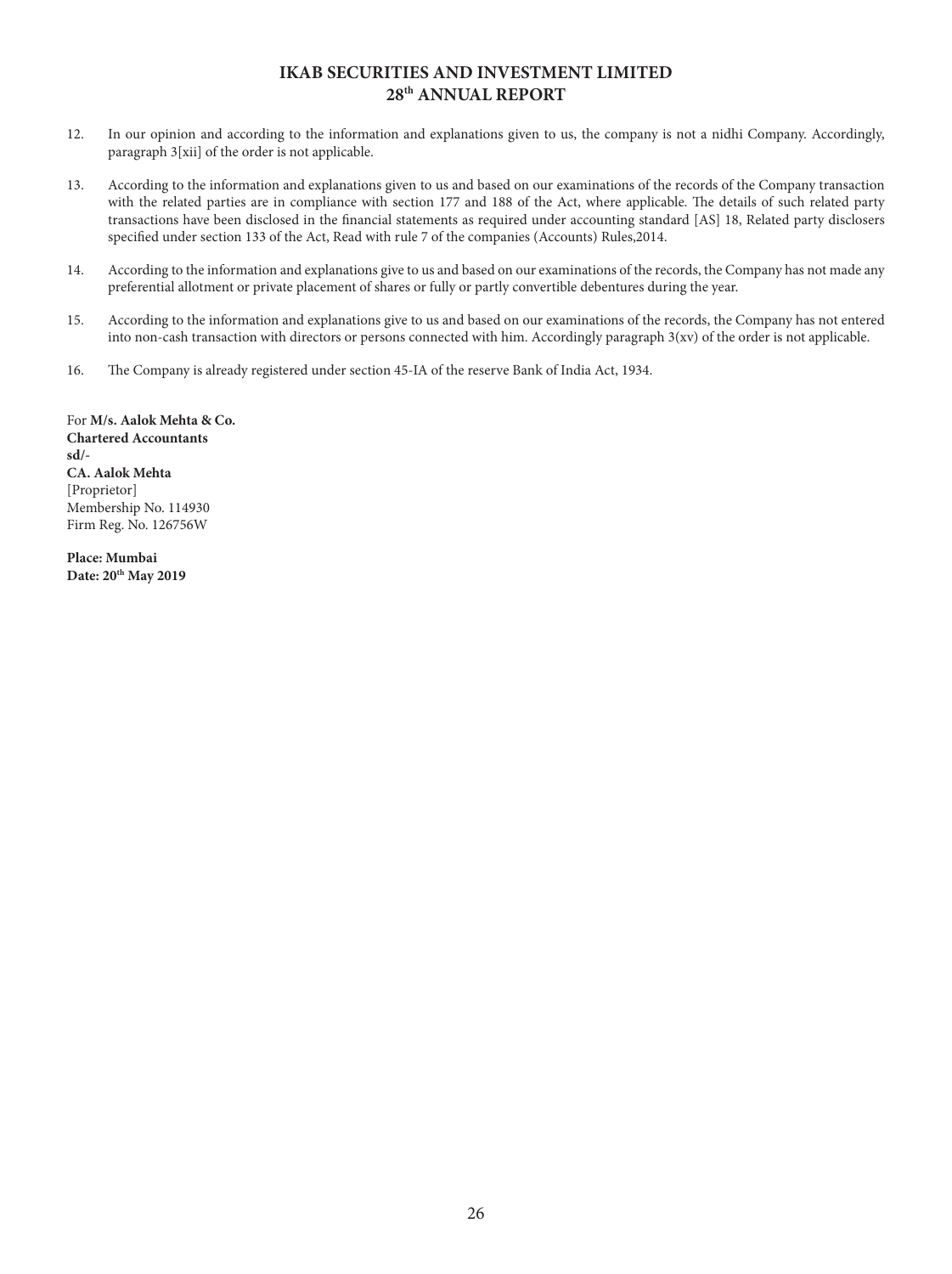#### **ANNEXURE - B TO THE INDEPENDENT AUDITOR'S REPORT**

#### **(REFERRED TO IN PARAGRAPH 10(F) OF THE INDEPENDENT AUDITORS' REPORT OF EVEN DATE TO THE MEMBERS OF IKAB SECURITIES & INVESTMENT LIMITED ON THE FINANCIAL STATEMENTS FOR THE YEAR ENDED MARCH 31, 2019**

#### **Report on the financial control under Clause (i) of Sub-section 3 of Section 143 of the Act:**

1. We have audited the internal financial controls over financial reporting of IKAB SECURITIES & INVESTMENT LIMITED ("the Company") as of March 31, 2019 in conjunction with our audit of the financial statements of the Company for the year ended on that dates.

#### **Managements Responsibility for Internal Financial Controls**

2. The Company's management is responsible for establishing and maintaining internal financial controls based on the internal control over financial reporting criteria established by the Company considering the essential components of internal control stated in the Guidance Note on Audit of Internal Financial controls over Financial Reporting issued by the Institute of Chartered Accountants of India (ICAI). These responsibilities includes the design, implementation and maintenance of adequate internal financial controls that were operating effectively for ensuring the orderly and efficient conduct of its business, including adherence to company's policies, the safeguarding of its assets, the prevention and detection of fraud and errors. The adequacy and completeness of the accounting records and the timely preparation of reliable financial information, as required under the Act.

#### **Auditor's Responsibility**

- 3. Our responsibility is to express opinion on the Company's internal financial controls over financial reporting based on our audit. We conducted our audit in accordance with the Guidance Note on Audit of Internal Financial Controls over Financial Reporting (the "Guidance Note") and the Standards on Auditing deemed to be prescribed under section 143(10) of the Act to the extent applicable to an audit of internal financial controls, both applicable to an audit of internal financial controls and both issued by the ICAI. These standards and the Guidance Note require that we comply with ethical requirements and plan and perform the audit to obtain reasonable assurance about whether adequate internal financial controls over financial reporting was established and maintained and if such controls operated effectively in all material respects.
- 4. Our audit involves performing procedure to obtain audit evidence about the adequacy of the internal financial controls system over financial reporting and their operating effectiveness. Our audit of internal financial controls over financial reporting included obtaining an understanding of internal financial controls over financial reporting, assessing the risk that a material weakness exists, and testing and evaluating the design and operating effectiveness of internal control based on the assessed risk. The procedures selected depend on the auditors judgment, including the assessment of the risk of material misstatement on the financial statements, whether due to fraud or error.
- 5. We believe that the audit evidence we have obtained is sufficient and appropriate to provide a basis for our audit opinion on the Company's internal financial controls system over financial reporting.

#### **Meaning of Internal Financial Controls Over Financial Reporting**

- 6. A company's internal financial control over financial reporting is a process designed to provide reasonable assurance regarding the reliability of financial reporting and the preparation of financial statements for external purpose in accordance with generally accepted accounting principles. A company's internal financial control over financial reporting includes those policies and procedures that
	- 1) Pertain to the maintenance of records that, in reasonable details, accurately and fairly reflect the transaction and dispositions of the assets of the company;
	- 2) Provide reasonable assurance that transactions are recorded as necessary to permit preparation of financial statements in accordance with generally accepted accounting principles, and that receipts and expenditures of the company are being made only in accordance with authorizations of management and directors of the company; and
	- 3) Provide reasonable assurance regarding prevention or timely detection of unauthorized acquisition, use, or disposition of the company's assets that could have a material effect on the financial statements.

#### **Inherent Limitations of Internal Financial Controls Over Financial Reporting**

7. Because of the inherent limitations of internal financial control over financial reporting, including the possibility of conclusion or improper management overrides of controls, material misstatements due to fraud or error may occur and not be detected. Also, projections of any evaluation of the internal financial controls over financial reporting to future periods are subject to the risk that the internal financial control over financial reporting may become inadequate because of changes in conditions, or that the degree of compliance with policies or procedures may deteriorate.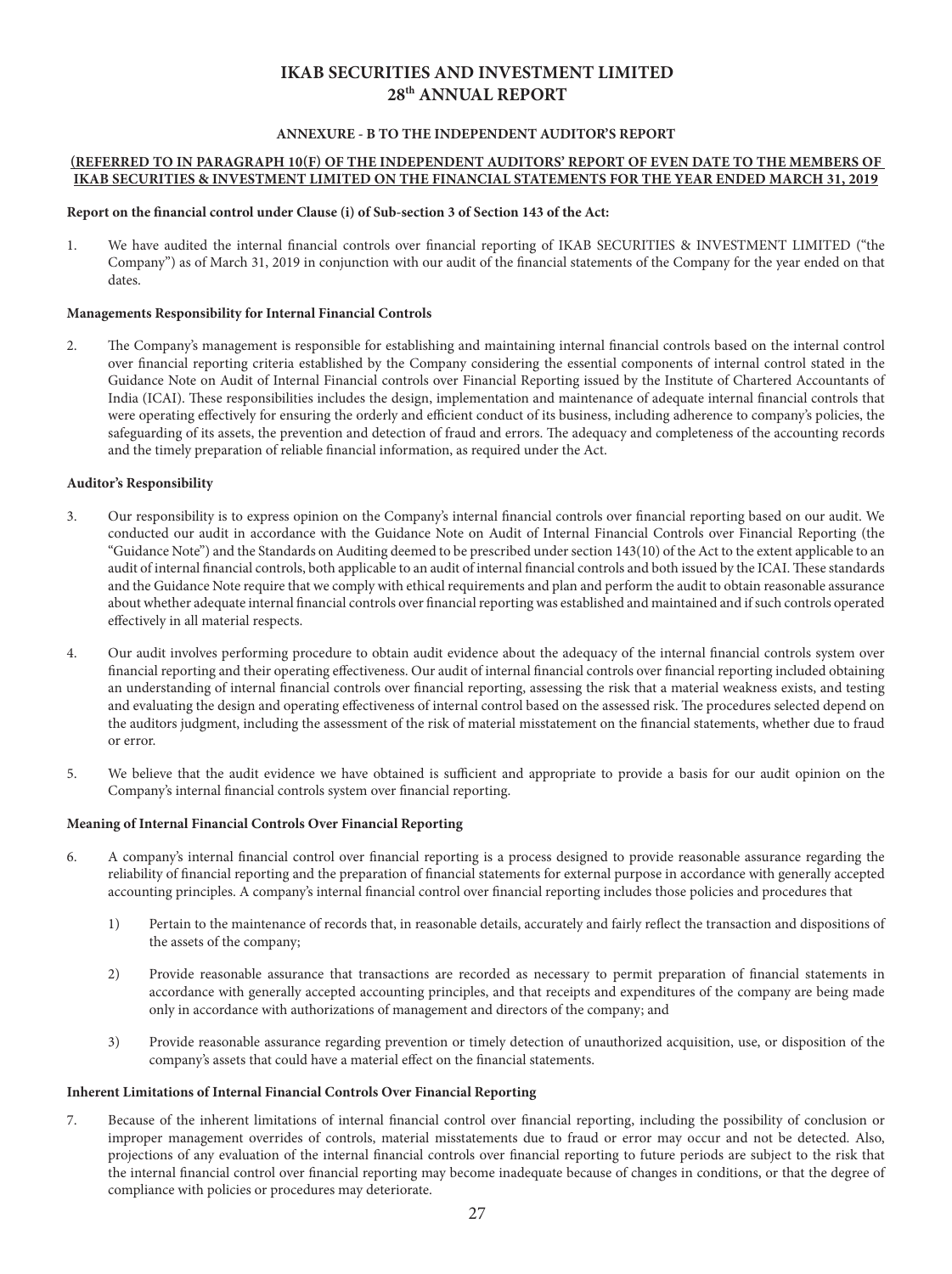#### **Opinion**

8. In our opinion, the Company has, in all material respects , an adequate internal financial controls over financial reporting and such internal financial controls over financial reporting were operating effectively as at 31<sup>st</sup> March 2019, based on the internal control over financial reporting criteria established by the Company considering the essential components of internal control sated in the guidance Note on Audit of Internal Financial Controls Over Financial Reporting issued by the Institute of Chartered Accountants of India.

For **M/s. Aalok Mehta & Co. Chartered Accountants sd/- CA. Aalok Mehta** [Proprietor] Membership No. 114930 Firm Reg. No. 126756W

**Place: Mumbai Date: 20th May 2019**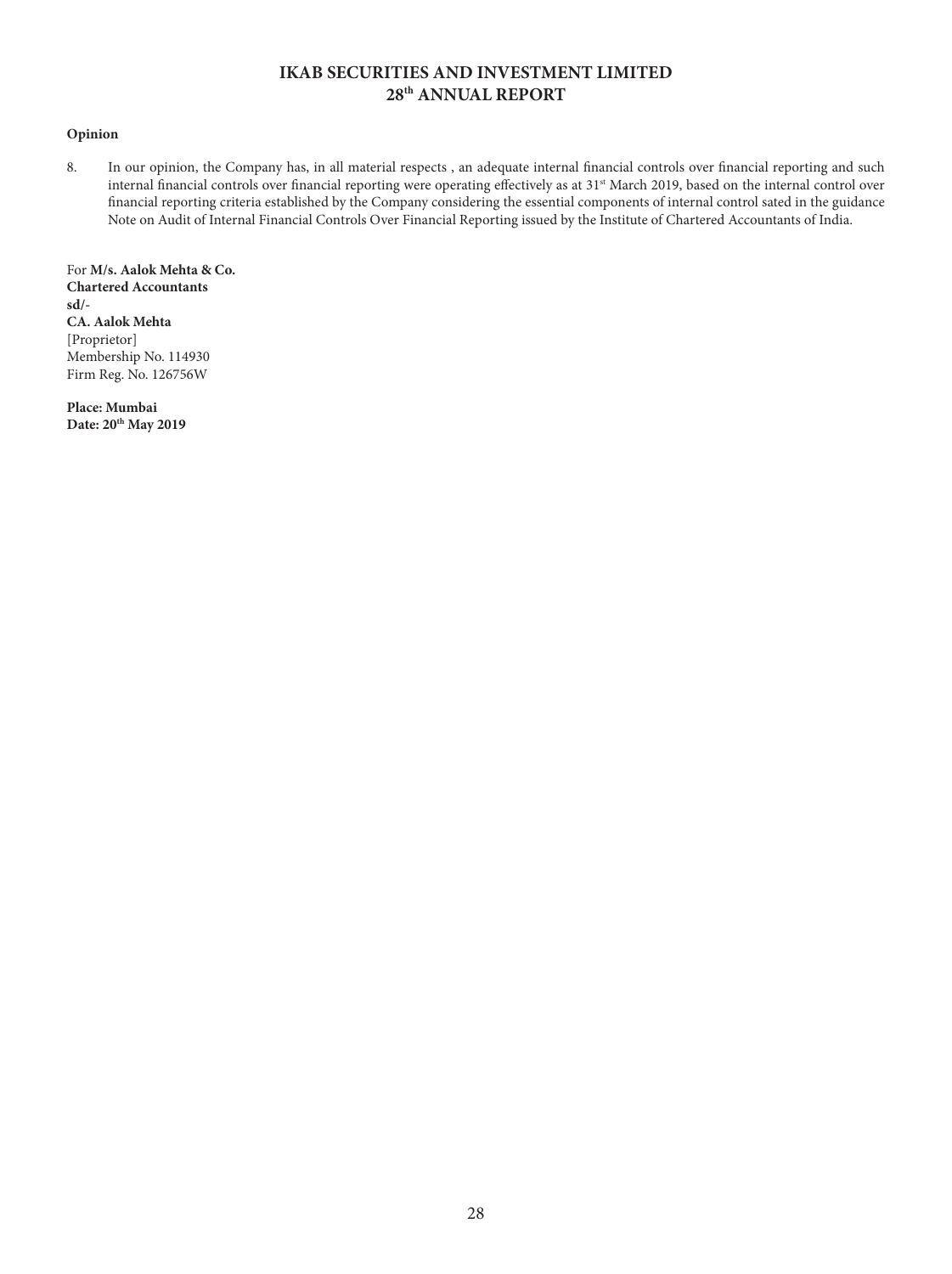#### **Note: 1**

#### **SIGNIFICANT ACCOUNTING POLICIES AND NOTES TO ACCOUNTS FORMING PART OF THE BALANCE SHEET FOR THE YEAR ENDED 31/03/2019**

#### **I SIGNIFICANT ACCOUNTING POLICIES**:

Significant accounting policies adopted in the preparation and presentation of the accounts are as under. Accounting policies not referred to otherwise are consistent with generally accepted accounting principles.

#### 1. **Basis of preparation of Financial Statements**

The financial statements have been prepared under the historical cost convention as a going concern and on accrual basis of accounting, unless otherwise stated, and in accordance with the generally accepted accounting Principles ("GAAP") in India and confirm to the statutory requirements , Circulars and Guidelines issued by the RBI from time to time to the extent they have impact on the financial statements and current practice prevailing in India. These financial statements have been prepared to comply with all material aspects of the accounting standards specified under Section 133 of the Companies Act, 2013, read with Rule 7 of the Companies (Accounts) Rules, 2014. Accounting policies not specifically referred to otherwise are consistent with the generally accepted accounting principles followed by the company

#### 2. **Revenue Recognitions**

The Revenue from sale of goods is recognized when the significant risks and rewards of ownership have been transferred to the buyer, recovery of the consideration is probable, the associated cost can be estimated reliably, there is no continuing effective control or managerial involvement with the goods, and the amount of revenue can measured reliably.

Interest income from financial assets is recognized using effective interest rate method on accrual basis. In case of Non Performing Assets ('NPA'), Interest Income is recognized upon realization as per the RBI Guidelines.

Dividend income is recognized when the company's right to receive the amount has been established

#### 3. **Fixed Assets & Depreciation**

#### **Tangible Assets**

- a. All Fixed Assets are stated in the Balance sheet at cost of acquisition inclusive of related expenses.
- b. Depreciation has been provided on the basis of useful life of asset as per schedule II of the Companies Act, 2013 vide Notification dated 29<sup>th</sup> August 2014 issued by the Ministry of the Corporate Affairs.
- c. Depreciation is provided from/up to the month of addition/disposal.

#### **Intangible Assets**

Intangible Assets are initially recognized at cost and are stated at cost less depreciation and impairment (if any). The cost of an internally generated intangible asset comprises all expenditure that can be directly attributed, or allocated on a reasonable and consistent basis, to creating, producing and making the asset ready for its intended use. These Intangible Assets comprise of Computer Software.

#### 4. **Impairment of Assets**

The carrying amounts of assets are reviewed at each balance sheet dates and if there is any indication of impairment based on internal/ external factors. An impairment loss is recognized wherever the carrying amount of an asset exceeds its recoverable amount.

#### 5. **Investments**

Investments are stated at cost and income there from is credited to revenue on accrual basis. Long Term Investments are carried out at cost less provisions, if any, for permanent diminution in value of such investment. No provision is considered necessary for temporary diminution in value of such investments.

#### **6. Inventories**

Inventories of Shares traded are held by the company which are valued at Cost or Market Value whichever is lower.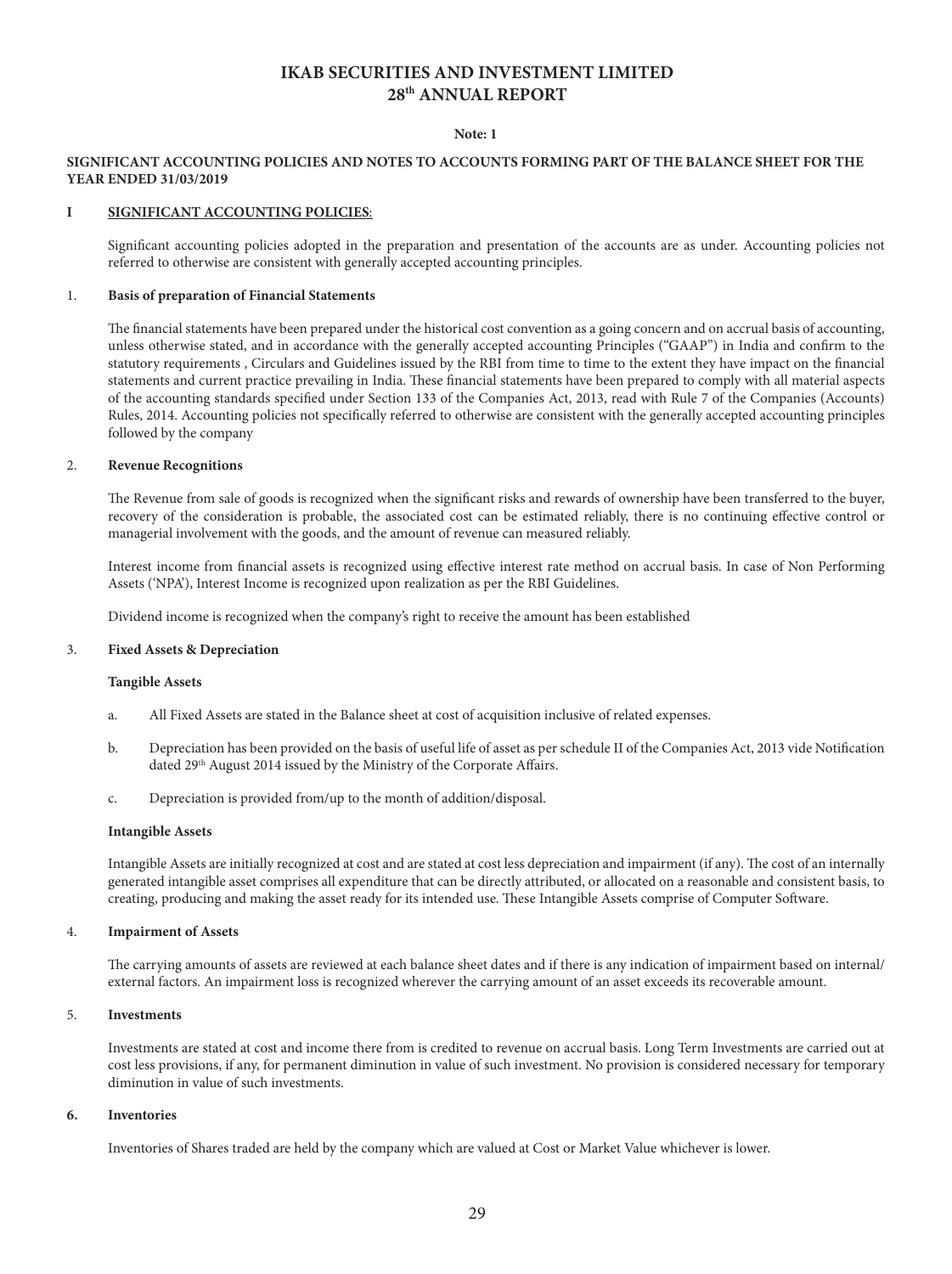#### 7. **Claims**

All claims raised are booked on merits of each case on accrual basis.

#### 8. **Provisions, Contingent Liabilities & Contingent Assets**

Provisions involving substantial degree of estimation in measurement are recognized when there is a present obligation as a result of past events and it is probable that there will be an outflow of resources. Contingent liabilities are not recognized but are disclosed in notes. Contingent asset are neither recognized nor disclosed in the financial statements.

#### 9. **Treatment of Expenditure during Construction period.**

The Company doesn't have any expenditure related to construction period.

#### 10. **Use of Estimates**

The preparation of financial statement in conformity with the generally accepted accounting principles requires estimates and assumption to be made that affect the reported amounts of assets and liabilities on the date of financial statement and the reported amounts of revenue and expenses during the reported period. Difference between each actual results and estimates are recognized in the period in which the results are known or materialized. Although these estimates are based upon management's best knowledge of current events and actions, actual could differ from these estimates. Any revision to the accounting estimates is recognized prospectively.

#### 11. **Provision for Current and Deferred Tax:**

Provision for Current Tax of Rs.1,71,130/- is made on the basis of estimated taxable income for the current accounting period and in accordance with the provisions as per Income Tax Act, 1961.

Deferred Tax resulting from "timing" difference between book and taxable profit for the year is accounted for using the tax rates and laws that have been enacted or substantially enacted as on the balance sheet date. The deferred tax asset is recognized and carried forward only to the extent that there is a reasonable certainly except for carry forward losses and unabsorbed depreciation which is recognized on virtual certainty that the asset will be realized in future

The deferred tax liability for the year amounting to Rs.38,289 /- (Previous year Deferred Tax Asset Rs. 60,267/-) has been recognized in the Profit and Loss Account

Minimum Alternate Tax (MAT) credit is recognized as an asset and carried forward only if there is reasonable certainty of its being set off against regular tax payable within the stipulated statutory period.

#### 12. **Employee Benefits**:-

The company recognizes contribution payable to the provident fund scheme as an expense, when an employee renders the related service. If the contribution payable to the scheme for service received before the balance sheet date exceeds the contribution already paid, the deficit payable to the scheme is recognized as a liability after deducting the contribution already paid. If the contribution already paid exceeds the contribution due for services received before the balance sheet date, then excess is recognized as an asset to the extent that the pre-payment will lead to, for example, a reduction in future payment or a cash refund.

Provision for retirement benefits to employees was not provided on accrual basis, which is not in conformity with Accounting Standard 15 issued by ICAI and the amount has not been quantified because actuarial valuation report is not available. Company has not accounted the liability on account of leave encashment.

#### 13. **Provision For Non - Performing Asset (NPA) and Doubtful Debts**

NPA including loans and advances, receivables are identified as bad/doubtful debts on the duration of the delinquency. The duration is set at appropriate levels for each product. NPA provisions are made based on the management's assessment of the degree of impairment and the level of provisioning meets NBFC prudential norms prescribed by Reserve Bank of India

#### 14. **Provision For Standard Assets**

Provision for Standard Assets are made as per the Reserve Bank of India guidelines.

- 15. The Company didn't incur any Preliminary expenses during the year.
- 16. The Company had given an unsecured loan of Rs. 50,00,000 to M/s. Navyarchi Educational Society which was already repaid but Interest on Loan was not repaid during the period under Audit and said interest is not recoverable from the above party and as a matter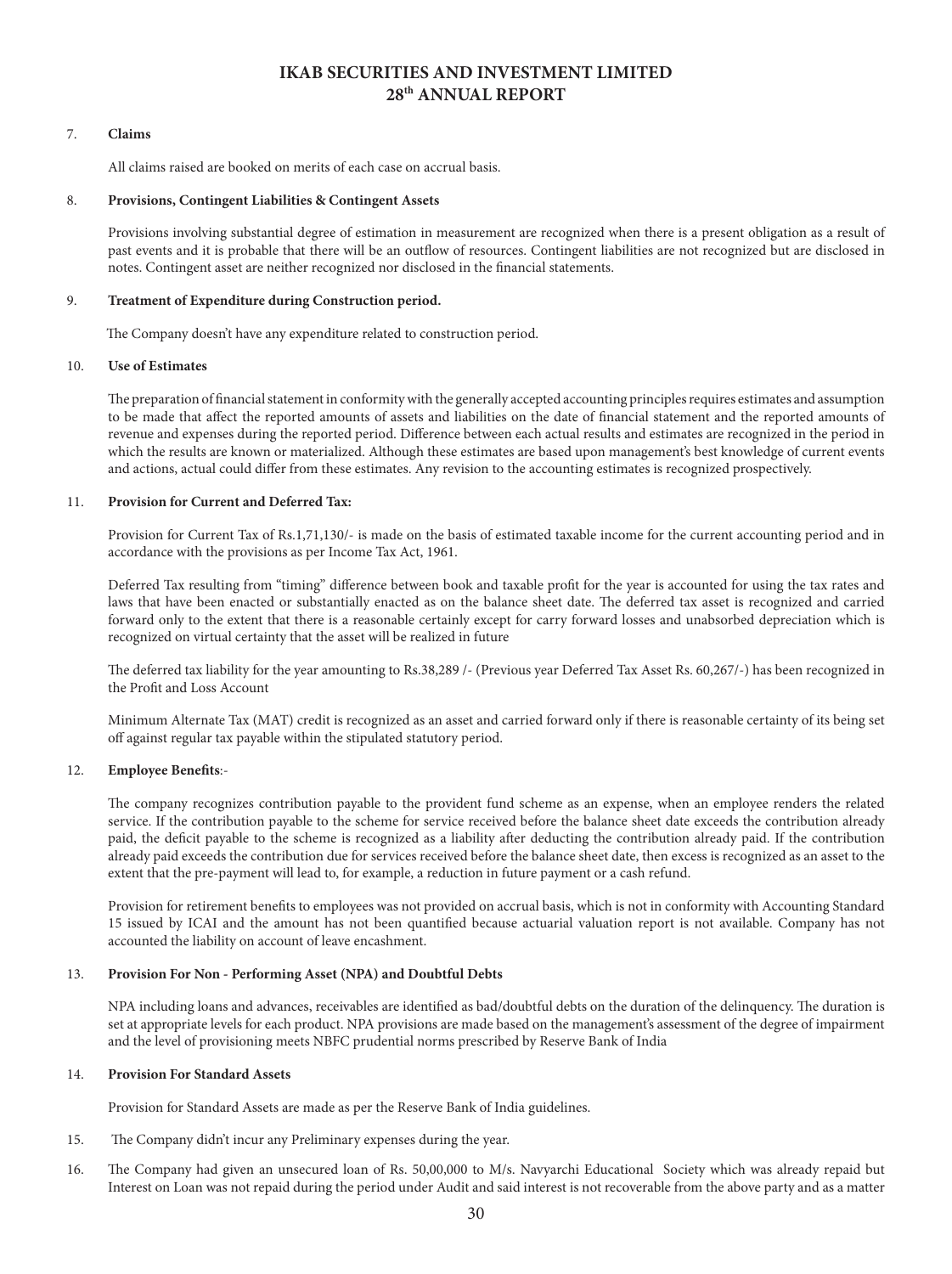of abundant precaution and in a bid to keep the sanctity of RBI's guidelines, given the unsecured nature of the loan, the management of the company has decided to treat above Interest on loan as a Non performing Asset and write off the entire amount during FY 2018-19 in the doubtful category of NPA. Appropriate provision, as required by RBI's guidelines, have been given in the financial statements.

#### 17. **Foreign Currency Transactions** :-

There is no foreign Currency Transaction entered by the company during the period.

#### **NOTES FORMING PART OF THE ACCOUNTS AS ON 31st March 2019**

|     |                                           | 2018-19 | 2017-18    |
|-----|-------------------------------------------|---------|------------|
| 18. | CIF value of imports                      | NIL     | NIL        |
| 19. | Expenditure in Foreign Currency           | NIL     | NIL        |
|     | Others                                    |         |            |
| 20. | Remittance in Foreign Currency on account | NIL     | NIL        |
|     | Of Dividend                               |         |            |
| 21. | Earnings in Foreign Currency              | NIL     | <b>NIL</b> |
|     | FOB value of Exports.                     |         |            |
| 22. | Payment to Auditor as Statutory Auditor   | 70,000  | 70,000     |

20. As the company's business activities fall within single segment the disclosure requirements of Accounting Standard 17 segment reporting issued by Institute of Chartered Accountants of India is not applicable.

21. In terms of AS 18 "Related Party Disclosures" issued by the ICAI, related party transactions are as follows:

#### **Transaction with Related Parties**

| Name              | Relationship With Co.           | <b>Nature of Transaction</b> | 2018-19  | 2017-18      |
|-------------------|---------------------------------|------------------------------|----------|--------------|
| Indra Kumar Bagri | Director                        | <b>Board Sitting Fees</b>    | 18,000   | 15,000       |
| Anil Kumar Bagri  | Managing Director               | Salary & Allowances          | 9,58,274 | 13,99,800    |
| Abhishek Bagri    | Whole time Director             | Salary & Allowances          | 6,50,000 | 6,85,000     |
| Prerit Damani     | Director                        | <b>Board Sitting Fees</b>    | 15,000   | 12,000       |
| Anil Kumar Bagri  | Managing Director               | <b>Board Sitting Fees</b>    | 3,000    | $\mathbf{0}$ |
| Swati Dujari      | Director                        | <b>Board Sitting Fees</b>    | 9,000    | 6,000        |
| Swati Dujari      | Director                        | Profession Tax               | 2,500    | 2,500        |
| Library of Nuts   | Abhishek Bagri<br>Firm(Partner) | Purchases of Material        | 24,520   | 37,500       |
| Abhishek Bagri    | Whole time Director             | Profession Tax               | $\theta$ | 2500         |
| Anil Kumar Bagri  | Managing Director               | Profession Tax               | $\Omega$ | 2,500        |
| Mr. Prerit Damani | Director                        | Profession Tax               | 2500     | $\Omega$     |

**22.** In the opinion of the Directors, Sundry Debtors and Loans & Advances have a value on realization in the ordinary course of business at least equal to the amount at which they are stated unless stated otherwise.

23. Estimated amount of contract remaining to be executed on capital account as on 31<sup>st</sup> March, 2019 and not provided for (net of advances) Rs. NIL ( Previous Year : ) NIL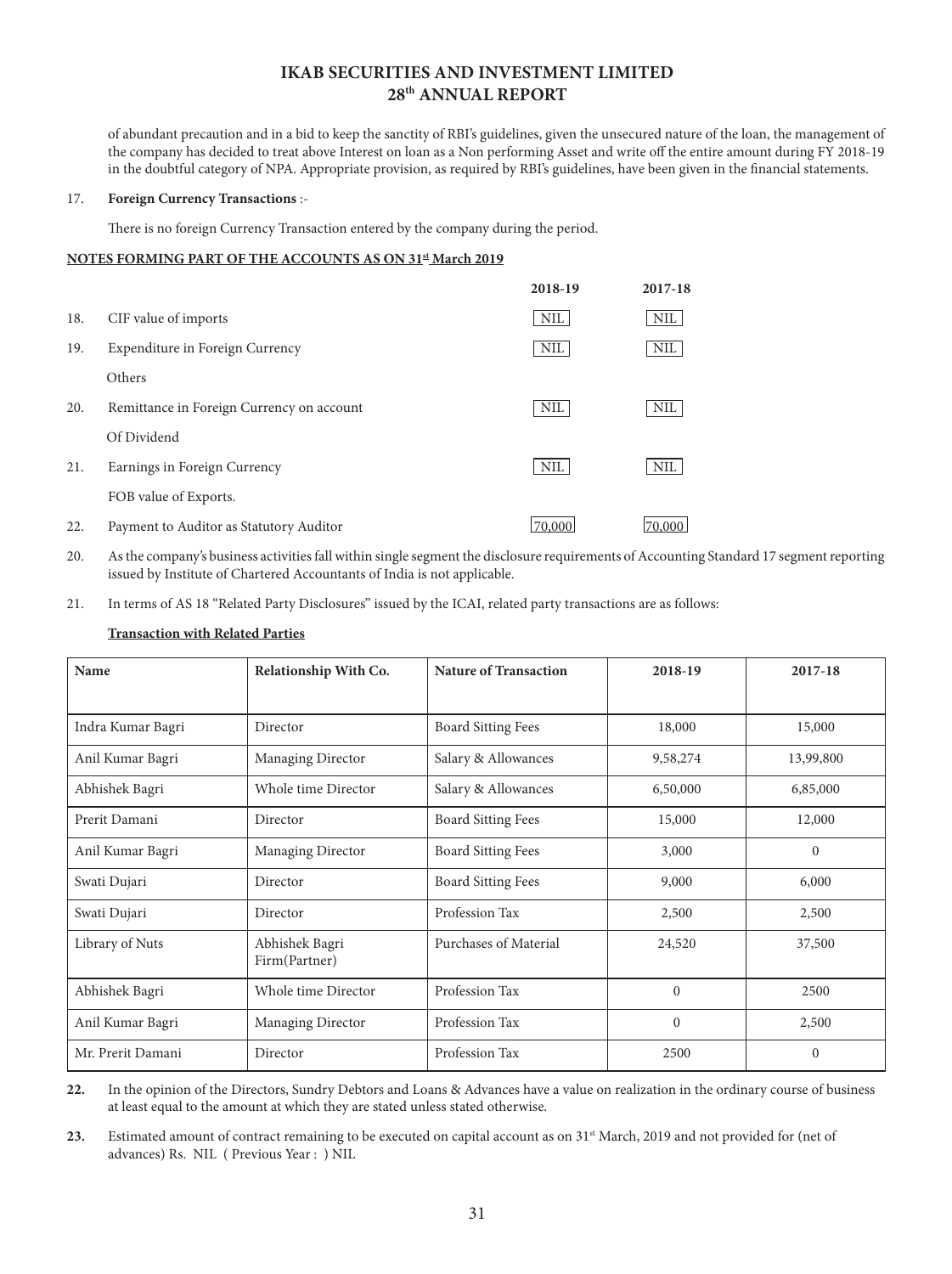24. [Schedule to the Balance Sheet of a non-deposit taking Non-Banking Financial Company] As at 31-03-2019

[as required in terms of Paragraph 13 of Non-Banking Financial (Non-Deposit

Accepting or Holding) Companies Prudential Norms (Reserve Bank) Directions, 2007]

|     |                                                    |                | (Rs.in lakhs)      |
|-----|----------------------------------------------------|----------------|--------------------|
|     | Particulars                                        |                |                    |
|     | Liabilities side:                                  |                |                    |
| (1) | Loans and advances availed by the non-banking      | Amount         | Amount             |
|     | financial company inclusive of interest accrued    | outstanding    | overdue            |
|     | thereon but not paid :                             |                |                    |
|     | (a) Debentures : Secured                           | $\overline{a}$ | L,                 |
|     | : Unsecured (other than falling within             |                |                    |
|     | the meaning of public deposits)                    |                |                    |
|     | (b) Deferred Credits                               |                |                    |
|     | (c) Term Loans                                     |                |                    |
|     | (d) Inter-corporate loans and borrowing            |                |                    |
|     | (e) Commercial Paper                               |                |                    |
|     | (f) Other Loans (Specify nature)                   |                |                    |
|     | <b>Unsecured loans from Directors (members)</b>    |                |                    |
|     |                                                    |                |                    |
|     | Assets side:                                       |                |                    |
|     |                                                    |                | Amount outstanding |
| (2) | Break-up of Loans and Advances                     |                |                    |
|     | including bills receivables [other than            |                |                    |
|     | those included in '(4) below] :(Net of Provisions) |                |                    |
|     | (a) Secured                                        |                | Nil                |
|     | (b) Unsecured                                      |                | 16.98              |
| (3) | Break-up of Leased Assets and stock on             |                |                    |
|     | hire and other assets counting                     |                |                    |
|     | towards AFC activities                             |                | Nil                |
|     | (I) Lease assets including lease rentals           |                |                    |
|     | under sundry debtors:                              |                |                    |
|     | (a) Financial lease                                |                |                    |
|     | (b) Operating lease                                |                |                    |
|     | (II) Stock on hire including hire charges          |                |                    |
|     | under sundry debtors:                              |                |                    |
|     | (a) Assets on hire                                 |                |                    |
|     | (b) Repossessed Assets                             |                |                    |
|     | (III) Other loans counting towards                 |                |                    |
|     | <b>AFC</b> activities                              |                |                    |
|     | (a) Loans where assets have been re-possessed      |                |                    |
|     | (b) Loans other than (a) above                     |                |                    |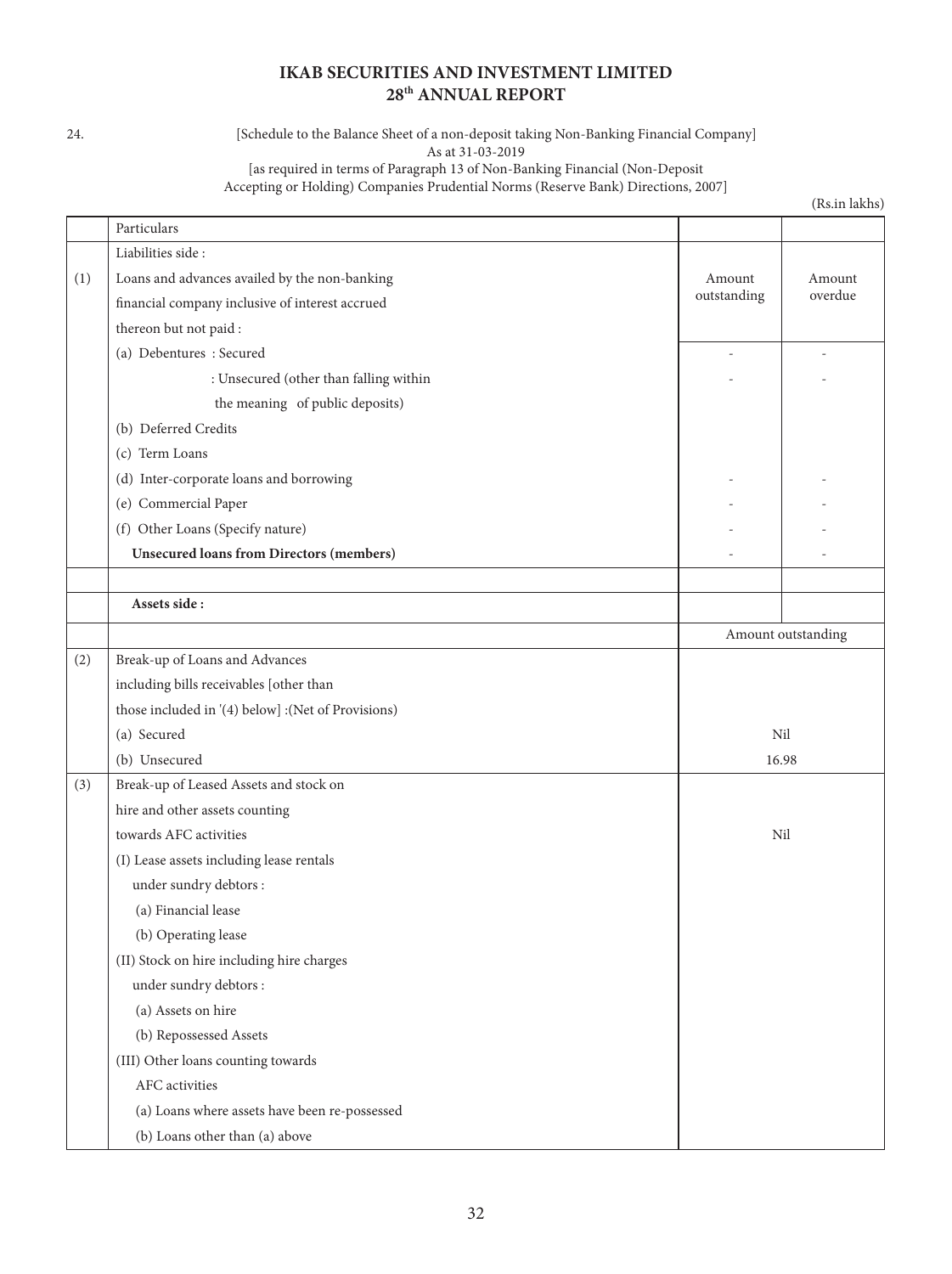|     | Particulars                             |                          |                          |                          |
|-----|-----------------------------------------|--------------------------|--------------------------|--------------------------|
| (4) | Break-up of Investments:                |                          |                          |                          |
|     | Current Investments : (Stock-in-trade)  |                          |                          |                          |
|     | 1. Quoted :                             |                          |                          |                          |
|     | (I) Shares:<br>a) Equity                |                          |                          | 347.31                   |
|     | b) Preference                           |                          |                          | Nil                      |
|     | (II) Debentures and Bonds               |                          |                          | Nil                      |
|     | (III) Units of mutual funds             |                          |                          | 311.11                   |
|     | (IV) Government Securities              |                          |                          | Nil                      |
|     | (V) Others (please specify)             |                          |                          | Nil                      |
|     | 2. Unquoted :                           |                          |                          |                          |
|     | (I) Shares:<br>a) Equity                |                          |                          | 124.95                   |
|     | b) Preference                           |                          |                          | Nil                      |
|     | (II) Debentures and Bonds               |                          |                          | Nil                      |
|     | (III) Units of mutual funds             |                          |                          | Nil                      |
|     | (IV) Government Securities              |                          |                          | Nil                      |
|     | (V) Others (please specify)             |                          |                          | Nil                      |
|     | Long-term Investments:                  |                          |                          |                          |
|     | 1. Quoted :                             |                          |                          |                          |
|     | (I) Shares:<br>a) Equity                |                          |                          | Nil                      |
|     | b) Preference                           |                          |                          | Nil                      |
|     | (II) Debentures and Bonds               |                          |                          | Nil                      |
|     | (III) Units of mutual funds             |                          |                          | Nil                      |
|     | (IV) Government Securities              |                          |                          | Nil                      |
|     | (V) Others (please specify)             |                          |                          |                          |
|     | 2. Unquoted :                           |                          |                          |                          |
|     | (I) Shares:<br>a) Equity                |                          |                          | Nil                      |
|     | b) Preference                           |                          |                          | Nil                      |
|     | (II) Debentures and Bonds               |                          |                          | Nil                      |
|     | (III) Units of mutual funds             |                          |                          | Nil                      |
|     | (IV) Government Securities              |                          |                          | Nil                      |
|     | (V) Others (please specify)             |                          |                          | Nil                      |
| (5) | Borrower group-wise classification of   |                          |                          |                          |
|     | assets financed as in (2) and (3) above |                          |                          |                          |
|     | Category                                |                          | Amount of net provisions |                          |
|     |                                         | Secured                  | Unsecured                | Total                    |
|     | 1. Related Parties**                    | $\rm NIL$                | $\rm NIL$                | $\rm NIL$                |
|     | (a) Subsidiaries                        | $\overline{\phantom{a}}$ | $\overline{\phantom{a}}$ | $\overline{\phantom{a}}$ |
|     | (b) Companies in the same group         | $\overline{\phantom{a}}$ | $\overline{\phantom{a}}$ | $\overline{\phantom{a}}$ |
|     | (c) Other related parties               | $\overline{\phantom{a}}$ | 16.98                    | 16.98                    |
|     | 2. Other than related Parties           | $\rm NIL$                | $\overline{\phantom{a}}$ | $\overline{a}$           |
|     | Total                                   | $\rm NIL$                | 16.98                    | 16.98                    |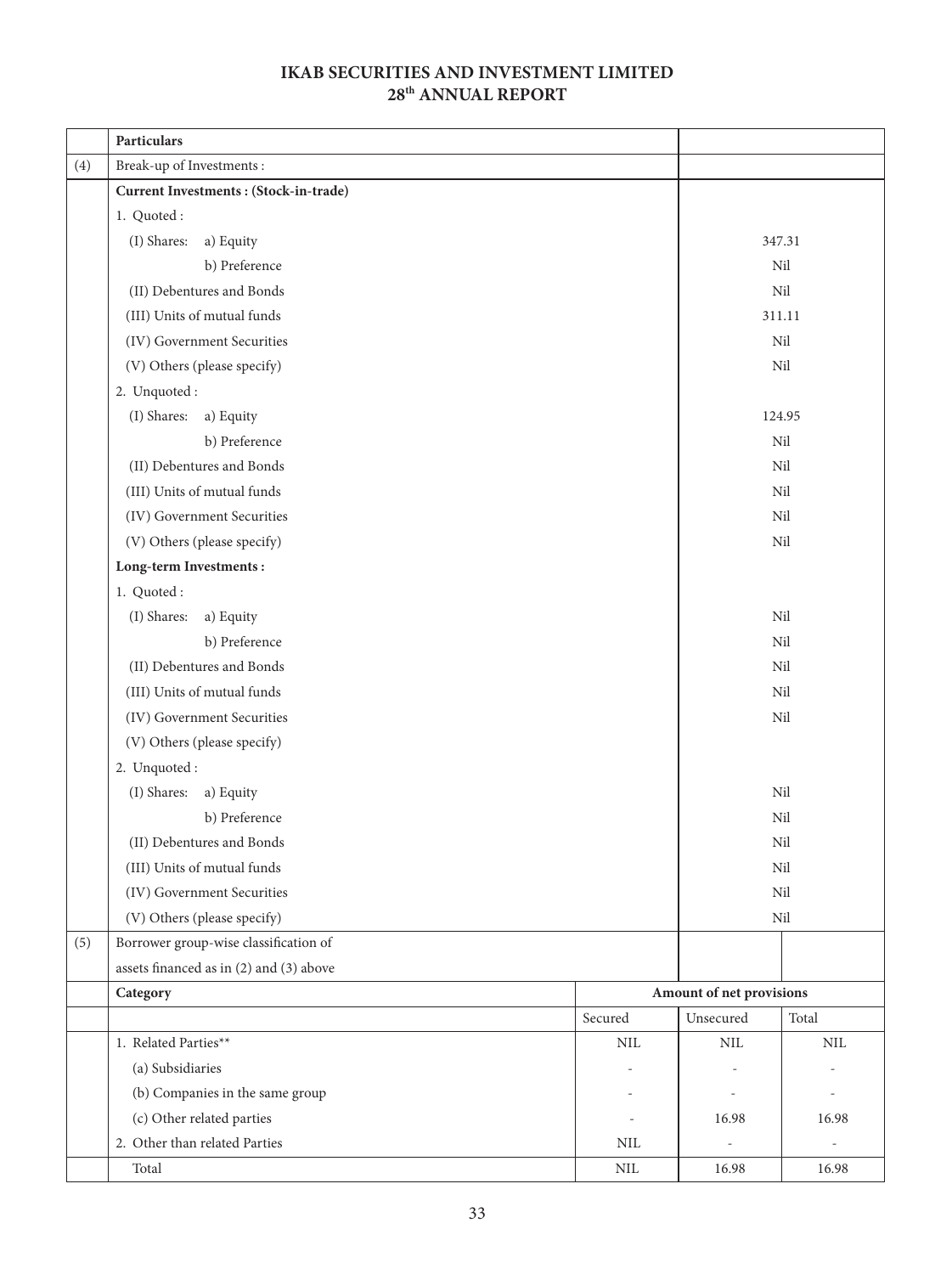|     | Particulars                                       |            |                                                             |                                             |
|-----|---------------------------------------------------|------------|-------------------------------------------------------------|---------------------------------------------|
| (6) | Investor group-wise classification of all         |            |                                                             |                                             |
|     | investments (current and long-term) in shares     |            |                                                             |                                             |
|     | and securities (both quoted and unquoted)         |            |                                                             |                                             |
|     | Category                                          |            | Market Value/<br>Break-up or<br>fair Value or<br><b>NAV</b> | <b>Book Value</b><br>(Net of<br>Provisions) |
|     | 1. Related Parties**                              |            |                                                             |                                             |
|     | (a) Subsidiaries                                  | <b>NIL</b> | NII.                                                        | NII.                                        |
|     | (b) Companies in the same group                   |            |                                                             |                                             |
|     | (c) Other related parties                         |            |                                                             |                                             |
|     | 2. Other than related Parties                     |            |                                                             |                                             |
|     | Total                                             |            |                                                             |                                             |
| (7) | Other information                                 |            |                                                             |                                             |
|     | <b>Particulars</b>                                |            |                                                             | Amount                                      |
|     | (I) Gross Non-Performing Assets                   |            |                                                             |                                             |
|     | (a) Related Parties                               |            |                                                             | 0.00                                        |
|     | (b) Other than related parties                    |            |                                                             | 10.79                                       |
|     | (II) Net Non-Performing Assets (Net of provision) |            |                                                             |                                             |
|     | (a) Related Parties                               |            |                                                             | 0.00                                        |
|     | (b) Other than related parties                    |            |                                                             | 10.79                                       |
|     | (III) Assets acquired in satisfaction of debts    |            |                                                             | 0.00                                        |

#### 25. Directors' Remuneration

|                                | 2018-19       | 2017-18   |
|--------------------------------|---------------|-----------|
|                                | $\mathbf{R}s$ | Rs        |
| Gross Salary                   | 16,08,274     | 18,80,848 |
| Contribution to Provident Fund | 1,85,673      | 2,03,952  |
| Other Perquisites (ESIC)       | Nil           | Nil       |
| Total                          | 17,93,947     | 20,84,800 |

#### **26. Disclosure in accordance with Section 22 of The Micro, Small and Medium Enterprises Development Act, 2006**

During the year, the company has written letters to various suppliers regarding their status under the said Act. As at the year end, No suppliers has intimated the Company about its status as a Micro, Small or Medium Enterprise or its registration under the Micro, Small and Medium Enterprises Development 2006.

#### **27. Earnings Per Shares**

|              |                                                               | 2018-2019   | 2017-2018 |
|--------------|---------------------------------------------------------------|-------------|-----------|
| a)           | Net profit after tax available for the Equity share holders   | (1,42,017)  | 90,35,911 |
| $\mathbf{b}$ | Number of Equity shares (face value Rs.10/-)                  | 34,16,400   | 34,16,400 |
| c)           | Weighted average number of Equity Shares (face value Rs.10/-) | 34, 16, 400 | 34,16,400 |
| d)           | Basic Earning per share $(a/b)$                               | (0.04)      | 2.64      |
| $\epsilon$   | Diluted Earning per share $(a/c)$ (Rs. in thousands)          | (0.04)      | 2.64      |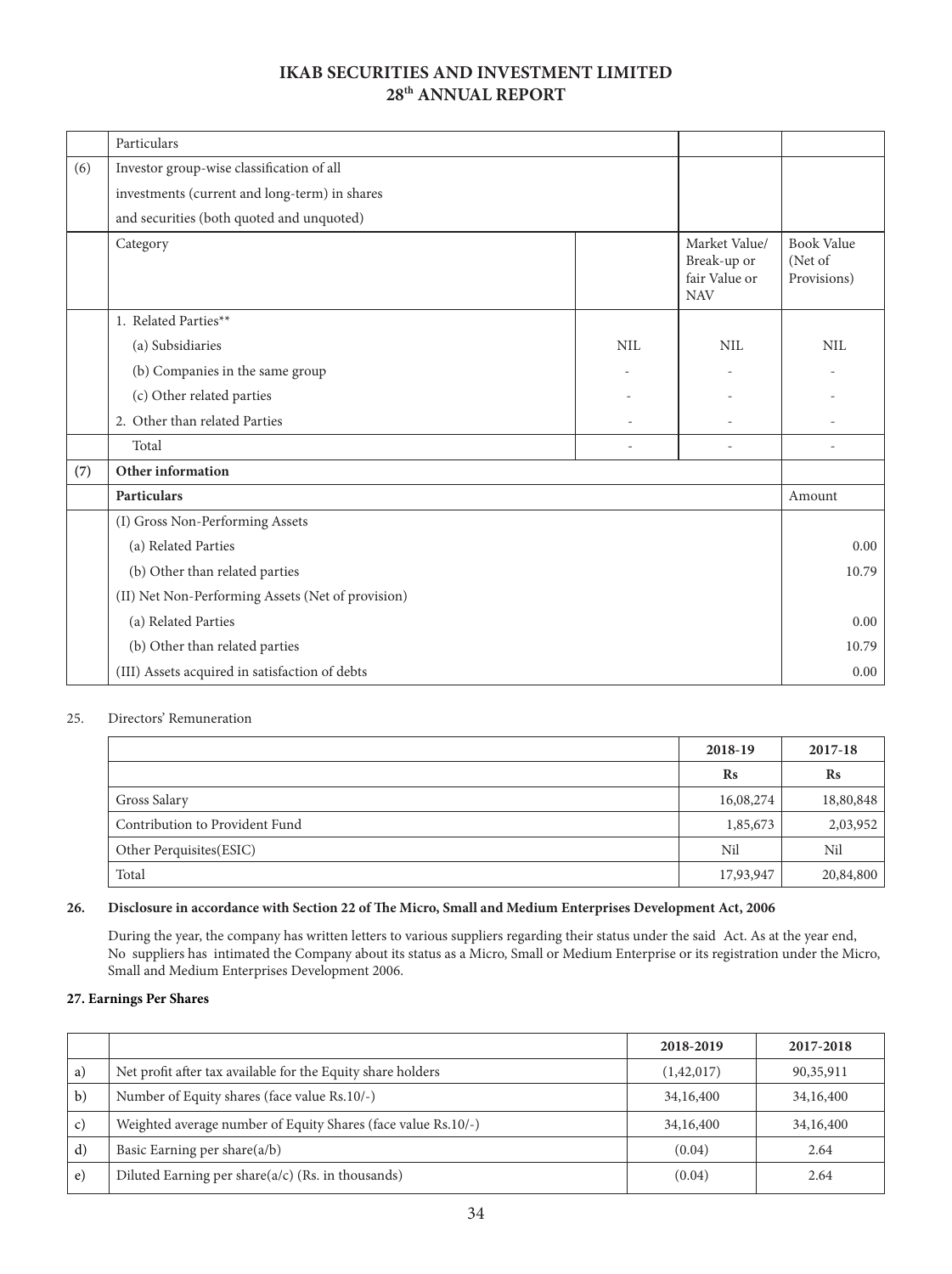- **28.** Previous year figures have been re-grouped / rearranged / recasted wherever necessary to make them comparable with those of current year.
- **29.** Information pursuant to part IV to the Companies Act, 2013: (Rs. In '000')

| Balance Sheet abstract and Company's General Business Profile : |                                                                           |                       |                                                                                        |                |  |  |
|-----------------------------------------------------------------|---------------------------------------------------------------------------|-----------------------|----------------------------------------------------------------------------------------|----------------|--|--|
| I                                                               | <b>Registration Details:</b>                                              |                       |                                                                                        |                |  |  |
|                                                                 | Registration No.                                                          | L17100MH1991PLC059848 |                                                                                        | State Code: 11 |  |  |
|                                                                 | Balance Sheet Date: 31.03.2019                                            |                       |                                                                                        |                |  |  |
|                                                                 |                                                                           |                       |                                                                                        |                |  |  |
| П                                                               | Capital Raised during the year (Amount Rs. In thousands):                 |                       |                                                                                        |                |  |  |
|                                                                 | Public Issue                                                              | Nil                   | <b>Right Issue</b>                                                                     |                |  |  |
|                                                                 | <b>Bonus</b> Issue                                                        | Nil                   | <b>Private Placements</b>                                                              | Nil            |  |  |
|                                                                 |                                                                           |                       |                                                                                        |                |  |  |
| III                                                             | Position of mobilization & deployment of funds (Amount Rs. In thousands): |                       |                                                                                        |                |  |  |
|                                                                 | <b>Total Liabilities</b>                                                  | 98,147                | <b>Total Assets</b>                                                                    | 98,147         |  |  |
|                                                                 |                                                                           |                       |                                                                                        |                |  |  |
|                                                                 | <b>SOURCES OF FUNDS:</b>                                                  |                       | <b>APPLICATION OF FUNDS</b>                                                            |                |  |  |
|                                                                 | Paid up Capital                                                           | 34,164                | Net Fixed Assets                                                                       | 501            |  |  |
|                                                                 | Reserves & Surplus                                                        | 63,983                | Investments                                                                            | NII.           |  |  |
|                                                                 | Secured Loans                                                             | NII.                  | Loans & Advances                                                                       | 1600           |  |  |
|                                                                 | Unsecured Loans                                                           | <b>NIL</b>            | Other Non Current Assets                                                               | 405            |  |  |
|                                                                 | Deferred Tax Liability                                                    | <b>NIL</b>            | Net Current Assets                                                                     | 95,371         |  |  |
|                                                                 |                                                                           |                       | Deferred Tax Asset                                                                     | 270            |  |  |
|                                                                 |                                                                           |                       |                                                                                        |                |  |  |
| IV                                                              | Performance of the Company (Amount Rs. In thousands):                     |                       |                                                                                        |                |  |  |
|                                                                 | Turnover                                                                  | 8,95,219              | <b>Total Expenditures</b>                                                              | 8,96,689       |  |  |
|                                                                 | Profit/(Loss) before Tax                                                  | 397                   | Profit/(Loss) after Tax                                                                | (142)          |  |  |
|                                                                 | Earning/Share (Rs.)                                                       | $-0.04$               | Dividend (%)                                                                           | $\mathbf{0}$   |  |  |
|                                                                 |                                                                           |                       |                                                                                        |                |  |  |
| V                                                               |                                                                           |                       | Generic names of principal products/services of the company as per the monetary terms: |                |  |  |
|                                                                 | Item Code (ITC Code):                                                     |                       |                                                                                        |                |  |  |
|                                                                 |                                                                           |                       |                                                                                        |                |  |  |

**30. Other information pursuant to Schedule VI of the Companies Act, 2013 is either Nil or Not applicable.**

As per our report of even date

Chartered Accountants sd/- sd/- sd/- Aalok K. Mehta Director Director Proprietor Member Ship No: 114930 FRN: 126756W

Place: Mumbai Date: 20 May 2019

#### For **Aalok Mehta & Co.** For **IKAB SECURITIES & INVESTMENT LIMITED**

| $sd/$ -  |  |  |
|----------|--|--|
| )irector |  |  |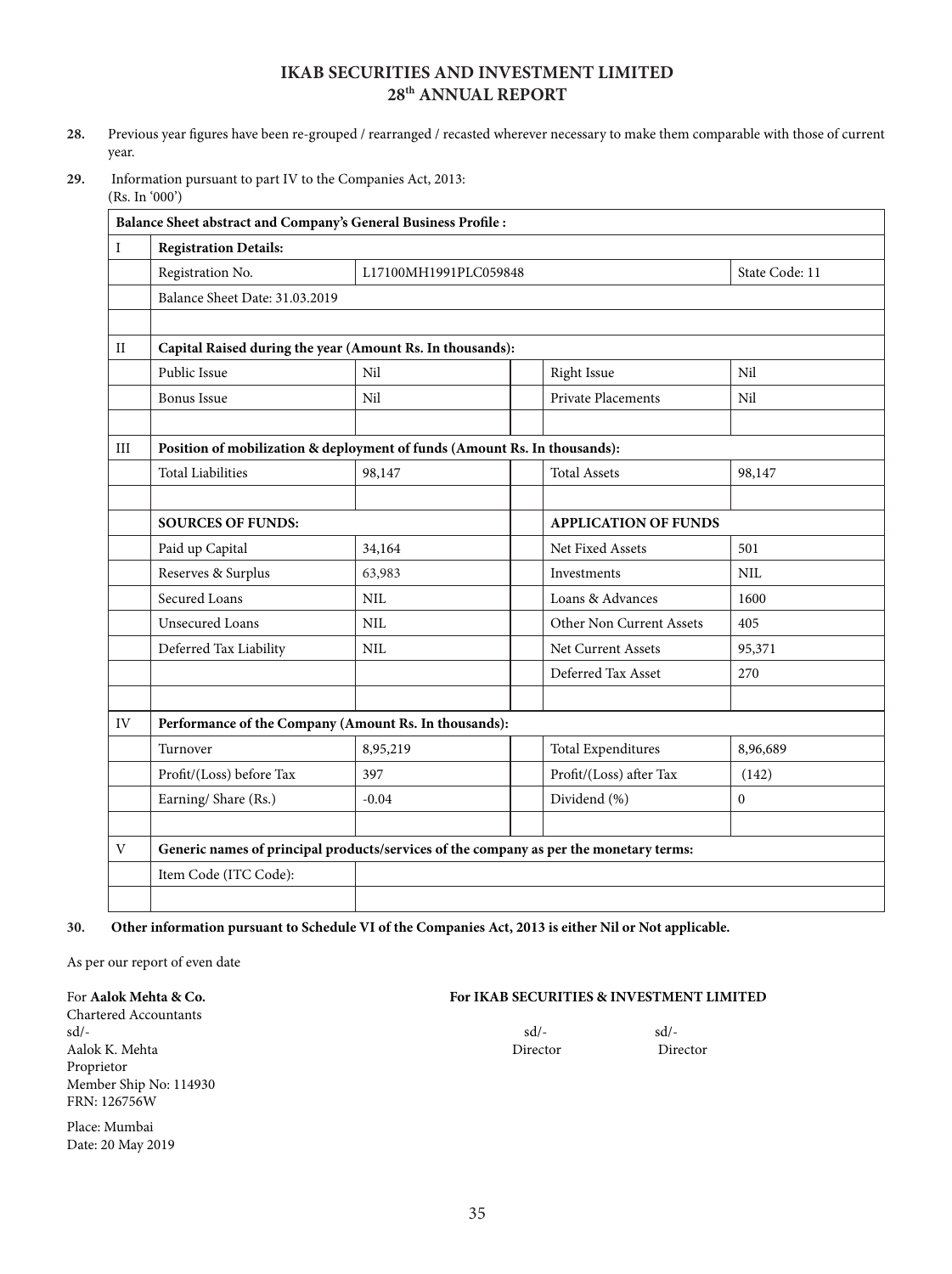# **Balance Sheet as at March 31, 2019**

|                | <b>Particulars</b>                                                                                             | Note No.          | As at March 31, 2019<br>Rs.              | As at March 31, 2018<br>Rs. |
|----------------|----------------------------------------------------------------------------------------------------------------|-------------------|------------------------------------------|-----------------------------|
| A              | EQUITY AND LIABILITIES                                                                                         |                   |                                          |                             |
| 1              | <b>Shareholders' Funds</b>                                                                                     |                   |                                          |                             |
|                | (a) Share Capital                                                                                              | 2                 | 3,41,64,000                              | 3,41,64,000                 |
|                | (b) Reserves and Surplus                                                                                       | 3                 | 6,39,83,508                              | 6, 41, 25, 525              |
| $\overline{2}$ | <b>Current Liabilities</b>                                                                                     | 5                 |                                          |                             |
|                | Other Current Liabilities                                                                                      |                   | 4,94,821                                 | 39,54,460                   |
|                |                                                                                                                | Total             | 9,86,42,329                              | 10,22,43,986                |
| B              | <b>ASSETS</b>                                                                                                  |                   |                                          |                             |
| 1              | <b>Non-current Assets</b>                                                                                      |                   |                                          |                             |
|                | (a) Fixed Assets                                                                                               |                   |                                          |                             |
|                | (i) Tangible Assets                                                                                            | 6.A               | 4,50,059                                 | 5,43,495                    |
|                | (ii) Intangible Assets                                                                                         | 6.B               | 51,056                                   | 53,191                      |
|                | (b) Deferred Tax Assets (Net)                                                                                  | $\overline{4}$    | 2,70,075                                 | 3,08,364                    |
|                | (c) Long-term Loans and Advances                                                                               | 7                 | 16,00,000                                | 22,29,710                   |
|                | (d) Other Non-current Assets                                                                                   | 8                 | 4,05,426                                 | 26,31,625                   |
| $\overline{2}$ | <b>Current Assets</b>                                                                                          |                   |                                          |                             |
|                | (a) Inventories                                                                                                | 9                 | 7,83,37,062                              | 7,93,96,604                 |
|                | (b) Trade Receivables                                                                                          | 10                | 98,375                                   | 8,86,644                    |
|                | (c) Cash and Cash Equivalents                                                                                  | 11                | 1,23,49,521                              | 94,65,253                   |
|                | (d) Short-term Loans and Advances                                                                              | 12                | 50,80,754                                | 67,29,100                   |
|                |                                                                                                                | Total             | 9,86,42,329                              | 10,22,43,986                |
|                | See accompanying notes (including significant accounting<br>policies) forming part of the financial statements | $1 - 19$          |                                          |                             |
|                | as per our report of even date attached.                                                                       |                   |                                          |                             |
|                | For M/s. Aalok Mehta & Co.                                                                                     |                   | For Ikab Securities & Investment Limited |                             |
|                | <b>Chartered Accountants</b>                                                                                   | Indra Kumar Bagri | $sd/-$                                   | Chairman                    |
|                | (FRN: 126756W)                                                                                                 | Abhishek Bagri    | $sd/-$                                   | Whole time Director         |
|                |                                                                                                                | Devang Dani       | $sd/-$                                   | Chief Financial Officer     |
| $sd/-$         |                                                                                                                | Ankita Phophaliya | $sd/-$                                   | Company Secretary           |
|                | (Aalok Mehta)                                                                                                  |                   |                                          |                             |
|                | Proprietor                                                                                                     |                   |                                          |                             |

(Membership No: 114930)

Date : 20.05.2019 Date : 20.05.2019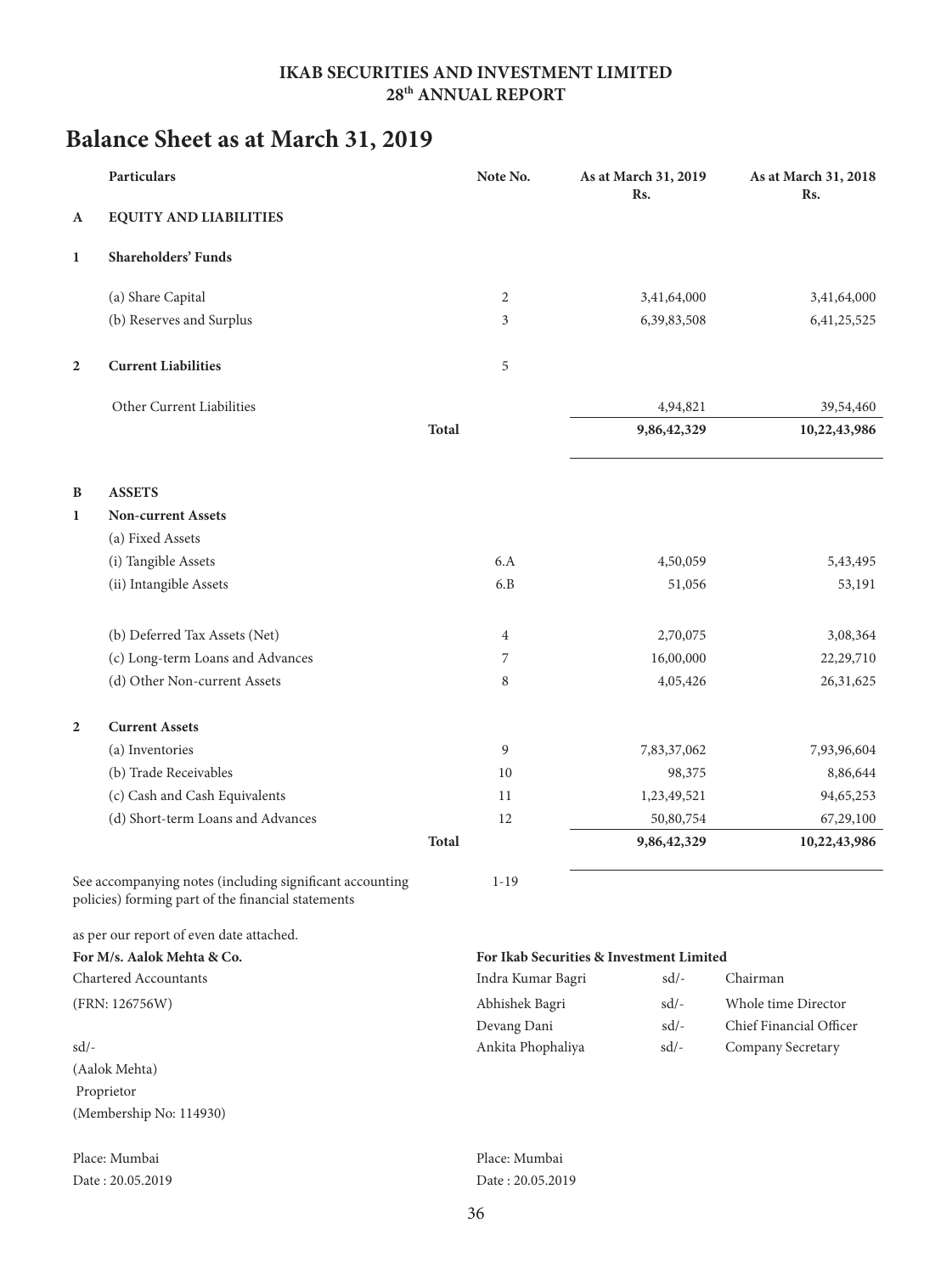# **Statement of Profit and Loss for the year ended March 31, 2019**

|          | Particulars                                                                                                                                                                                                                 | Note No.                            | For the year ended<br>March 31, 2019<br>Rs.         | For the year ended<br>March 31, 2018<br>Rs.                 |
|----------|-----------------------------------------------------------------------------------------------------------------------------------------------------------------------------------------------------------------------------|-------------------------------------|-----------------------------------------------------|-------------------------------------------------------------|
| A        | <b>CONTINUING OPERATIONS</b>                                                                                                                                                                                                |                                     |                                                     |                                                             |
| 1        | Revenue from Operations (Gross)<br><b>Revenue from Operations (Net)</b>                                                                                                                                                     | 13                                  | 89,52,18,990<br>89,52,18,990                        | 1,52,79,87,533<br>1,52,79,87,533                            |
| 2        | Other Income<br>Total Revenue (1+2) (A)                                                                                                                                                                                     | 14                                  | 18,67,197<br>89,70,86,188                           | 20,70,556<br>1,53,00,58,089                                 |
|          |                                                                                                                                                                                                                             |                                     |                                                     |                                                             |
| 3        | <b>Expenses</b><br>(a) Purchases of stock-in-trade<br>(b) Changes in inventories of Stock-in-trade-Shares and Securities<br>(c) Employee benefits expense<br>(d) Finance Cost                                               | 15 a<br>15 <sub>b</sub><br>16<br>17 | 88,28,82,039<br>10,59,543<br>32,00,463<br>50,90,965 | 1,53,97,40,447<br>(5,27,24,454)<br>30,95,789<br>2,26,39,667 |
|          | (e) Provision & Contingencies<br>(f) Depreciation<br>(g) Other expenses<br>Total Expenses $(a+b+c+d+e)$ (B)                                                                                                                 | 17A<br>6.C<br>18                    | 10,78,615<br>95,571<br>32,82,149<br>89,66,89,345    | 4,45,971<br>41,70,639<br>1,51,73,68,058                     |
| $\bf{4}$ | Profit / (Loss) before Prior Period items & tax $(A-B) = (C)$                                                                                                                                                               |                                     | 3,96,843                                            | 1,26,90,030                                                 |
| 5        | Total Prior Period Items (D)                                                                                                                                                                                                |                                     |                                                     |                                                             |
| 6        | Profit / (Loss) before tax (C)- (D)= $(E)$                                                                                                                                                                                  |                                     | 3,96,843                                            | 1,26,90,030                                                 |
| 7        | <b>Tax Expense:</b><br>(a) Tax expense for current year<br>(b) Deferred tax<br>(c) Prior period taxes<br>Total Tax Expenses (F)                                                                                             |                                     | 1,71,130<br>38,289<br>3,29,441<br>5,38,860          | 37,14,386<br>(60, 267)<br>36,54,119                         |
| 8        | Profit / (Loss) for the year $(E-F)$                                                                                                                                                                                        |                                     | (1, 42, 017)                                        | 90,35,911                                                   |
| 9        | Profit / (Loss) for the period from discontinuing Operation                                                                                                                                                                 |                                     |                                                     |                                                             |
| 10       | Tax Expenses of discontinuing operations                                                                                                                                                                                    |                                     |                                                     |                                                             |
| 11       | Profit / (Loss) for the period from discontinuing Operation after Tax $(8-9)$                                                                                                                                               |                                     |                                                     |                                                             |
| 12       | Earnings per share (of Rs. 10/- each):<br>(a) Basic<br>(i) Continuing Operations<br>(ii) Total Operations<br>See accompanying notes (including significant accounting policies)<br>forming part of the financial statements | 19.a<br>19.b<br>$1 - 19$            | (0.04)<br>(0.04)                                    | 2.64<br>2.64                                                |
|          | as per our report of even date attached.                                                                                                                                                                                    |                                     |                                                     |                                                             |
|          | For M/s. Aalok Mehta & Co.                                                                                                                                                                                                  |                                     | For Ikab Securities & Investment Limited            |                                                             |
|          | Chartered Accountants                                                                                                                                                                                                       | Indra Kumar Bagri                   | sd/-                                                | Chairman                                                    |
|          | (FRN: 126756W)                                                                                                                                                                                                              | Abhishek Bagri<br>Devang Dani       | sd/-<br>sd/-                                        | Whole time Director<br>Chief Financial Officer              |
| sd/-     | (Aalok Mehta)<br>Proprietor<br>(Membership No: 114930)                                                                                                                                                                      | Ankita Phophaliya                   | sd/-                                                | Company Secretary                                           |
|          | Place: Mumbai                                                                                                                                                                                                               | Place: Mumbai                       |                                                     |                                                             |
|          | Date: 20.05.2019                                                                                                                                                                                                            | Date: 20.05.2019                    |                                                     |                                                             |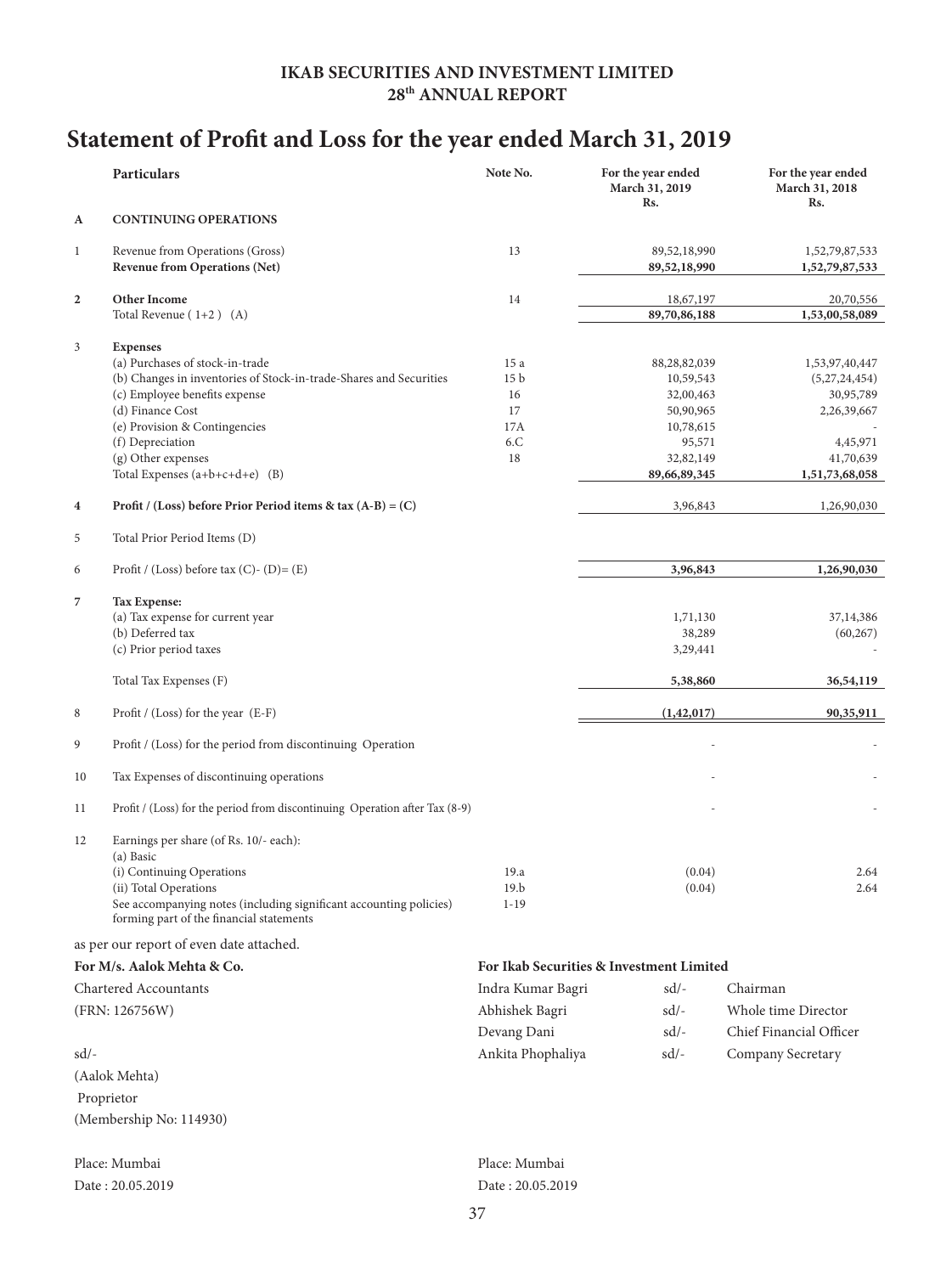| CASH FLOW STATEMENT FOR THE YEAR ENDED MARCH 31, 2019           |                |             |                |                |
|-----------------------------------------------------------------|----------------|-------------|----------------|----------------|
| Particulars                                                     | For Year Ended |             |                | For Year Ended |
|                                                                 | March 31, 2019 |             |                | March 31, 2018 |
|                                                                 |                |             |                |                |
| <b>Cash Flow from Operating Activities</b>                      |                |             |                |                |
| Profit Before Tax and Extraordinary items                       |                | 396,843     |                | 12,690,030     |
| (As per Profit and Loss Account)                                |                |             |                |                |
| Adjustments for:                                                |                |             |                |                |
| Depreciation                                                    | 95,571         |             | 445,971        |                |
| <b>Finance Cost</b>                                             | 50,90,965      |             | 22,639,667     |                |
| <b>Interest Income</b>                                          | (1,862,185)    |             | (2,070,444)    |                |
| (Profit) / loss on sale / write-off of assets                   |                |             | 6,795          |                |
| Dividend Income                                                 |                | 3,324,351   | (113)          | 21,021,877     |
| <b>Operating Profit before Working Capital Changes</b>          |                | 3,721,193   |                | 33,711,907     |
| Adjustments for:                                                |                |             |                |                |
| (Increase)/Decrease in Inventories                              | 10,59,543      |             | (52, 724, 454) |                |
| (Increase)/Decrease in Trade receivables                        | 788,268        |             | 161,676        |                |
| (Increase)/Decrease in Short Term Loans and Advance             | 1,648,345      |             | 7,590,034      |                |
| (Increase)/Decrease in Other Non-Current Assets                 | 226,200        |             | (627, 873)     |                |
|                                                                 |                |             |                |                |
| Adjustments for increase / (decrease) in operating liabilities: |                |             |                |                |
| Increase/(Decrease) in Current Liabilities & Provision          | (3,459,639)    | 2,262,717   | 15,72,136      | (44,028,480)   |
| Cash Generated From Operations                                  |                | 5,983,910   |                | (10,316,573)   |
| Less: Income Tax Paid (Provision)                               |                | (500, 571)  |                | (3,714,386)    |
| Net Cash from / (Used in) Operating Activities A                |                | 5,483,339   |                | (14,030,959)   |
|                                                                 |                |             |                |                |
| <b>Cash Flow from Investing Activities</b>                      |                |             |                |                |
| Capital expenditure on fixed assets, including capital advances |                |             |                |                |
| Interest received                                               | 18,62,185      |             | 20,70,444      |                |
| Dividend received                                               |                |             | 113            |                |
| Long-term loans and advances                                    | 6,29,710       |             |                |                |
| Proceeds from sale of fixed assets                              |                |             | 1,800          |                |
| Net Cash from / (Used in) Investing Activities B                |                | 2,491,895   |                | 2,072,356      |
|                                                                 |                |             |                |                |
| Net Cash from Financial Activities C                            |                |             |                |                |
| <b>Finance Cost</b>                                             | (5,090,965)    |             | (22, 639, 667) |                |
| Purchases of fixed assets                                       |                |             | (128,092)      |                |
|                                                                 | 128,092)       |             | 128,092)       |                |
|                                                                 |                |             |                |                |
| Net Cash from / (Used in) Financing Activity C                  |                | (5,090,965) |                | (22,767,759)   |
|                                                                 |                |             |                |                |
| Net Increase/ Decrease in Cash and Cash Equivalents (A+B+C)     |                | 2,884,270   |                | (34,726,362)   |
| Cash and Cash Equivalents - Opening Balance                     |                | 9,465,253   |                | 44,191,614     |
| Cash and Cash Equivalents - Closing Balance                     |                | 12,349,521  |                | 9,465,253      |

as per our report of even date attached.

**For M/s. Aalok Mehta & Co. For Ikab Securities & Investment Limited** Chartered Accountants Indra Kumar Bagri sd/- Chairman (FRN: 126756W) Abhishek Bagri sd/- Whole time Director Devang Dani sd/- Chief Financial Officer sd/- Ankita Phophaliya sd/- Company Secretary

(Aalok Mehta) Proprietor (Membership No: 114930)

Place: Mumbai Place: Mumbai Date : 20.05.2019 Date : 20.05.2019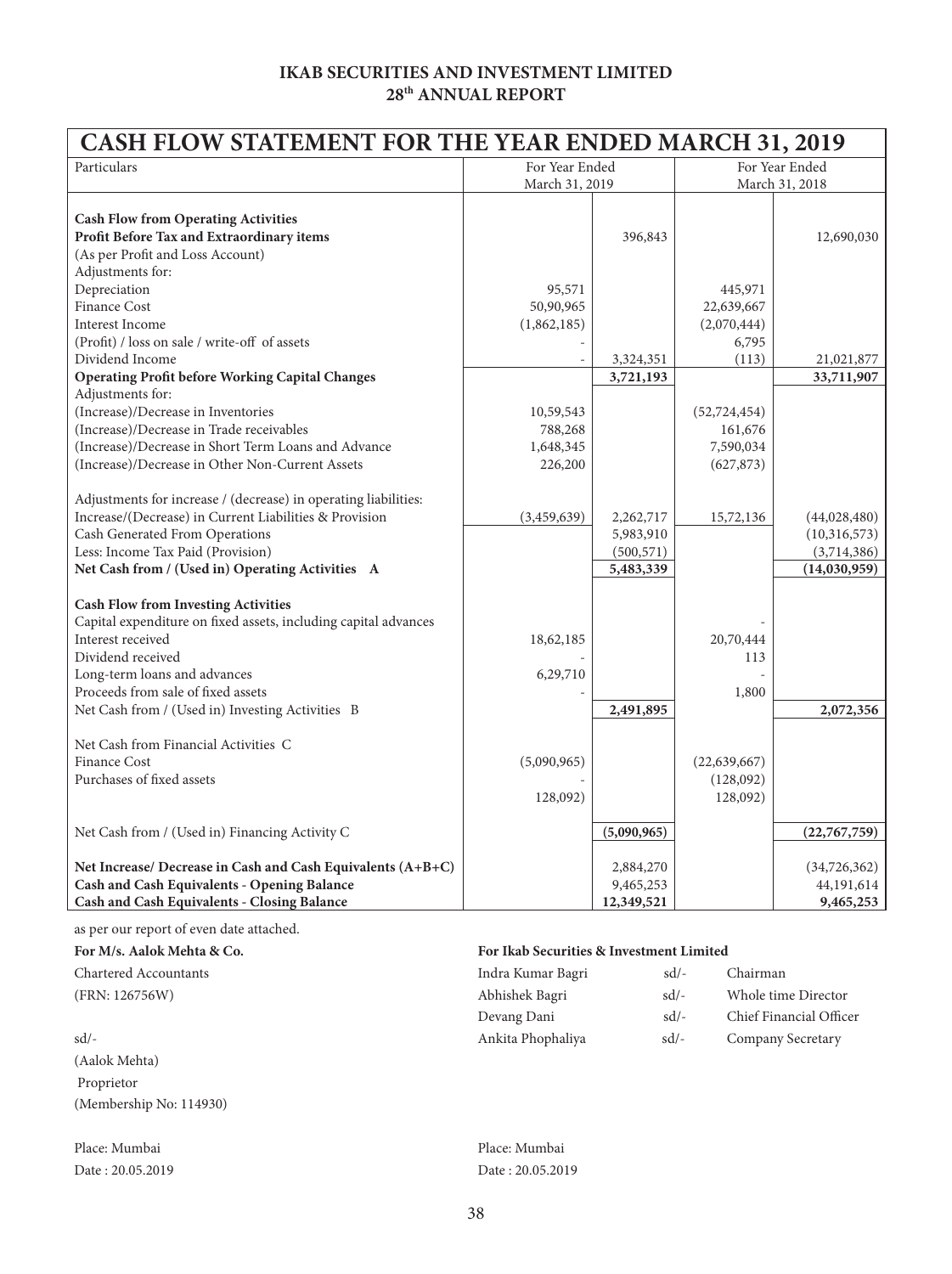Notes forming part of the financial statements

#### **Note 2: Share Capital**

| <b>Particulars</b>                                                                                                          |                     | As at March 31, 2019     | As at March 31, 2018 |             |
|-----------------------------------------------------------------------------------------------------------------------------|---------------------|--------------------------|----------------------|-------------|
|                                                                                                                             | Number of<br>shares | Amount<br>R <sub>s</sub> | Number of<br>shares  | Amount      |
| (a) Authorised                                                                                                              |                     |                          |                      |             |
| 5,000,000 (PY 5,000,000) Equity shares of Rs. 10/- each par<br>value with voting rights                                     | 50,00,000           | 5,00,00,000              | 50,00,000            | 5,00,00,000 |
| (b) Issued                                                                                                                  |                     |                          |                      |             |
| 3,416,400 (PY 3,450,000) Equity shares of Rs. 10/- each par<br>value with voting rights<br>(c) Subscribed and fully paid up | 34,16,400           | 3,41,64,000              | 34,16,400            | 3,41,64,000 |
| 3,416,400 (PY 3,450,000) Equity shares of Rs. 10/- each par<br>value with voting rights                                     | 34,16,400           | 3,41,64,000              | 34,16,400            | 3,41,64,000 |
| Total                                                                                                                       | 34,16,400           | 3,41,64,000              | 34,16,400            | 3,41,64,000 |

2) Reconciliation of the number of shares and amount outstanding at the beginning and at the end of the reporting period:

| Particulars                      | Opening<br><b>Balance</b> | Fresh<br>issue           | <b>Bonus</b>             | <b>ESOP</b> | Conversion               | Forfeited | <b>Final Call</b>        | Closing     |
|----------------------------------|---------------------------|--------------------------|--------------------------|-------------|--------------------------|-----------|--------------------------|-------------|
| Equity shares with voting rights |                           |                          |                          |             |                          |           |                          |             |
| Year ended 31 March, 2019        |                           |                          |                          |             |                          |           |                          |             |
| - Number of shares               | 34,16,400                 | $\overline{\phantom{a}}$ | $\overline{\phantom{a}}$ | ٠           | $\overline{\phantom{0}}$ | ٠         | $\overline{\phantom{a}}$ | 34,16,400   |
| - Amount (Rs)                    | 3,41,64,000               | $\overline{\phantom{a}}$ | -                        | ۰           | $\overline{\phantom{a}}$ | -         | $\overline{\phantom{a}}$ | 3,41,64,000 |
| Year ended 31 March, 2018        |                           |                          |                          |             |                          |           |                          |             |
| - Number of shares               | 34, 16, 400               | $\overline{\phantom{a}}$ | $\overline{\phantom{a}}$ | -           | $\overline{\phantom{a}}$ |           | ٠                        | 34,16,400   |
| - Amount (Rs)                    | 3,41,64,000               | $\overline{\phantom{a}}$ | ٠                        | ٠           | $\overline{\phantom{a}}$ | ٠         | $\overline{\phantom{a}}$ | 3,41,64,000 |

3) Details of shares held by the holding company, the ultimate holding company, their subsidiaries and associates: NIL

4) The Company has only one class of shares referred to as equity shares having par value of Rs. 10/-; each holder of equity shares is entitled to one vote per share.

5) No dividend has been proposed by the Board of Directors for the year ended 31st March, 2019

6) In event of liquidation of the company the holders of equity shares will be entitled to receive any of the remaining assets of the Company, after the distribution of all preferential amounts, in proportion to the number of equity shares held by shareholders.

7) Details of shares held by each shareholder holding more than 5% shares:

| Class of shares / Name of shareholder |                          | As at March 31, 2019                 | As at March 31, 2018     |                                      |
|---------------------------------------|--------------------------|--------------------------------------|--------------------------|--------------------------------------|
|                                       | Number of shares<br>held | % holding in that<br>class of shares | Number of shares<br>held | % holding in that<br>class of shares |
| Equity shares with voting rights:     |                          |                                      |                          |                                      |
| Indra Kumar Bagri                     | 10,91,178                | 31.94                                | 10,91,178                | 31.94                                |
| Anil Kumar Bagri                      | 7,48,340                 | 21.90                                | 7,26,790                 | 21.27                                |
| Abhishek Bagri                        | ۰                        | $\overline{\phantom{a}}$             | 2,24,595                 | 6.57                                 |
| Amit Kumar Bagri                      | ۰                        | ٠                                    | 1,85,000                 | 5.42                                 |

8) Aggregate number and class of shares allotted as fully paid up pursuant to contract(s) without payment being received in cash, bonus shares and shares bought back for the period of 5 years immediately preceding the Balance Sheet date: NIL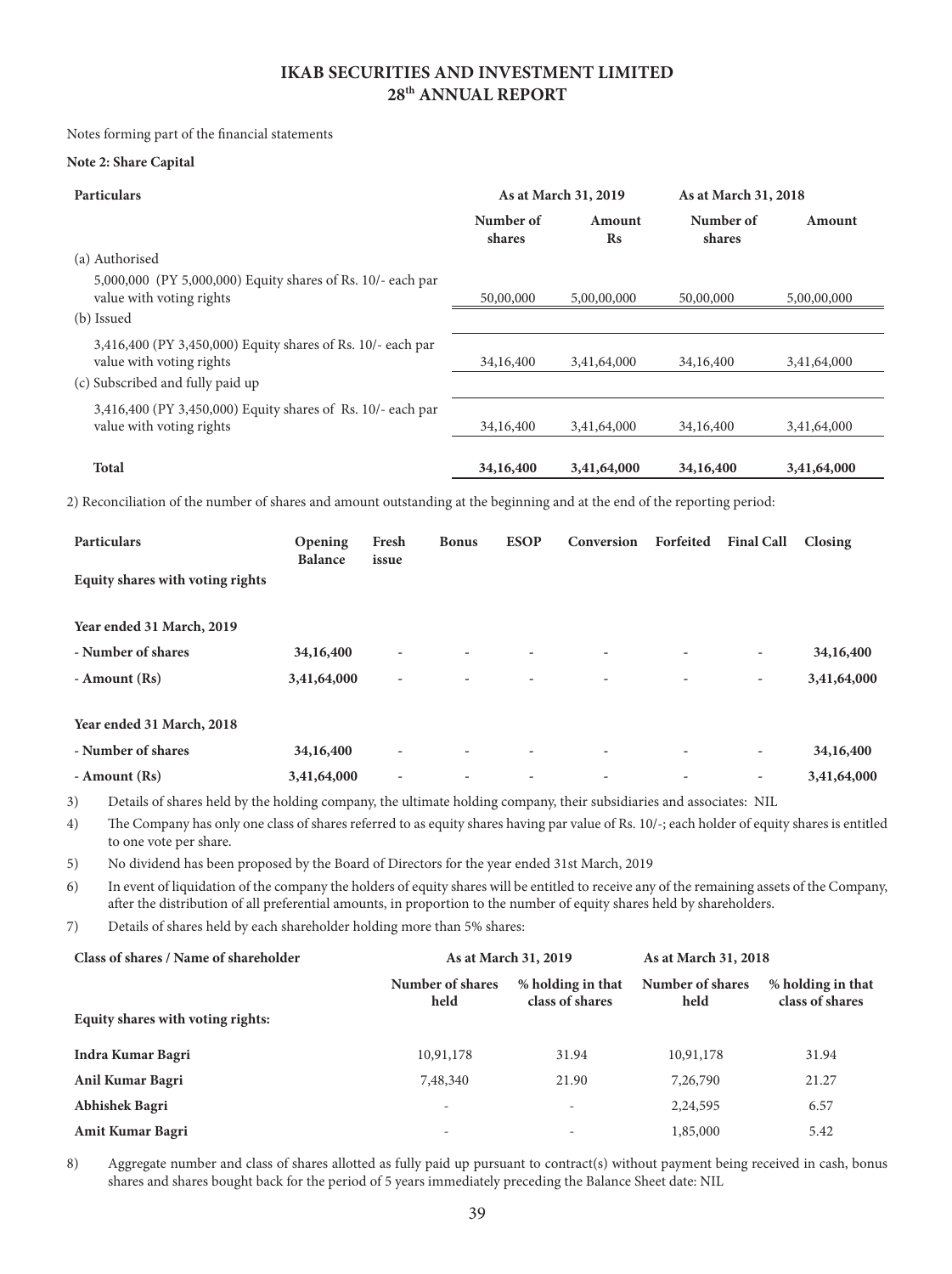# **Notes forming part of the financial statements**

# **Note 3: Reserves and Surplus**

| <b>Particulars</b>                                                                                                   | As at March 31, 2019 | As at March 31, 2018 |
|----------------------------------------------------------------------------------------------------------------------|----------------------|----------------------|
|                                                                                                                      | Rs.                  | Rs.                  |
| (a) Surplus / (Deficit) in Statement of Profit and Loss                                                              |                      |                      |
| Opening Balance                                                                                                      | 4, 34, 43, 008       | 3,62,14,279          |
| Add: Profit / Loss for the year                                                                                      | (1,42,017)           | 90,35,911            |
| Less: Statuory Reserve under RBI Act                                                                                 |                      | (18,07,182)          |
| <b>Closing Balance</b>                                                                                               | 4,33,00,991          | 4, 34, 43, 008       |
| (b) Capital Reserve                                                                                                  |                      |                      |
| Opening Balance                                                                                                      | 1,68,000             | 1,68,000             |
| Add: For the year                                                                                                    |                      |                      |
| <b>Closing Balance</b>                                                                                               | 1,68,000             | 1,68,000             |
| (c) Other Reserves: Statutory Reserves under RBI Act (45 IC)                                                         |                      |                      |
| Opening Balance                                                                                                      | 2,05,14,517          | 1,87,07,335          |
| Add: For the year                                                                                                    |                      | 18,07,182            |
| Closing Balance                                                                                                      | 2,05,14,517          | 2,05,14,517          |
| <b>Total Closing Balance</b>                                                                                         | 6,39,83,508          | 6,41,25,525          |
| Note 4: Disclosures under Accounting Standards                                                                       |                      |                      |
| Deferred Tax (Liability) / Asset                                                                                     |                      |                      |
| Tax effect of items constituting deferred tax liability - A                                                          | 38,289               | (2,48,097)           |
| Adjust: Opening Balance - B                                                                                          | (3,08,364)           | (60, 267)            |
| Net Deferred Tax (Liability) / Asset - $(A + B)$                                                                     | (2,70,075)           | (3,08,364)           |
| Note 5: Other Current Liabilities                                                                                    |                      |                      |
| Other Payables                                                                                                       |                      |                      |
| "(i) Statutory Remittances (Contributions to PF and ESIC, Withholding Taxes, Excise<br>Duty, VAT, Service Tax, etc.) | 48,565               | 62,861               |
| (ii) Others (Creditors for Expenses)                                                                                 | 2,75,126             | 1,77,213             |
| (iii) Provision for Tax (Current Year)                                                                               | 1,71,130             | 37,14,386            |
| Total                                                                                                                | 4,94,821             | 39,54,460            |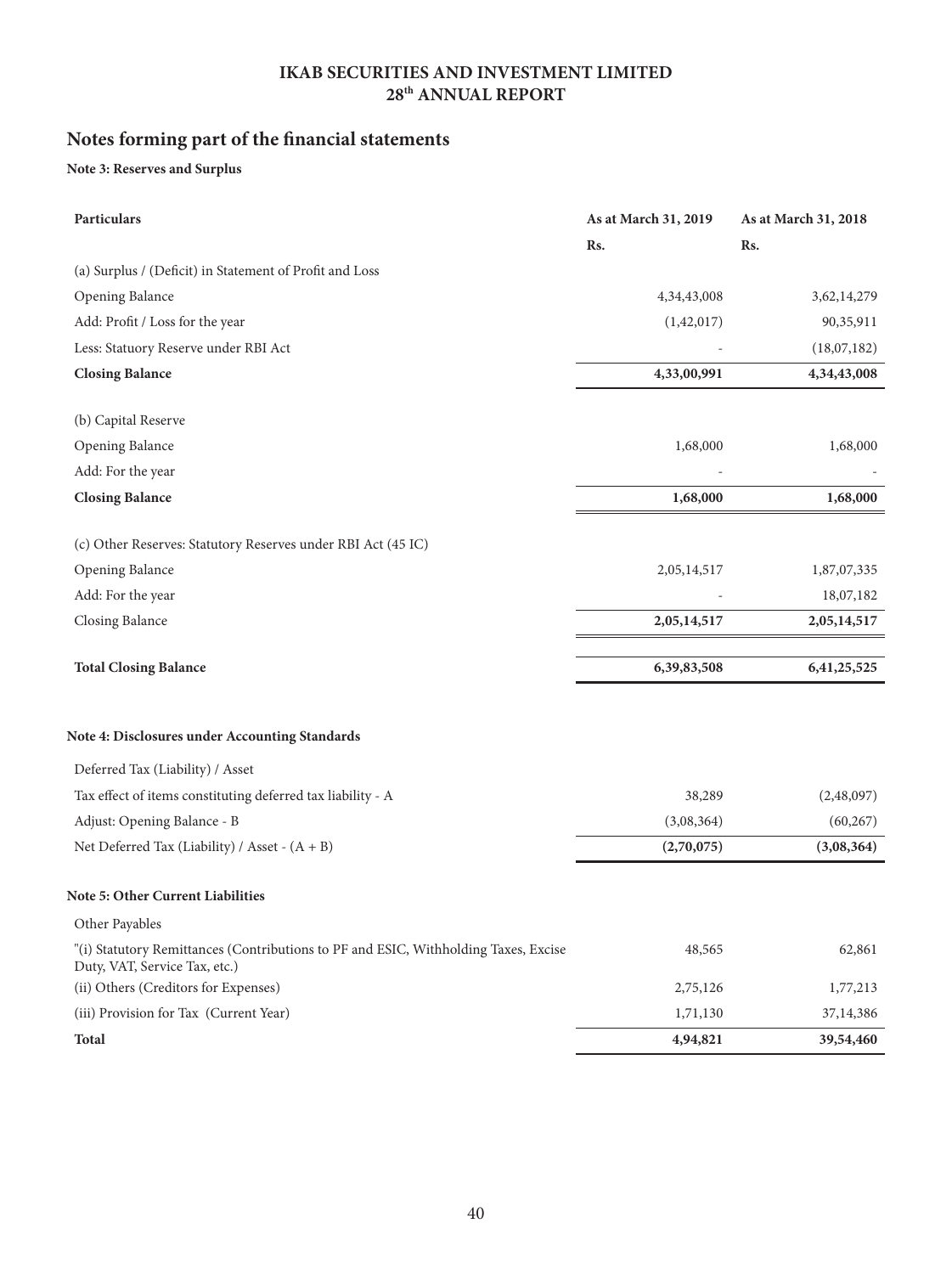| ļ                                                  |
|----------------------------------------------------|
| $\frac{1}{2}$<br>ł                                 |
| ֧֧֧֧֧֦֧֧֦֧ׅ֧֧֦֧֚֚֚֚֚֚֚֚֚֚֚֚֚֚֚֚֚֚֚֚֚֚֚֚֝֝֓֝֓֝֓֓֜֓֓ |
| <b>THOMA</b>                                       |
|                                                    |
|                                                    |

# Note 6: Fixed Assets **Note 6: Fixed Assets**

|                 | as at<br>31 March, 2019<br>Balance | Rs. | 8,90,627  | 13,89,777              | 30,59,192 | 1,62,110        | 73,440       | 1,28,092 | 6,188       | 57,09,426 | 57,09,426     |  |
|-----------------|------------------------------------|-----|-----------|------------------------|-----------|-----------------|--------------|----------|-------------|-----------|---------------|--|
|                 | Other adjustments                  | Rs. |           |                        |           |                 |              |          |             |           |               |  |
| Gross Block     | Borrowing Cost<br>Capitalised      | Rs. |           |                        |           |                 |              |          |             |           |               |  |
|                 | Disposals                          | Rs. |           |                        |           |                 |              |          |             |           | 1,71,961      |  |
|                 | Additions                          | Rs. |           |                        |           |                 |              |          |             |           | 1,28,092      |  |
|                 | April, 2018<br>Balance<br>as at    | Rs. | 8,90,627  | 13,89,777              | 30,59,192 | 1,62,110        | 73,440       | 1,28,092 | 6,188       | 57,09,426 | 57,53,295     |  |
| Tangible Assets |                                    |     | Computers | Furniture and Fixtures | Motor Car | Air Conditioner | EPABX System | Mobile   | CCTV Camera | Total     | Previous Year |  |
| ∢               |                                    |     |           |                        |           |                 |              |          |             |           |               |  |

# $\Rightarrow$  Note 6.A: Fixed Assets (contd.) **Note 6.A: Fixed Assets (contd.)**

| ∢ | Tangible Assets        | Accumulated Depreciation and Impairment |                                                        |                                     |                  |                                      |                                      |                                      |
|---|------------------------|-----------------------------------------|--------------------------------------------------------|-------------------------------------|------------------|--------------------------------------|--------------------------------------|--------------------------------------|
|   |                        | 1 April, 2018"<br>"Balance<br>as at     | amortisation expense<br>Depreciation /<br>for the year | disposal of assets<br>Eliminated on | Other Adjustment | 31 March, 2019"<br>"Balance<br>as at | 31 March, 2019"<br>"Balance<br>as at | 31 March, 2018"<br>"Balance<br>as at |
|   |                        | Rs.                                     | Rs.                                                    | Rs.                                 |                  | Rs.                                  | Rs.                                  | Rs.                                  |
|   | Computers              | 8,37,073                                | 3,641                                                  | ï                                   | $\overline{1}$   | 8,40,714                             | 49,914                               | 53,555                               |
|   | Furniture and Fixtures | 11,88,523                               | 65,066                                                 | ï                                   | $\mathbf{I}$     | 12,53,589                            | 1,36,188                             | 2,01,254                             |
|   | Motor Car              | 29,06,232                               |                                                        | ï                                   | ï                | 29,06,232                            | 1,52,960                             | 1,52,960                             |
|   | Plant and Equipment    |                                         |                                                        |                                     |                  |                                      |                                      |                                      |
|   | Air Conditioner        | 1,54,005                                |                                                        | ï                                   | $\mathbf{I}$     | 1,54,005                             | 8,106                                | 8,106                                |
|   | EPABX System           | 69,768                                  |                                                        | ï                                   | $\mathbf{I}$     | 69,768                               | 3,672                                | 3,672                                |
|   | Mobile                 | 9,199                                   | 24,337                                                 | ï                                   | ï                | 33,536                               | 94,556                               | 1,18,893                             |
|   | CCTV Camera            | 1,132                                   | 392                                                    | ï                                   | ï                | 1,524                                | 4,664                                | 5,056                                |
|   |                        |                                         |                                                        |                                     |                  |                                      |                                      |                                      |
|   | Total                  | 51,65,932                               | 93,436                                                 |                                     | í.               | 52,59,368                            | 4,50,059                             | 5,43,495                             |
|   | Previous Year          | 48,85,461                               | 4,43,835                                               | 1,63,364                            | 1                | 51,65,932                            | 5,43,495                             | 8,67,834                             |

# **IKAB SECURITIES AND INVESTMENT LIMITED 28th ANNUAL REPORT**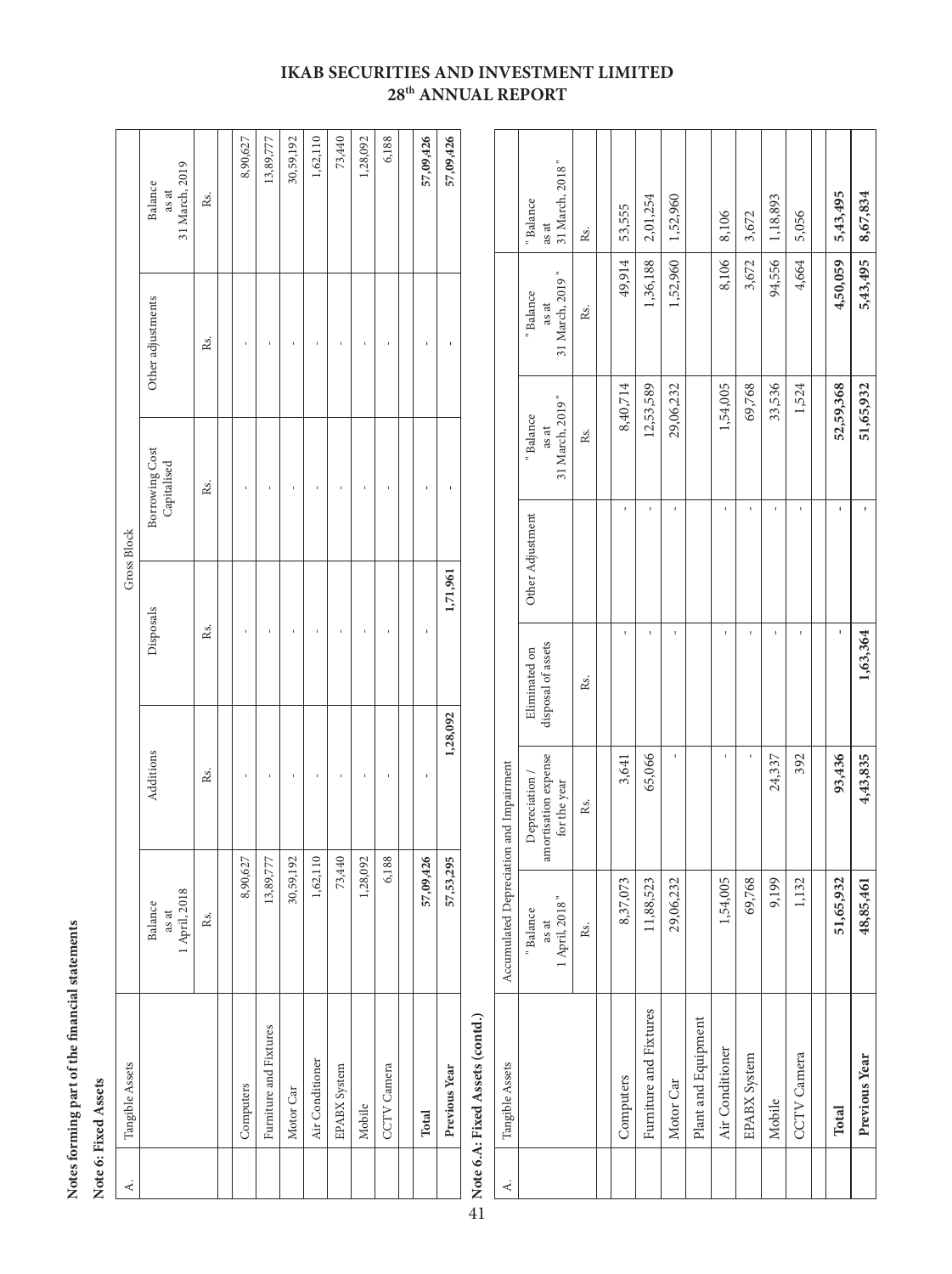# Notes forming part of the financial statements **Notes forming part of the financial statements**

# Note 6: Fixed Assets **Note 6: Fixed Assets**

|                 | 31 March, 2019<br>"Balance<br>as at | Rs. | 8,93,602          | 8,93,602 | 8,93,602      |
|-----------------|-------------------------------------|-----|-------------------|----------|---------------|
|                 | Other adjustments                   | Rs. |                   |          |               |
| Gross Block     | Borrowing cost<br>capitalised       | Rs. |                   |          |               |
|                 | Disposals                           | Rs. |                   |          |               |
|                 | Additions                           | Rs. |                   |          |               |
|                 | 1 April, 2018"<br>Balance<br>as at  | Rs. | 8,93,602          | 8,93,602 | 8,93,602      |
| Tangible Assets |                                     |     | Computer Software | Total    | Previous Year |
| $\ddot{A}$      |                                     |     |                   |          |               |

# Note 6.A: Fixed Assets (contd.) **Note 6.A: Fixed Assets (contd.)**

| ₫ | Tangible Assets   | Accumulated Depreciation and Impairment |                                                        |                                     |                  |                                    |                                    |                                    |
|---|-------------------|-----------------------------------------|--------------------------------------------------------|-------------------------------------|------------------|------------------------------------|------------------------------------|------------------------------------|
|   |                   | 1 April, 2018<br>Balance<br>as at       | expense for the year<br>Depreciation<br>/ Amortisation | disposal of assets<br>Eliminated on | Other adjustment | 31 March, 2019<br>Balance<br>as at | 31 March, 2019<br>Balance<br>as at | 31 March, 2018<br>Balance<br>as at |
|   |                   | Rs.                                     | Rs.                                                    | Rs.                                 | Rs.              | Rs.                                | Rs.                                | Rs.                                |
|   |                   |                                         |                                                        |                                     |                  |                                    |                                    |                                    |
|   | Computer Software | 8,40,412                                | 2,135                                                  |                                     |                  | 8,42,547                           | 51,056                             | 53,191                             |
|   | Total             | 8,40,412                                | 2,135                                                  |                                     |                  | 8,42,547                           | 51,056                             | 53,191                             |
|   | Previous Year     | 8,38,276                                | 2,136                                                  |                                     |                  | 8,40,412                           | 53,191                             | 55,327                             |

# **IKAB SECURITIES AND INVESTMENT LIMITED 28th ANNUAL REPORT**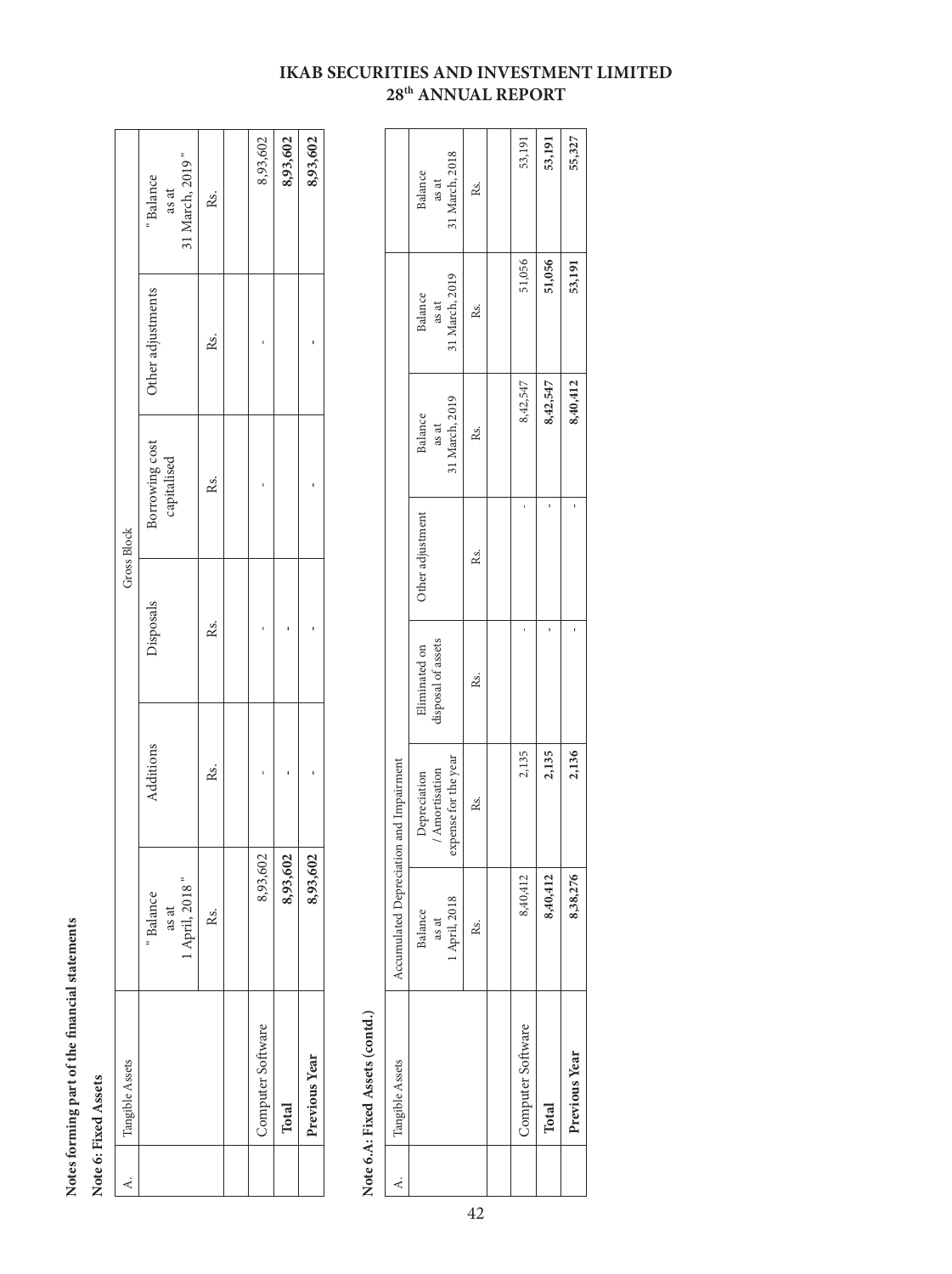#### **Notes forming part of the financial statements**

**Note 6:(C) Fixed Assets (contd.)**

#### **Depreciation and Amortisation relating to continuing operations:**

| <b>Particulars</b>                                                              | For the year ended<br>March 31, 2019<br>Rs. | For the year ended<br>March 31, 2018<br>Rs. |
|---------------------------------------------------------------------------------|---------------------------------------------|---------------------------------------------|
| Depreciation and amortisation for the year on tangible assets as per Note 6 A   | 93,436                                      | 4,43,835                                    |
| Depreciation and amortisation for the year on intangible assets as per Note 6 B | 2,135                                       | 2,136                                       |
| Depreciation and Amortisation relating to continuing operations                 | 95,571                                      | 4,45,971                                    |

#### **Note 7: Long-term Loans and Advances**

| Particulars                                                    | As at March 31, 2019<br>$\mathbf{R}s$ | As at March 31, 2018<br>$\mathbf{R}s$ |
|----------------------------------------------------------------|---------------------------------------|---------------------------------------|
| (a) Security Deposits                                          |                                       |                                       |
| Unsecured, considered good                                     | 16,00,000                             | 20,00,000                             |
| Doubtful                                                       |                                       |                                       |
| Less: Provision for doubtful deposits                          |                                       |                                       |
| <b>Total</b>                                                   | 16,00,000                             | 20,00,000                             |
| (b) Advance Income Tax (Net of provisions as at<br>31st March) |                                       | 2,29,710                              |
| Total                                                          | 16,00,000                             | 22,29,710                             |
| Note 8: Other Non-current Assets                               |                                       |                                       |
| (a) Accruals                                                   |                                       |                                       |
| (i) Interest Accrued on Deposits                               | 4,05,426                              | 14,04,794                             |
| (ii) Interest receivable on Short term loan                    |                                       | 12,26,831                             |
| <b>Total</b>                                                   | 4,05,426                              | 26,31,625                             |
| Note 9: Inventories                                            |                                       |                                       |
| (a) Stock-in-trade (Shares and Securities)                     | 7,83,37,062                           | 7,93,96,604                           |
| <b>Total</b>                                                   | 7,83,37,062                           | 7,93,96,604                           |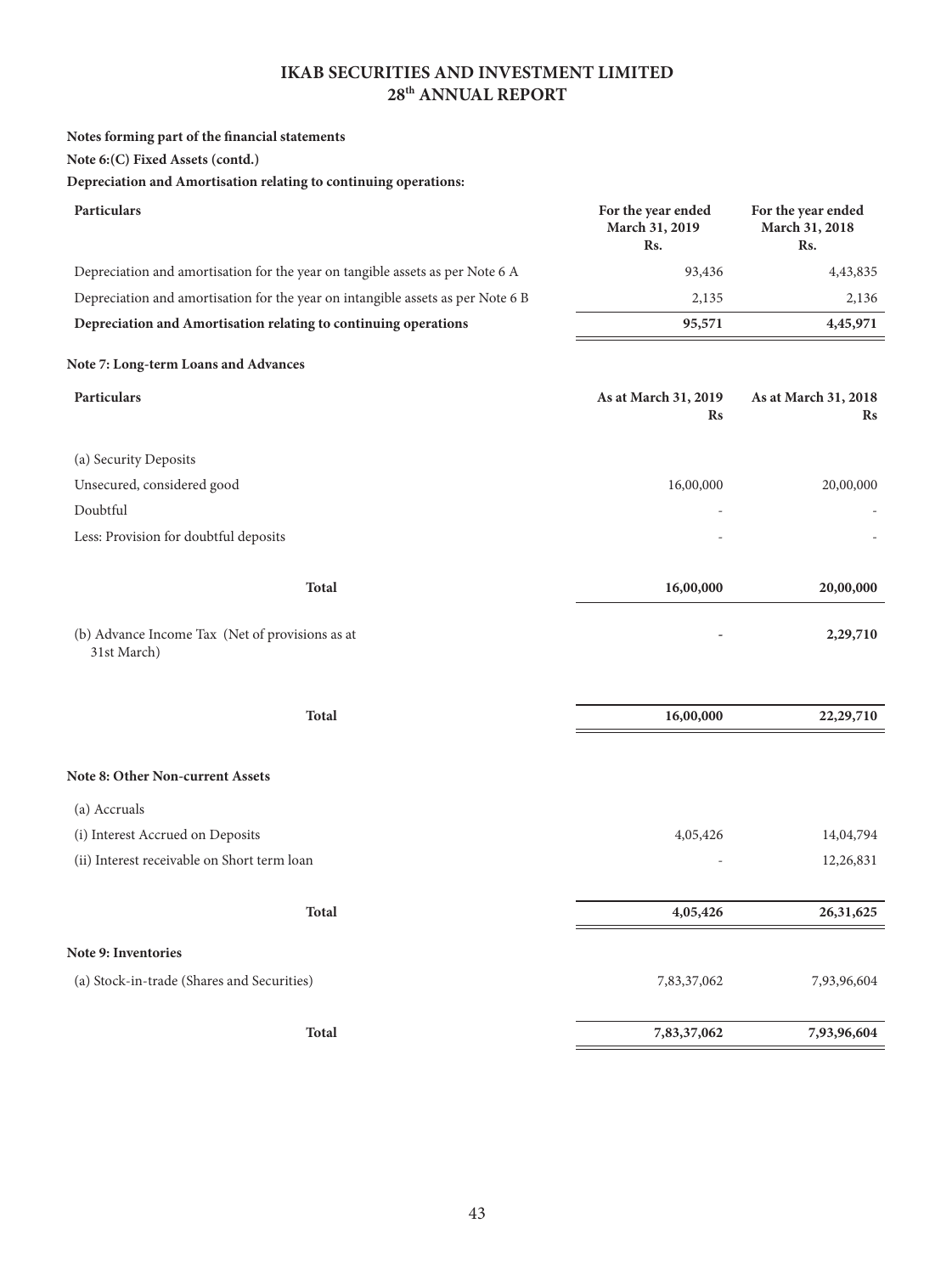#### **Notes forming part of the financial statements**

# **Note 10: Trade Receivables**

| Particulars                                                                                                                            | As at March 31, 2019<br>Rs. | As at March 31, 2018<br>Rs. |
|----------------------------------------------------------------------------------------------------------------------------------------|-----------------------------|-----------------------------|
| Trade receivables outstanding for a period exceeding six months from the date they<br>were due for payment<br>Secured, considered good | 98,375                      | 8,86,644                    |
| Unsecured, considered good                                                                                                             |                             |                             |
| Doubtful                                                                                                                               |                             |                             |
|                                                                                                                                        | 98,375                      | 8,86,644                    |
| Less: Provision for doubtful trade receivables                                                                                         |                             |                             |
| <b>Total</b>                                                                                                                           | 98,375                      | 8,86,644                    |
| <b>Note 11: Cash and Cash Equivalents</b>                                                                                              |                             |                             |
| (a) Cash on Hand                                                                                                                       | 45,237                      | 22,304                      |
| (b) Balances with Banks                                                                                                                |                             |                             |
| (i) In Current Accounts                                                                                                                | 17,10,583                   | 6,42,949                    |
| (ii) In Deposit Accounts                                                                                                               | 1,05,93,701                 | 88,00,000                   |
| Total                                                                                                                                  | 1,23,49,521                 | 94,65,253                   |
| <b>Note 12: Short-term Loans and Advances</b>                                                                                          |                             |                             |
| (a) Security Deposits                                                                                                                  |                             |                             |
| Unsecured, considered good                                                                                                             | 32,470                      | 32,470                      |
| (b) Prepaid Expenses - Unsecured, considered good                                                                                      | 14,101                      | 14,392                      |
| (c) Balances with government authorities                                                                                               |                             |                             |
| Unsecured, considered good                                                                                                             |                             |                             |
| (i) TDS receivable & Advance Tax A.Y. 2019-20                                                                                          | 1,32,184                    | 36,57,238                   |
| (d) Others                                                                                                                             |                             |                             |
| Unsecured, considered good                                                                                                             | 49,02,000                   | 30,25,000                   |
| <b>Total</b>                                                                                                                           | 50,80,754                   | 67,29,100                   |
| <b>Note 13: Revenue from Operations</b>                                                                                                |                             |                             |
| (a) Sale of Products (Shares and Securities)                                                                                           | 89,52,18,990                | 1,52,79,87,533              |
| <b>Total</b>                                                                                                                           | 89,52,18,990                | 1,52,79,87,533              |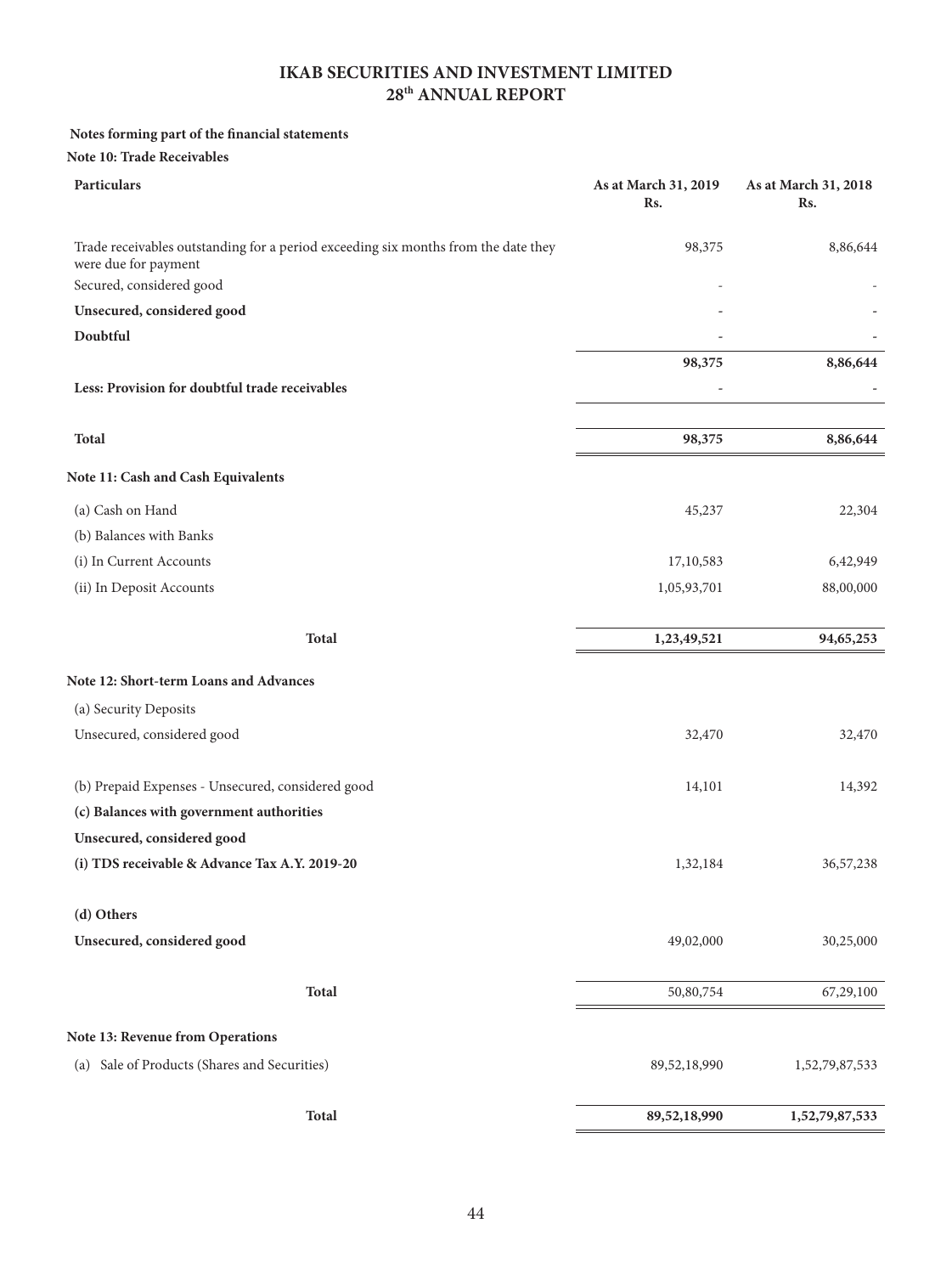#### **Notes forming part of the financial statements**

|                    | <b>Note 14: Other Income</b>                        |                                                       |                                                       |  |
|--------------------|-----------------------------------------------------|-------------------------------------------------------|-------------------------------------------------------|--|
| <b>Particulars</b> |                                                     | For the year ended<br>March 31, 2019<br>$\mathbf{R}s$ | For the year ended<br>March 31, 2018<br>$\mathbf{R}s$ |  |
| (a)                | Interest Income:                                    |                                                       |                                                       |  |
|                    | from Banks on Deposits                              | 10,25,880                                             | 10,36,814                                             |  |
|                    | on Loans and Advances                               | 8,35,125                                              | 10,33,630                                             |  |
|                    | Other Interest                                      |                                                       |                                                       |  |
|                    | From Income Tax                                     |                                                       |                                                       |  |
| (b)                | Dividend Income:                                    |                                                       |                                                       |  |
|                    | from Current Investments                            |                                                       |                                                       |  |
|                    | Others                                              |                                                       | 113                                                   |  |
| (c)                | Other Non-operating Income                          |                                                       |                                                       |  |
|                    | Other Income                                        | 6,192                                                 |                                                       |  |
|                    | <b>Total</b>                                        | 18,67,197                                             | 20,70,556                                             |  |
|                    | Note 15.a: Purchase of Traded Goods                 |                                                       |                                                       |  |
|                    | Shares & Securities                                 | 88,28,82,039                                          | 1,53,97,40,447                                        |  |
|                    | Total                                               | 88,28,82,039                                          | 1,53,97,40,447                                        |  |
|                    | Note 15.b: Changes in Inventories of Stock-in-trade |                                                       |                                                       |  |
|                    | Inventories at the end of the year:                 |                                                       |                                                       |  |
|                    | Stock-in-trade                                      | 7,83,37,062                                           | 7,93,96,604                                           |  |
|                    | Inventories at the beginning of the year:           |                                                       |                                                       |  |
|                    | Stock-in-trade                                      | 7,93,96,604                                           | 2,66,72,150                                           |  |
|                    | Net (Increase) / Decrease                           | 10,59,543                                             | (5,27,24,454)                                         |  |
|                    | Note 16: Employee Benefits Expense                  |                                                       |                                                       |  |
|                    | Salaries and Wages                                  | 29,46,570                                             | 27,00,035                                             |  |
|                    | Contributions to Provident and other Funds          | 2,47,364                                              | 2,64,701                                              |  |
|                    | Staff Welfare Expenses                              | 6,529                                                 | 1,31,053                                              |  |
|                    | <b>Total</b>                                        | 32,00,463                                             | 30,95,789                                             |  |

 $\overline{\phantom{a}}$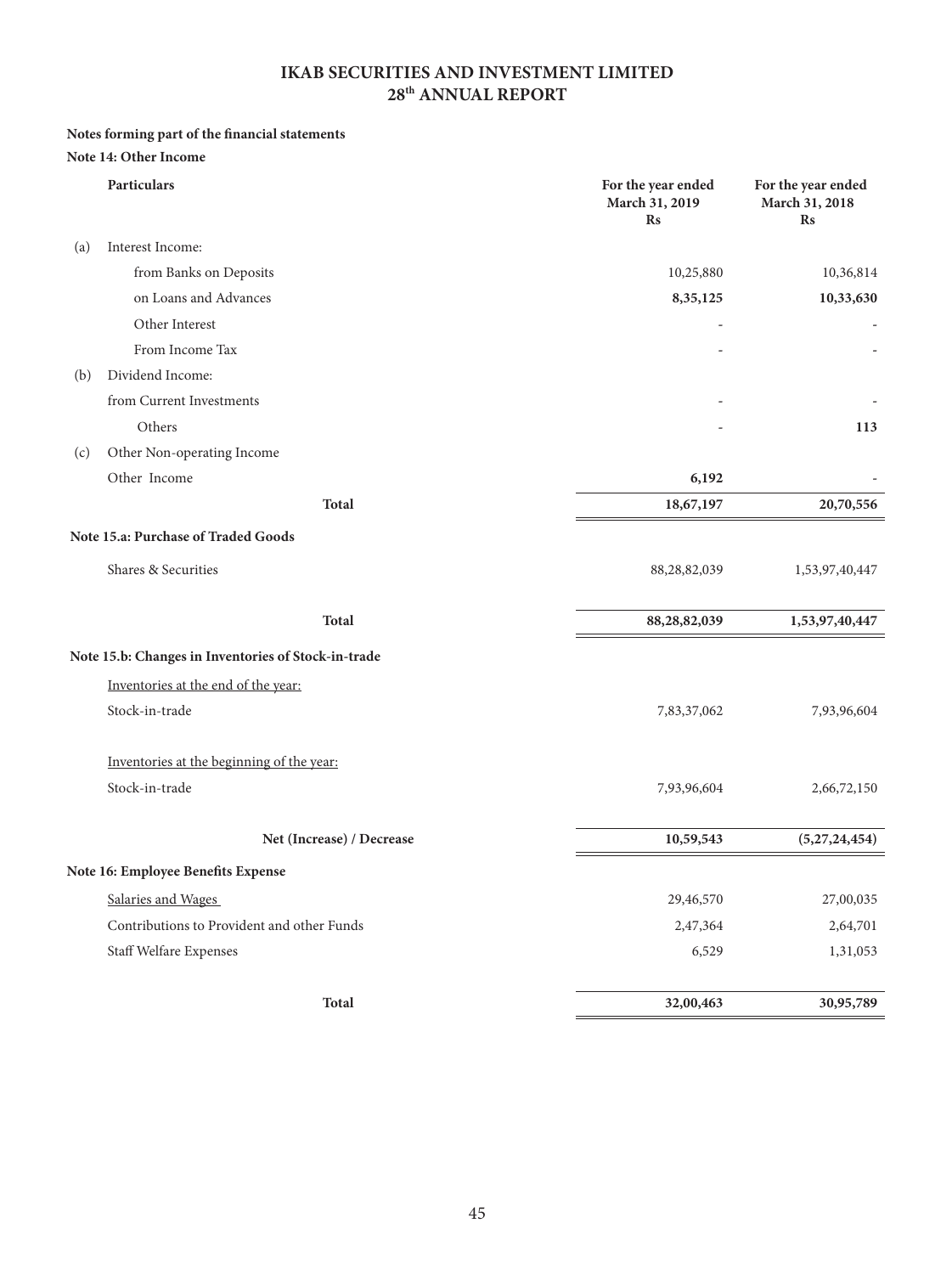#### **Notes forming part of the financial statements**

| Note 17: Finance Costs                             |                                            |                                            |
|----------------------------------------------------|--------------------------------------------|--------------------------------------------|
| Particulars                                        | For the year ended<br>March 31, 2019<br>Rs | For the year ended<br>March 31, 2018<br>Rs |
| (a) Interest Expense on:                           |                                            |                                            |
| Borrowings                                         | 50,89,504                                  | 2,26,38,779                                |
| (b) Other Borrowing Costs                          |                                            |                                            |
| <b>Bank Charges</b>                                | 1,461                                      | 888                                        |
| Total                                              | 50,90,965                                  | 2,26,39,667                                |
| Note 18: Other Expenses                            |                                            |                                            |
| Advertisement Expenses                             | 1,26,090                                   | 1,26,450                                   |
| <b>Audit Fees</b>                                  | 80,000                                     | 70,000                                     |
| <b>Board Sitting Fees</b>                          | 45,000                                     | 33,000                                     |
| <b>Business Development</b>                        | 4,42,583                                   | 6,80,004                                   |
| Conveyance and Travelling Expenses                 | 3,20,641                                   | 4,43,284                                   |
| Depository Charges                                 | 14,319                                     | 38,331                                     |
| Donation                                           | $\overline{\phantom{a}}$                   | 10,40,000                                  |
| <b>Electricity Charges</b>                         | 56,743                                     | 60,609                                     |
| Interest Expenses (Income Tax)                     |                                            | 76,504                                     |
| Legal and Professional                             | 10,76,187                                  | 4,92,432                                   |
| Loss on Fixed Assets sold / scrapped / written off |                                            | 6,795                                      |
| Membership, Subscription and Registration Fees     | 44,846                                     | 30,610                                     |
| Postage & Courier Expenses                         | 68,514                                     | 28,685                                     |
| Printing and Stationery                            | 68,599                                     | 1,54,524                                   |
| Repairs & Maintenance (Plant & Machinery)          | 2,03,759                                   | 1,76,795                                   |
| Rent, Rates and Taxes                              | 5,66,595                                   | 4,76,771                                   |
| Sundry Expenses                                    | 23,986                                     | 40,883                                     |
| Telephone Charges                                  | 1,44,286                                   | 1,94,962                                   |
| <b>Total</b>                                       | 32,82,149                                  | 41,70,639                                  |

#### **Notes:**

(i) Payments to the auditors comprises (net of service tax input credit, where applicable): As auditors - statutory audit 60,000 60,000 60,000 60,000 60,000 60,000 60,000 60,000 60,000 60,000 60,000 60,000 60,000 60,000 60,000 60,000 60,000 60,000 60,000 60,000 60,000 60,000 60,000 60,000 60,000 60,000 60,000 60, For taxation matters 10,000 5,000 5,000 5,000 5,000 5,000 5,000 5,000 5,000 5,000 5,000 5,000 5,000 5,000 5,000 5,000 5,000 5,000 5,000 5,000 5,000 5,000 5,000 5,000 5,000 5,000 5,000 5,000 5,000 5,000 5,000 5,000 5,000 5, For other services and the services of the services of the services of the services of the services of the services of the services of the services of the services of the services of the services of the services of the ser

**Total** 80,000 70,000 70,000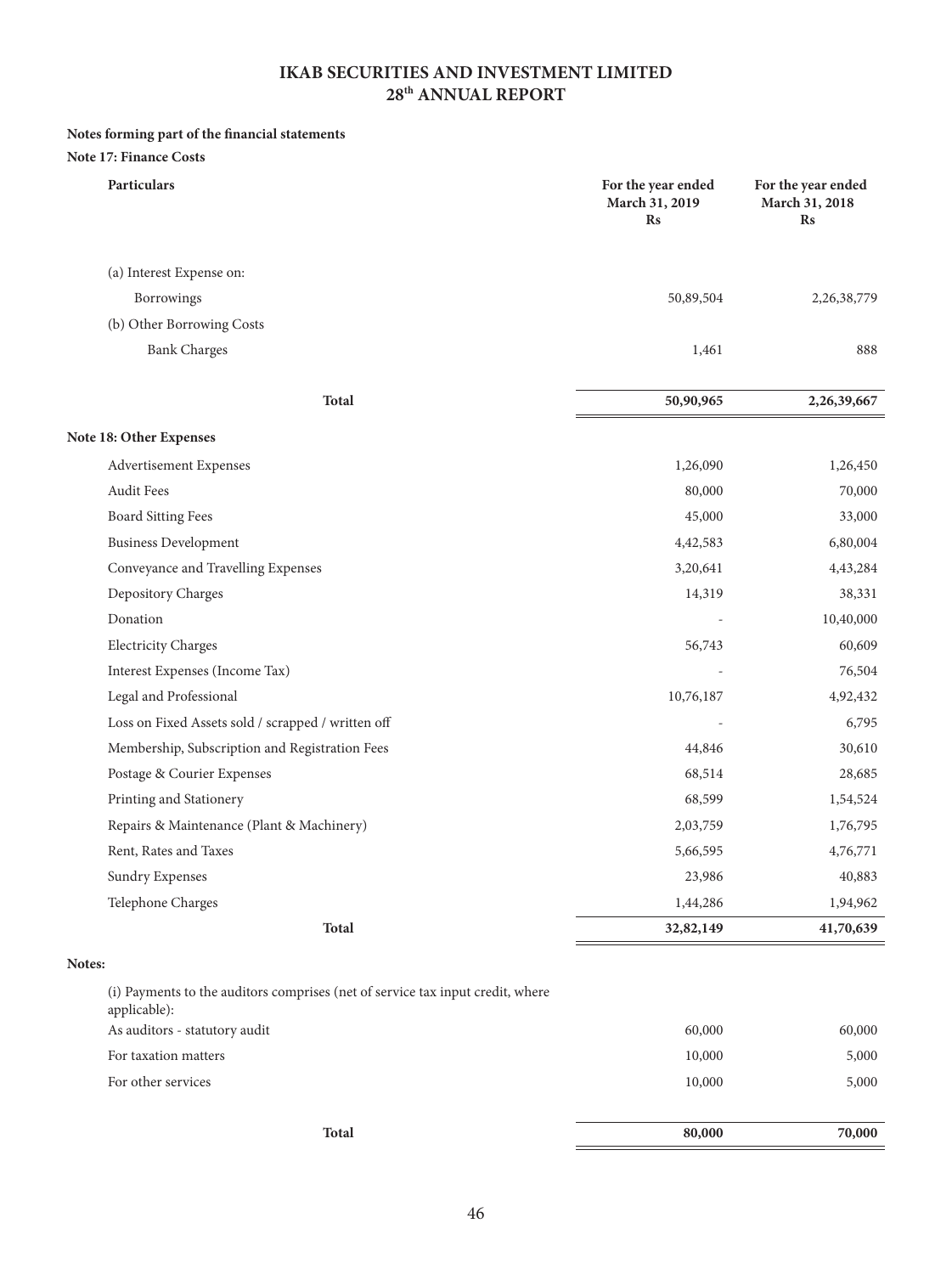#### **Notes forming part of the financial statements**

**Note 19 : Disclosures under Accounting Standards (contd.)**

| <b>Particulars</b>                                                                                     | For the year ended<br>March 31, 2019<br>R <sub>s</sub> | For the year ended<br>March 31, 2018<br>$\mathbf{R}s$ |
|--------------------------------------------------------------------------------------------------------|--------------------------------------------------------|-------------------------------------------------------|
| Earnings per share                                                                                     |                                                        |                                                       |
| Basic                                                                                                  |                                                        |                                                       |
| Continuing operations                                                                                  |                                                        |                                                       |
| Net profit / (loss) for the year from continuing operations                                            | (1,42,017)                                             | 90,35,911                                             |
| Less: Preference dividend and tax thereon                                                              |                                                        |                                                       |
| Net profit / (loss) for the year from continuing operations attributable to the<br>equity shareholders | (1, 42, 017)                                           | 90,35,911                                             |
| Weighted average number of equity shares                                                               | 34,16,400                                              | 34,16,400                                             |
| Par value per share                                                                                    | 10                                                     | 10                                                    |
| Earnings per share from continuing operations - Basic                                                  | (0.04)                                                 | 2.64                                                  |
|                                                                                                        |                                                        |                                                       |
| Total operations                                                                                       |                                                        |                                                       |
| Net profit / (loss) for the year                                                                       | (1,42,017)                                             | 90,35,911                                             |
| Less: Preference dividend and tax thereon                                                              |                                                        |                                                       |
| "Net profit / (loss) for the year attributable to the equity<br>shareholders"                          | (1,42,017)                                             | 90,35,911                                             |
| Weighted average number of equity shares                                                               | 34,16,400                                              | 34,16,400                                             |
| Par value per share                                                                                    | 10                                                     | 10                                                    |
| Earnings per share - Basic                                                                             | (0.04)                                                 | 2.64                                                  |
|                                                                                                        |                                                        |                                                       |

Schedules attached forming part of Accounts. 1-19

| as per our report of even date attached. |                                          |        |                         |
|------------------------------------------|------------------------------------------|--------|-------------------------|
| For M/s. Aalok Mehta & Co.               | For Ikab Securities & Investment Limited |        |                         |
| Chartered Accountants                    | Indra Kumar Bagri                        | $sd/-$ | Chairman                |
| (FRN: 126756W)                           | Abhishek Bagri                           | $sd/-$ | Whole time Director     |
|                                          | Devang Dani                              | $sd/-$ | Chief Financial Officer |
| $sd/$ -                                  | Ankita Phophaliya                        | $sd/-$ | Company Secretary       |
| (Aalok Mehta)                            |                                          |        |                         |
| Proprietor                               |                                          |        |                         |
| (Membership No: 114930)                  |                                          |        |                         |
|                                          |                                          |        |                         |
| Place: Mumbai                            | Place: Mumbai                            |        |                         |

Date : 20.05.2019 Date : 20.05.2019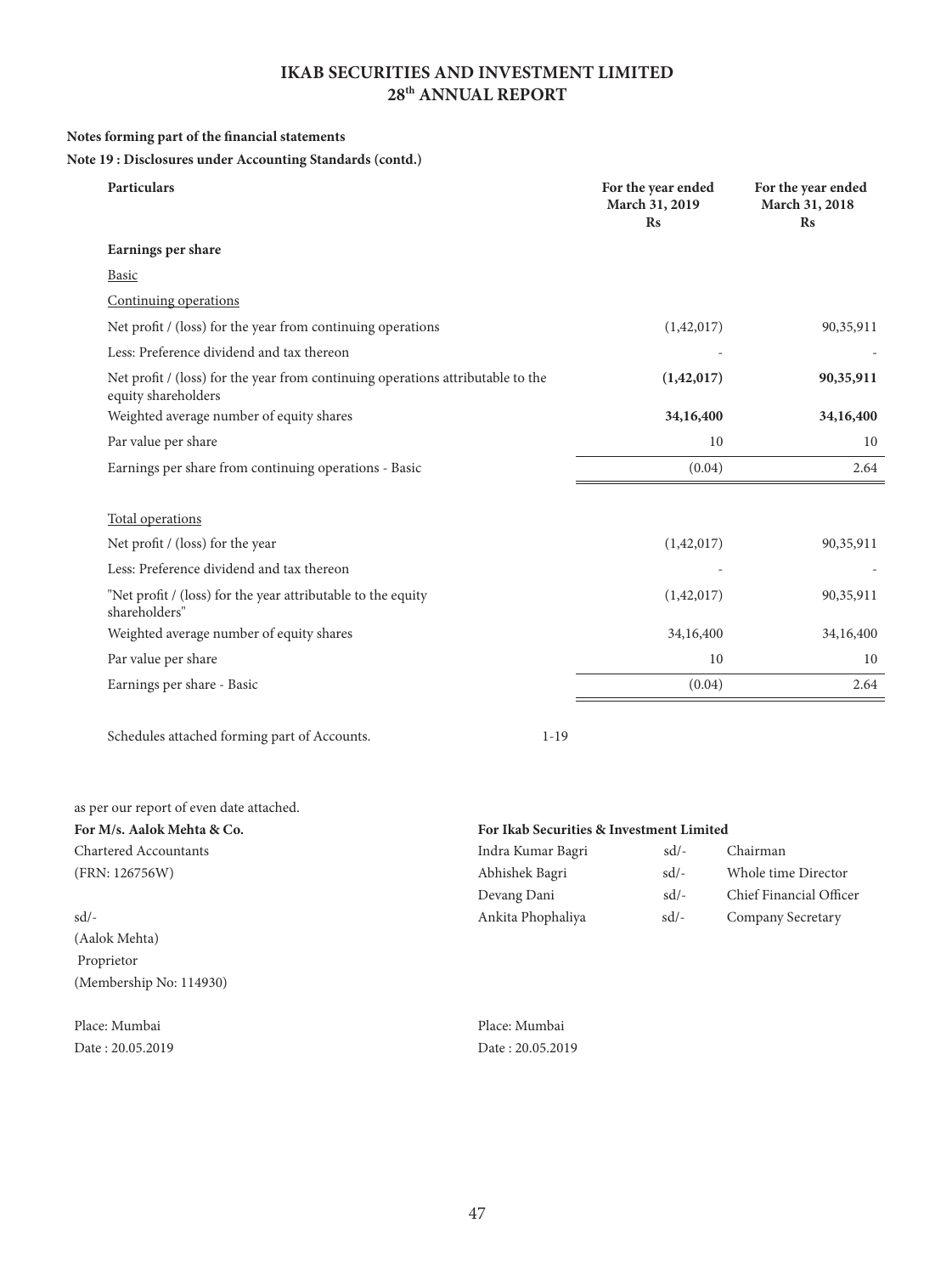**This Page is Left intentionally blank**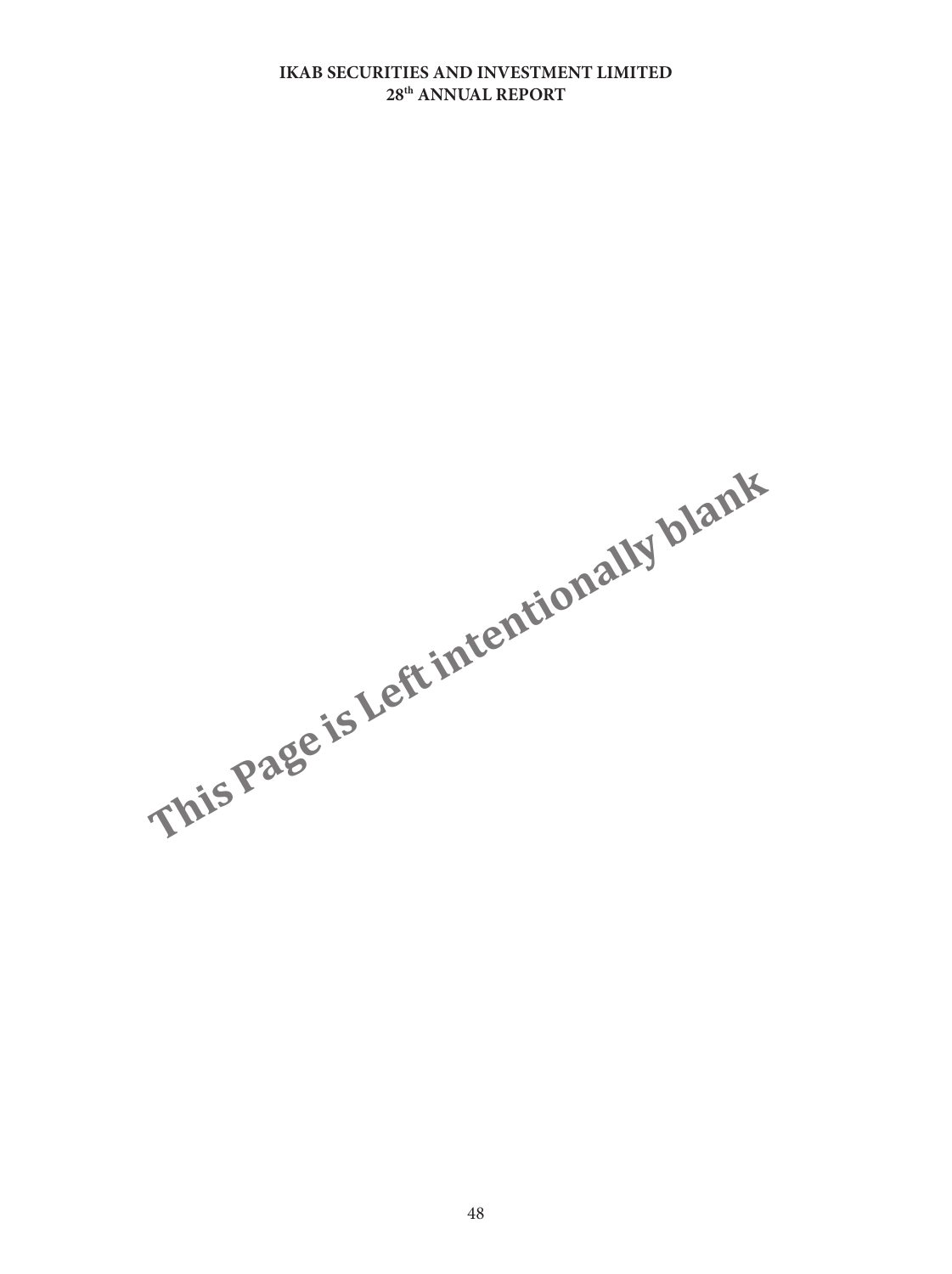### **IKAB SECURITIES AND INVESTMENT LIMITED CIN No.: L17100MH1991PLC059848**

**Regd. Office:** Raja Bahadur Compound, Building No. 5, 43 Tamarind Lane, Mumbai – 400 001 Tel No.: 022 - 4046 3500 Email: info@ikabsecurities.com Website: www.ikabsecurities.com Form No. MGT-11

Proxy form

 [Pursuant to section 105(6) of the Companies Act, 2013 and rule 19(3) of the Companies (Management and Administration) Rules, 2014]

|                       | Registered address: and the contract of the contract of the contract of the contract of the contract of the contract of the contract of the contract of the contract of the contract of the contract of the contract of the co |  |
|-----------------------|--------------------------------------------------------------------------------------------------------------------------------------------------------------------------------------------------------------------------------|--|
|                       | E-mail Id: Folio No. / Client ID: DP ID No.                                                                                                                                                                                    |  |
|                       |                                                                                                                                                                                                                                |  |
|                       | I/We, being the member(s) of equity shares of the above named company, hereby appoint                                                                                                                                          |  |
|                       |                                                                                                                                                                                                                                |  |
|                       |                                                                                                                                                                                                                                |  |
|                       |                                                                                                                                                                                                                                |  |
|                       |                                                                                                                                                                                                                                |  |
| or failing him / her: |                                                                                                                                                                                                                                |  |
|                       |                                                                                                                                                                                                                                |  |
|                       |                                                                                                                                                                                                                                |  |
|                       |                                                                                                                                                                                                                                |  |
|                       |                                                                                                                                                                                                                                |  |
| or failing him / her: |                                                                                                                                                                                                                                |  |
|                       |                                                                                                                                                                                                                                |  |
|                       |                                                                                                                                                                                                                                |  |
|                       | Signature:                                                                                                                                                                                                                     |  |

as my / our proxy to attend and vote (on a poll) for me / us and on my / our behalf at the 28th Annual General Meeting of the Company, to be held on Wednesday, August 28, 2019 at Raja Bahadur Compound, Building No. 5, 43 Tamarind Lane, Fort, Mumbai – 400001 at 11.45 a.m and at any adjournment thereof, in respect of such resolutions set out in the Notice convening the meeting, as are indicated below: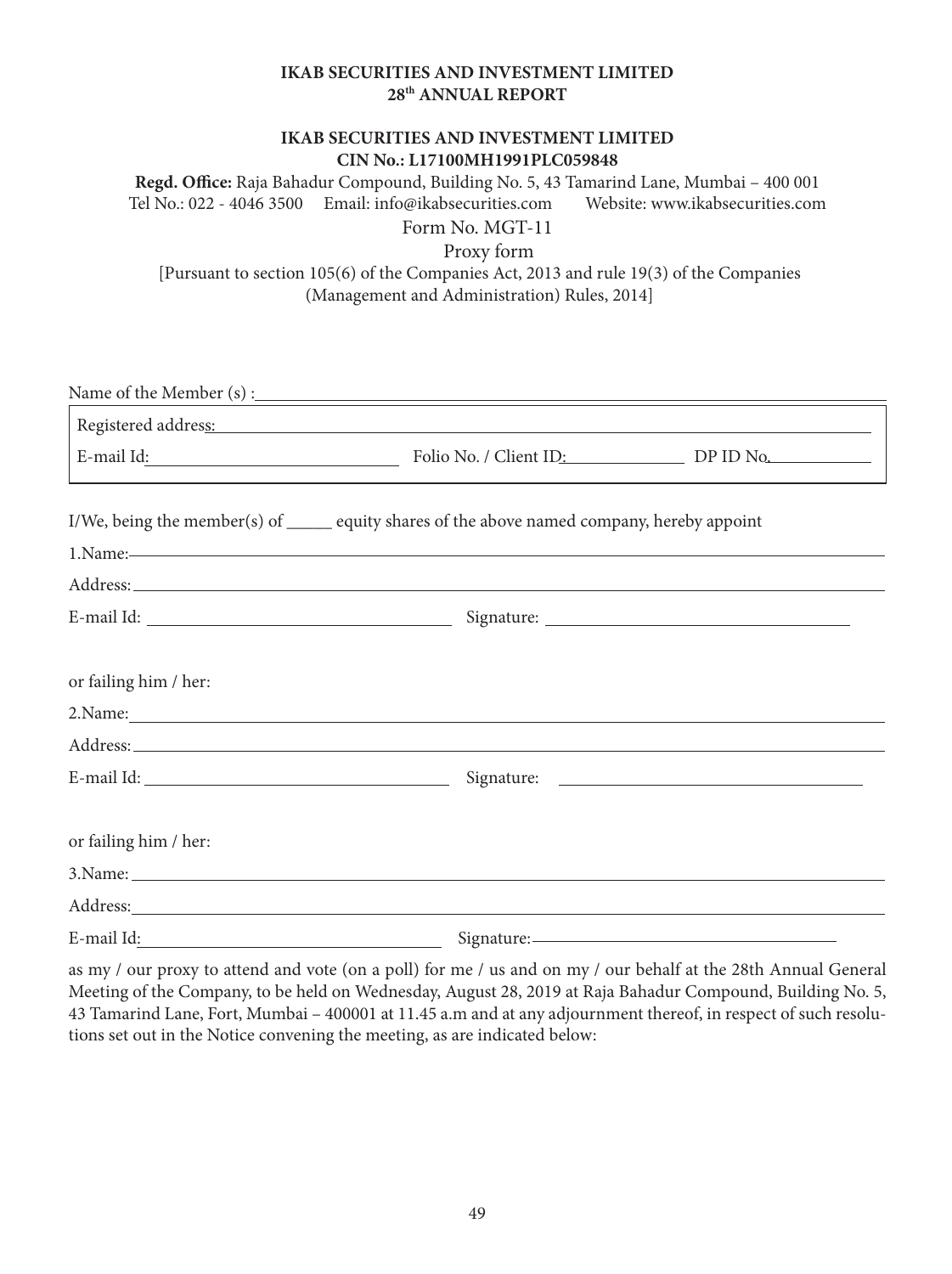| Sr.<br>N <sub>o</sub> | Resolution                                                                                                                                                                                                                 | No of Shares | (FOR) I/We assent to<br>the Resolution |                 | (AGAINST) I/<br>We dissent to the<br>Resolution |
|-----------------------|----------------------------------------------------------------------------------------------------------------------------------------------------------------------------------------------------------------------------|--------------|----------------------------------------|-----------------|-------------------------------------------------|
| $\mathbf{1}$          | Ordinary Resolution for adoption of the Audited<br>Financial Statements of the Company for the<br>financial year ended March 31, 2019, together<br>with the Reports of the Board of Directors and the<br>Auditors thereon. |              |                                        |                 |                                                 |
| 2.                    | Ordinary Resolution for re-appointment of<br>Mr. Anil Bagri (DIN 00014338) who retires<br>by rotation in terms of Section 152(6) of the<br>Companies Act, 2013                                                             |              |                                        |                 |                                                 |
| 3.                    | Ordinary Resolution for appointment of M/s. A.V.<br>Arolkar & Co., Chartered Accountants, Mumbai<br>(FRN 100542W) as Auditors of the Company.                                                                              |              |                                        |                 |                                                 |
| 4.                    | Special Resolution for re-appointment of Ms. Swati<br>Dujari (DIN: 05349218) as Independent Director<br>of the Company.                                                                                                    |              |                                        |                 |                                                 |
|                       | $\rightarrow$ 2019<br>Signature of Shareholder                                                                                                                                                                             |              |                                        | Affx<br>Revenue |                                                 |

\*I wish my above Proxy to vote in the manner indicated in the below:

Signature of Shareholder \_\_\_\_\_\_\_\_\_\_\_\_\_\_\_\_\_\_\_\_ Signature of Proxy Holder (s) \_\_\_\_\_\_\_\_\_\_\_\_\_\_\_\_\_\_\_\_

Note:

1. This form of proxy in order to be effective should be duly completed and deposited at the registered office of the Company, not less than 48 hours before the commencement of the Meeting.

Stamp of Re. 1/-

- 2. Please complete all details including details of member(s) in above box before submission.
- 3. \*This is only optional. Please put a ' $\checkmark$ ' in the appropriate column against the resolutions indicated in the Box. If you leave the` For' or `Against' column blank against the above resolution, your Proxy will be entitled to vote in the manner as he/she thinks appropriate.
- 4. A proxy need not be a member of the Company.
- 5. For the Resolutions, Explanatory Statement and Notes, please refer to the Notice of the ANNUAL GENERAL MEETING of the Company.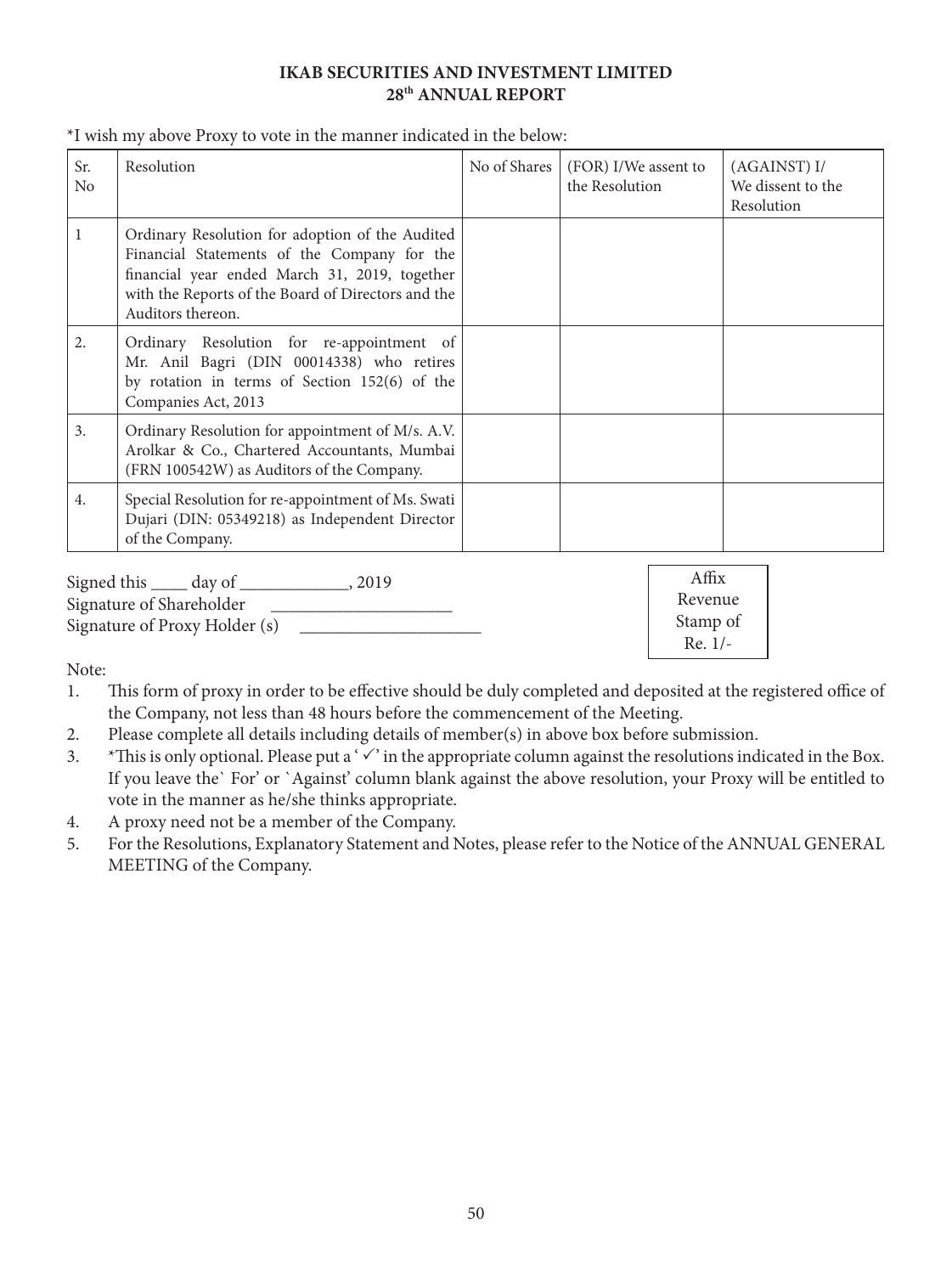# **IKAB SECURITIES AND INVESTMENT LIMITED CIN No.: L17100MH1991PLC059848**

**Regd. Office:** Raja Bahadur Compound, Building No. 5, 43 Tamarind Lane, Mumbai – 400 001 Tel No.: 022 - 4046 3500 Email: info@ikabsecurities.com Website: www.ikabsecurities.com

# **ATTENDANCE SLIP FOR ANNUAL GENERAL MEETING**

Members attending the Meeting in person or by Proxy are requested to complete the Attendance slip and hand it over at the entrance of the meeting room.

I hereby record my presence at the 28th Annual General Meeting of the Company at the Registered office at Raja Bahadur Compound, Building No. 5, 43 Tamarind Lane, Fort, Mumbai – 400001 on Wednesday, August 28, 2019 at 11.45 a.m.

| Folio No/DP ID No /Client ID No.: $\frac{1}{2}$ |           |
|-------------------------------------------------|-----------|
| Name and address of the first holder-           |           |
|                                                 |           |
| Name of the Joint Holder(s) $-$                 |           |
|                                                 |           |
|                                                 |           |
|                                                 |           |
| Full name of the Member (in block letters)      | Signature |
|                                                 |           |
| Full name of the proxy (in block letters)       | Signature |
|                                                 |           |

# **ELECTRONIC VOTING PARTICULARS**

| <b>EVSN</b><br><b>Electronic Voting Sequence Number</b> | <b>USER ID</b> | <b>PASSWORD/PIN</b> |
|---------------------------------------------------------|----------------|---------------------|
|                                                         |                |                     |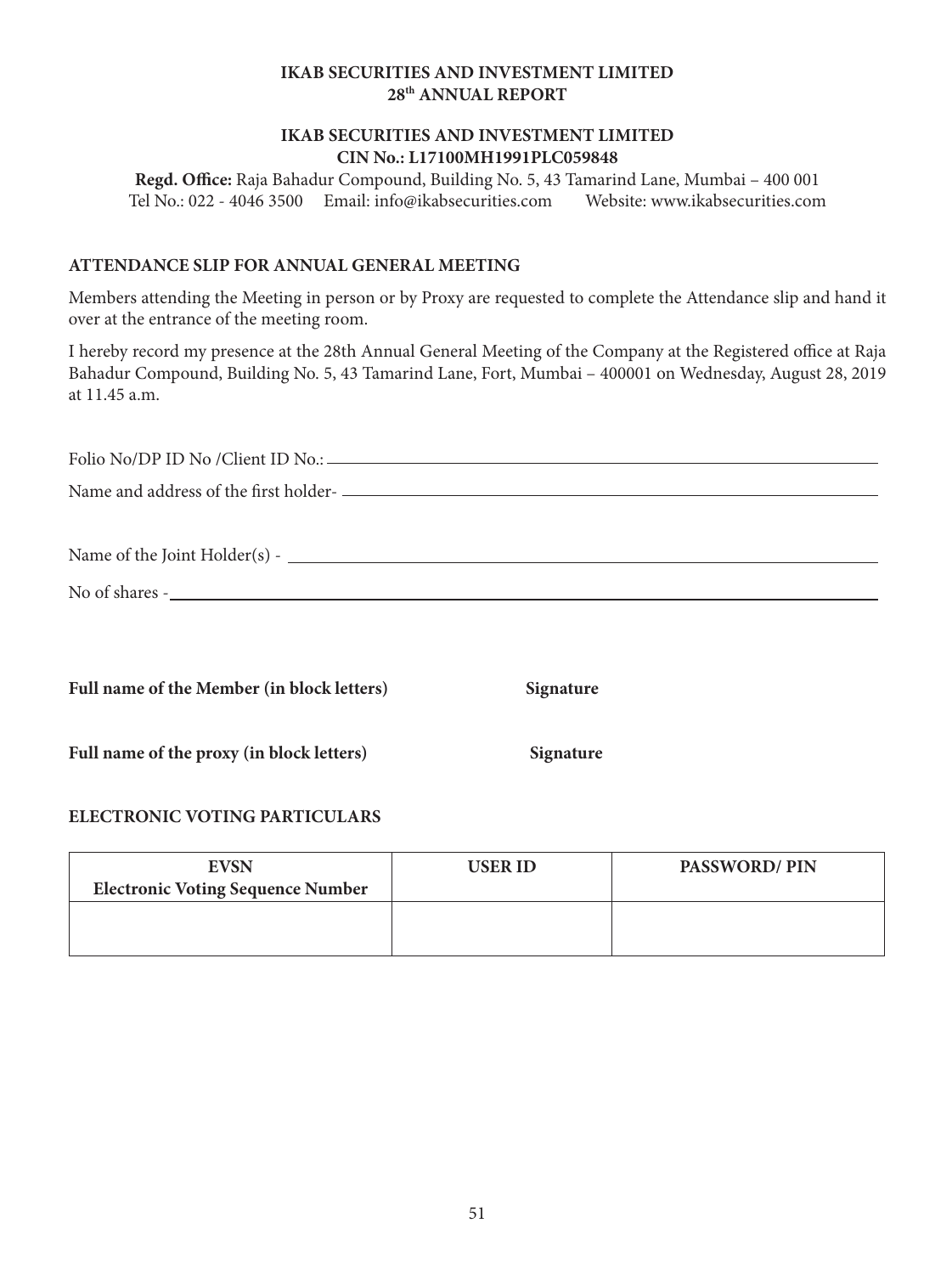**This Page is Left intentionally blank**